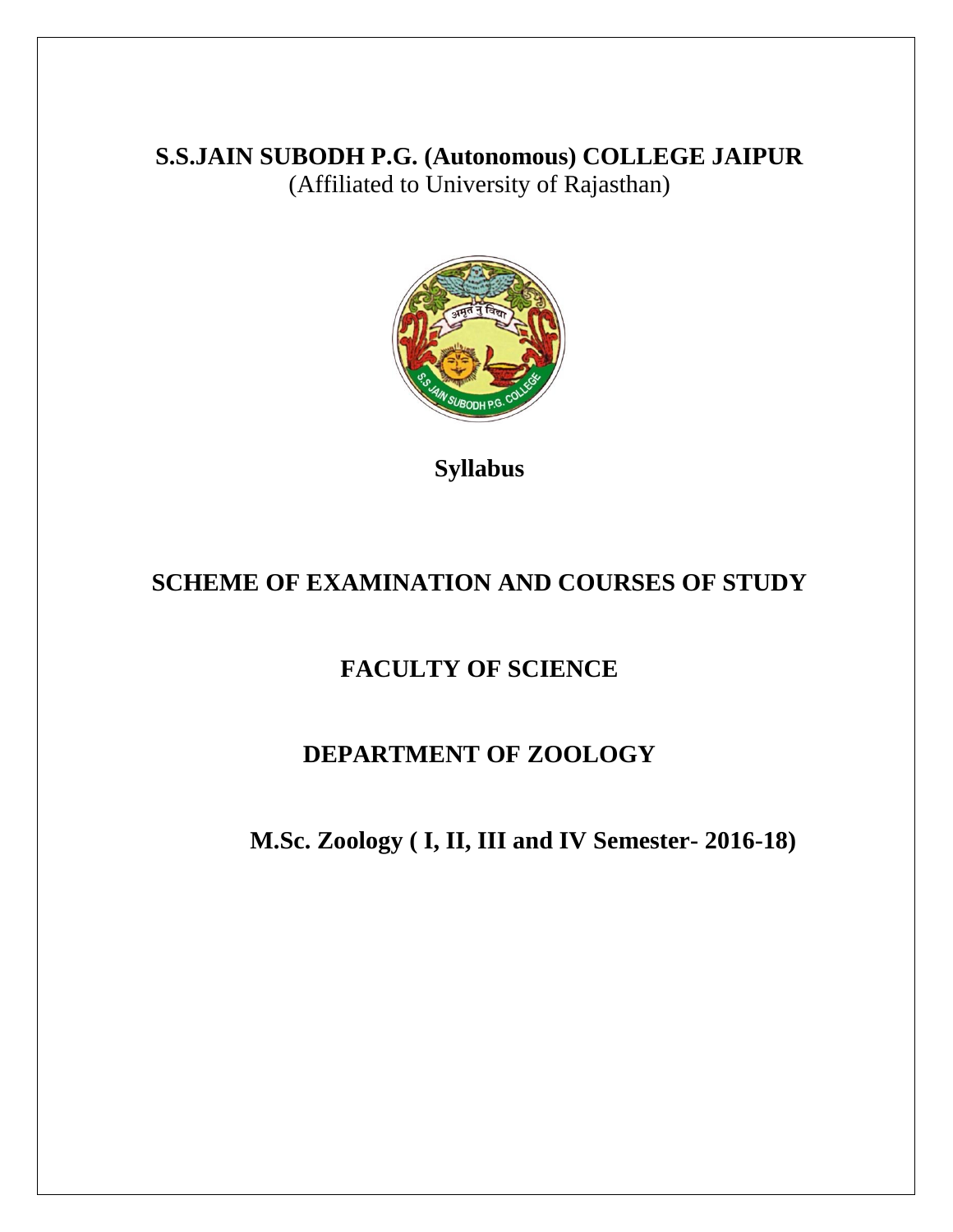#### **Contents:**

- **1. OBJECTIVES**
- **2. ELIGIBILITY**
- **3. SCHEME OF EXAMINATION**
- **4. SEMESTER STRUCTURE**

#### **Objectives:**

The objective of the course M.Sc. Zoology is to impart knowledge of Zoology to graduates of Biology with an emphasis on the world of animals, their evolution to the present forms over time, their habitats and food habits, and their co-existence with each other. Thus, knowledge of zoology is essential to experience the wonders of nature in the fullest. The programme enhances students to take up emerging opportunities in Life Sciences, in fields like Aqua Culture, Fisheries, Biotechnology, Medical Informatics and Environmental Management. Students are provided with requisite skills to take up research, teaching, entrepreneurship and other employment opportunities in zoology.

Department offers specialization in several major disciplines of Zoology

- 1) Cell & Molecular Biology 2) Environmental Toxicology 3) Entomology
- 4) Cell & Molecular biology

#### **The main Goals and objectives of the course are:**

The Department tries to achieve the overall goals and objectives of the college and also focuses on the following special departmental objectives:

- Provide quality education in natural science
- Inculcate the spirit of resource conservation and love for nature
- Motivate students for self employment in applied branches of Zoology
- Equip the students for higher education
- Impart value based education and makes them members of civil society and provide opportunities for professional and personal development through curricular and co- curricular activities
- Conduct field studies document biodiversity, water quality, soil profile etc. through student projects and faculty research, and Provide consultancy and organize extension activities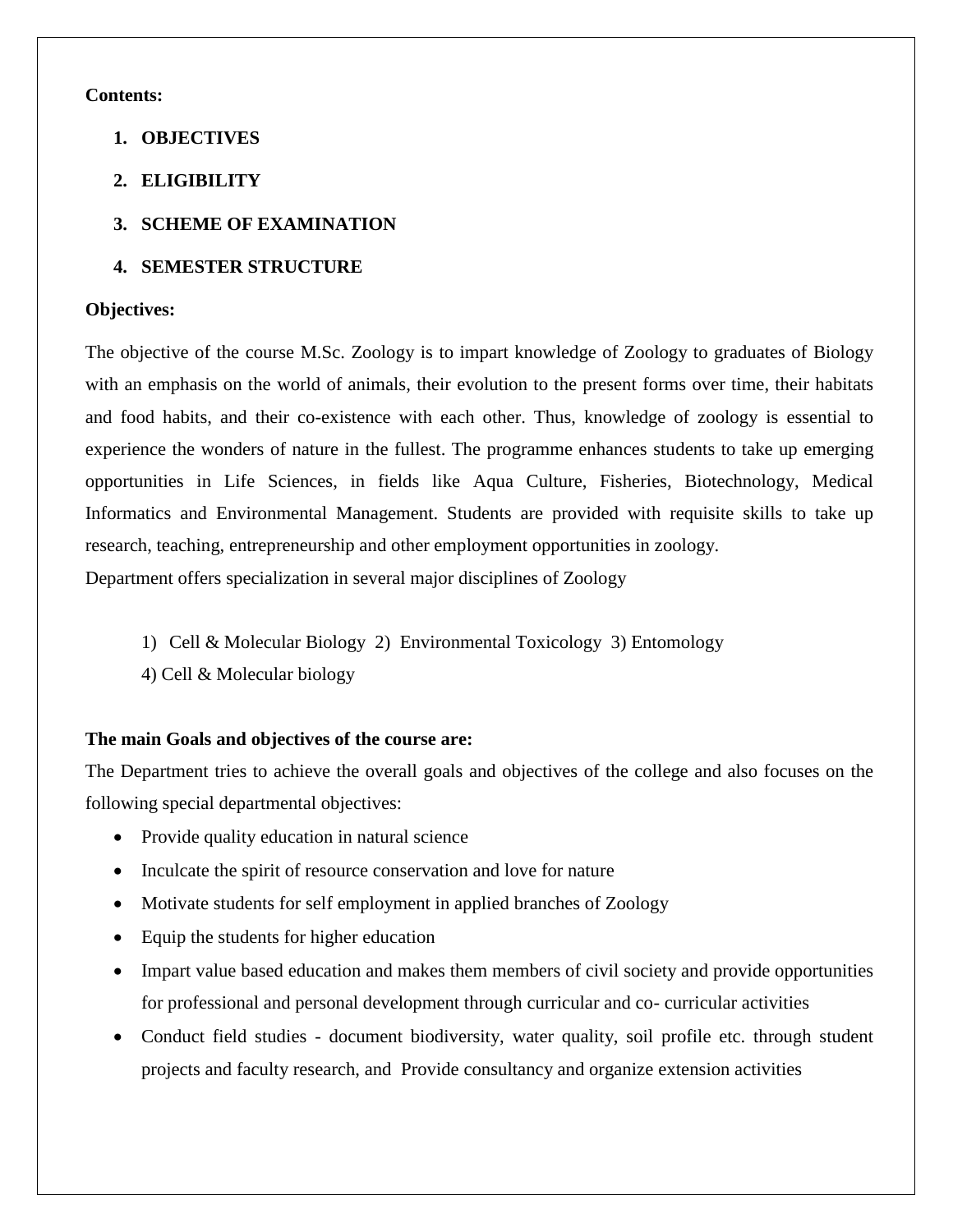### **Employment Opportunities**

- Teaching
- Research Scientist in Life Science domain
- Aquaculture, Museum curators, Environmental Analysts, Zoological Parks
- E-Publishing, E-Learning, Hospital and Clinical Labs, Bio-Informatics

### **Eligibility:**

A candidate who has secured more than 55% or CGPA of 3.5 in the UGC Seven Point scale [36% or Pass marks for SC/ST/Non-creamy layer OBC/SBC] or equivalent in the Bachelor degree in Science shall be eligible for admission to First Semester of a Master of Zoology course. For candidates from outside state of Rajasthan 60% or CGPA of 4.0 in the UGC Seven Point Scale will be applicable irrespective of the category.

#### **Scheme of Examination:**

- **1.** Each theory paper carries 100 marks. The internal assessment will be 30 marks and EoSE shall carry 70 marks. The EoSE will be of 3 hours duration. There will be a practical examination of 200 marks in all Semester.
- **2.** There will be two parts in EoSE theory paper. Part A of theory paper shall contain 10 Short Answer Questions of 14 marks, based on knowledge, understanding and applications of the topics/texts covered in the syllabus. Candidate has to attempt seven questions out of 10 and each question will carry two marks for correct answer.
- **3.** Parts "B" of EoSE theory paper will consisting of four questions from each unit with internal choice of 14 mark each. The limit of answer will be five pages.
- **4. Each** Laboratory EoSE will be of four hour durations and involve laboratory experiments/exercises/ Seminar presentation / Synopsis presentation/Project work or field study / Industrial Training/ consultancy training and viva-voce examination consisting of 200 Marks.
- **5.** The aim of Project work or field study /Research laboratories/ Hospital training is to introduce students to research methodology in the subject and prepare them for pursuing research in theoretical or experimental or computational areas of the subject. The project work or Field Study is to be undertaken under guidance jointly by Head of the Department and a senior faculty or a Scientist or any other suitable person with proven research excellence in the concerned field of study. Project work or field study / Hospital Training/ can also be taken up in an outside institution of repute Department. The guide will make continuous internal assessment of the Project work or field study / Hospital Training. EoSE for Project work or field study / Hospital Training and seminar will be held at department of the college by a board of three examiners consisting of HOD, two senior faculty of the department or expert from interdisciplinary department of the institution.

6. Supplementary/ due paper/ special examinations will be resolute as per the institutions autonomous rules.

7. Grade/CGPA/percentage/division will be decided as per the autonomous guidelines of the institution.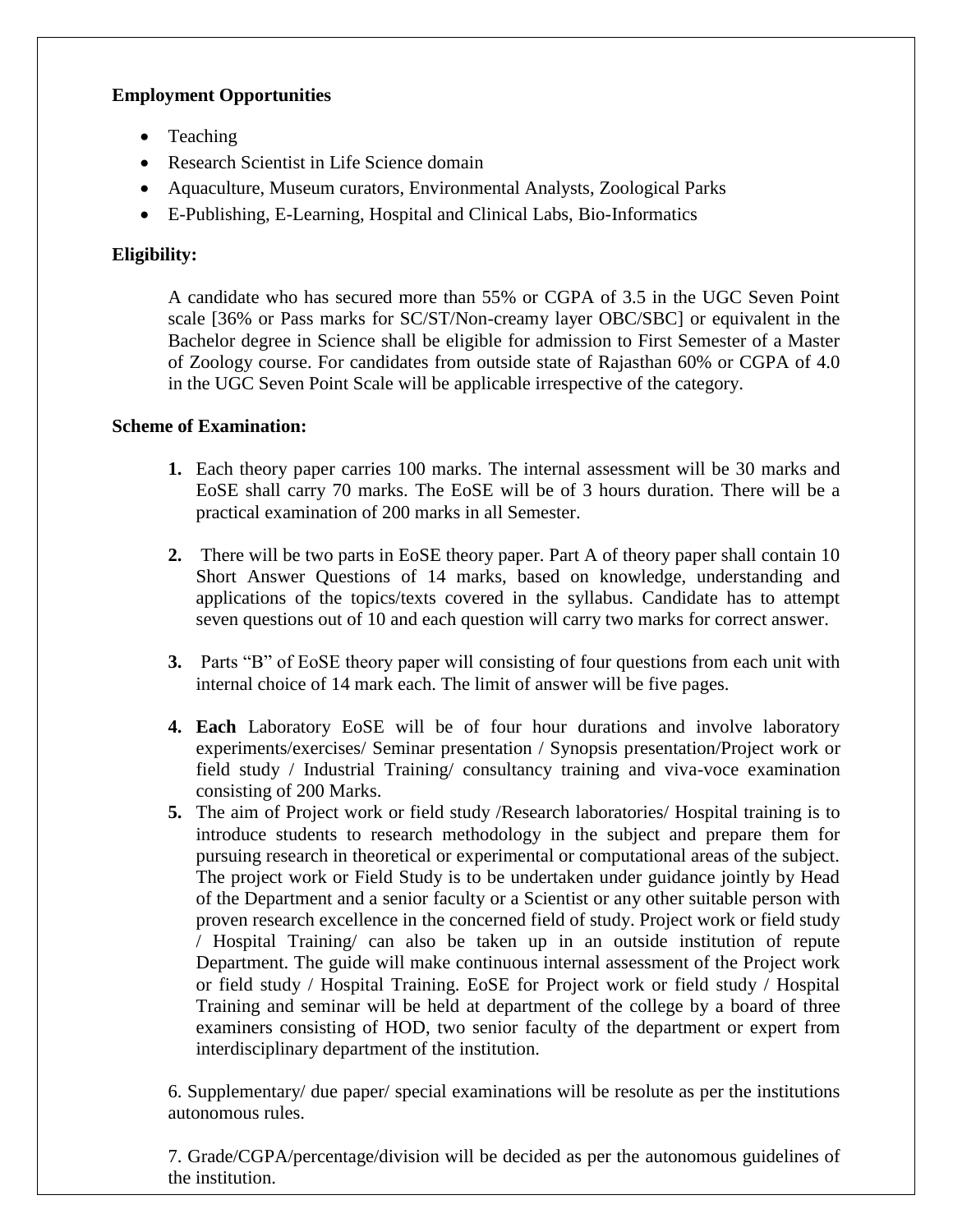# **Proposed course for M.Sc. Zoology**

**M. Sc. I Semester** 

**Max. Marks (Theory): 400**

|                          | <b>Nomenclature</b>        |                                    |                 | Internal/       | <b>Total</b> | <b>Total</b> |
|--------------------------|----------------------------|------------------------------------|-----------------|-----------------|--------------|--------------|
|                          |                            |                                    | <b>Theories</b> | <b>Theories</b> | Mini.        | <b>Max</b>   |
|                          |                            |                                    |                 |                 | <b>Marks</b> | <b>Marks</b> |
| <b>MZO 101</b>           | Paper I                    | <b>Principles of</b>               | 70              | 30              | 40           | 100          |
|                          |                            | <b>Biosystematics</b>              |                 |                 |              |              |
|                          |                            | &Taxonomy                          |                 |                 |              |              |
| <b>MZO 102</b>           | <b>Paper II</b>            | <b>Structure &amp; Function of</b> | 70              | 30              | 40           | 100          |
|                          |                            | <b>Invertebrates</b>               |                 |                 |              |              |
| <b>MZO 103</b>           | Paper III                  | <b>Biochemistry</b>                | 70              | 30              | 40           | 100          |
| <b>MZO 104</b>           | <b>Paper IV</b>            | <b>Essentials of Cytology</b>      | 70              | 30              | 40           | 100          |
| <b>MZO 151 Practical</b> |                            |                                    | 80              | 60              | 80           | 200          |
|                          | MZO 152 Lab Work & Seminar |                                    |                 | 60              |              |              |

## **M. Sc. II Semester**

**Max. Marks (Theory): 400**

|                            |                 | <b>Nomenclature</b>                                                             | <b>External</b><br><b>Theories</b> | Internal /<br><b>Theories</b> | <b>Total</b><br>Mini.<br><b>Marks</b> | <b>Total</b><br><b>Max</b><br><b>Marks</b> |
|----------------------------|-----------------|---------------------------------------------------------------------------------|------------------------------------|-------------------------------|---------------------------------------|--------------------------------------------|
| <b>MZO 201</b>             | Paper I         | <b>General Physiology</b>                                                       | 70                                 | 30                            | 40                                    | 100                                        |
| <b>MZO 202</b>             | <b>Paper II</b> | <b>Environmental Biology &amp;</b><br><b>Ethology</b>                           | 70                                 | 30                            | 40                                    | 100                                        |
| <b>MZO 203</b>             | Paper III       | <b>Molecular Biology,</b><br><b>Biotechnology</b><br><b>&amp;Bioinformatics</b> | 70                                 | 30                            | 40                                    | 100                                        |
| <b>MZO 204</b>             | Paper IV        | <b>Genetics and Molecular</b><br><b>Evolution</b>                               | 70                                 | 30                            | 40                                    | 100                                        |
| <b>MZO 251 Practical</b>   |                 |                                                                                 | 80                                 | 60                            | 80                                    | 200                                        |
| MZO 252 Lab Work & Seminar |                 |                                                                                 |                                    | 60                            |                                       |                                            |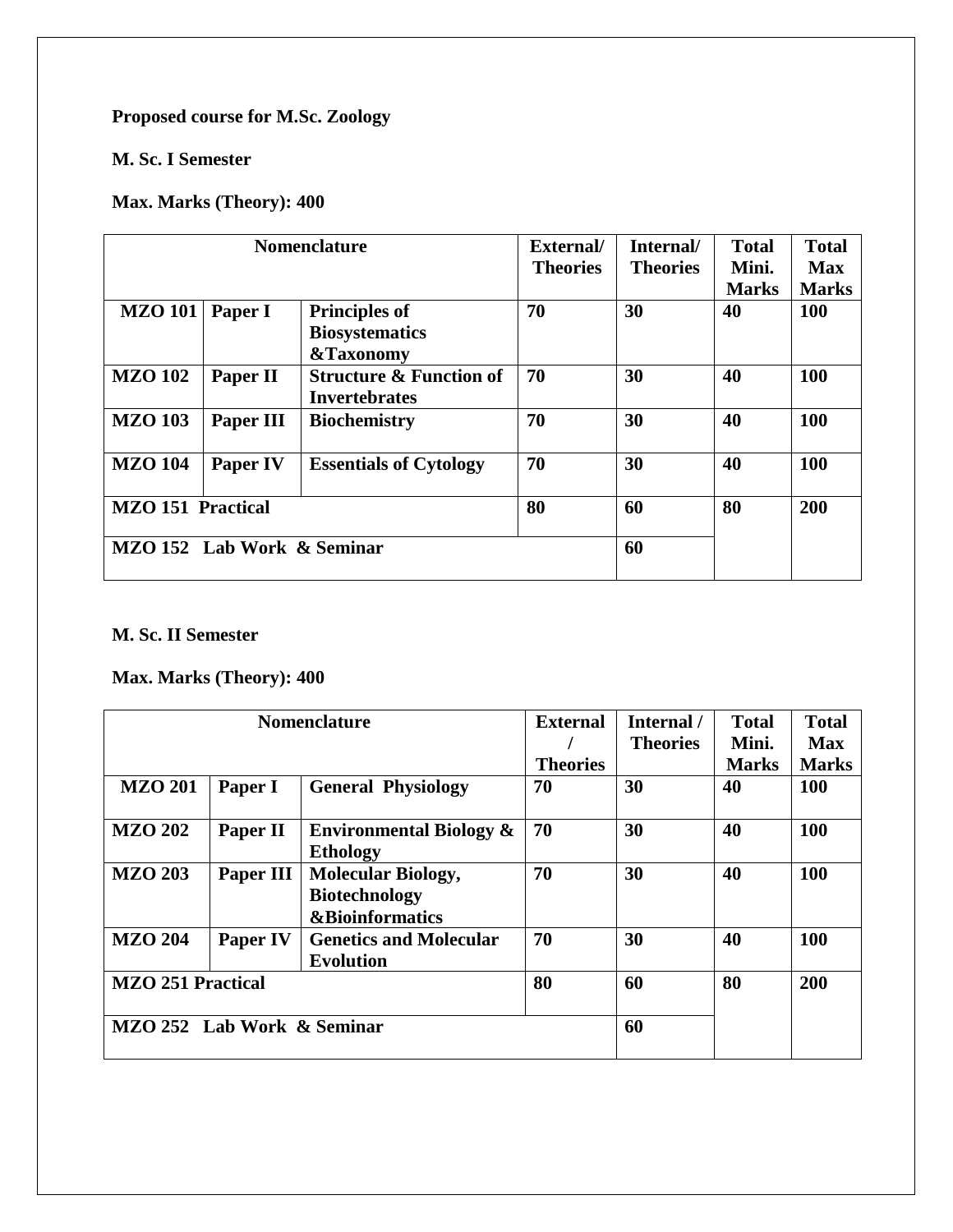## **M. Sc. III Semester**

**Max. Marks (Theory): 400**

|                                                           |                  | <b>Nomenclature</b>                                                                     | <b>External</b>       | <b>Internal</b>       | <b>Total</b><br>Mini. | <b>Total</b><br><b>Max</b> |
|-----------------------------------------------------------|------------------|-----------------------------------------------------------------------------------------|-----------------------|-----------------------|-----------------------|----------------------------|
| <b>MZO 301</b>                                            | Paper I          | <b>Biology of Chordates</b>                                                             | <b>Theories</b><br>70 | <b>Theories</b><br>30 | <b>Marks</b><br>40    | <b>Marks</b><br>100        |
|                                                           |                  |                                                                                         |                       |                       |                       |                            |
| <b>MZO 302</b>                                            | <b>Paper II</b>  | Genes &<br><b>Differentiation</b>                                                       | 70                    | 30                    | 40                    | 100                        |
| <b>Core Elective I</b>                                    |                  |                                                                                         |                       |                       |                       |                            |
| <b>MZO303A</b>                                            | Paper III        | <b>Basics of Toxicology</b>                                                             | 70                    | 30                    | 40                    | 100                        |
| <b>MZO303B</b>                                            | <b>Paper III</b> | <b>Fundamentals of</b><br><b>Radiation</b>                                              | 70                    | 30                    | 40                    | 100                        |
| <b>MZO303C</b>                                            | Paper III        | <b>Systematics and</b><br><b>Ecology of Insects</b>                                     | 70                    | 30                    | 40                    | 100                        |
| <b>MZO303D</b>                                            | <b>Paper III</b> | Molecular biology of<br>the Gene                                                        | 70                    | 30                    | 40                    | 100                        |
| <b>Core Elective II</b>                                   |                  |                                                                                         |                       |                       |                       |                            |
| <b>MZO304A</b>                                            | <b>Paper IV</b>  | <b>Environmental</b><br><b>Pollution &amp; legal</b><br>frame work                      | 70                    | 30                    | 40                    | 100                        |
| <b>MZO304B</b>                                            | Paper IV         | <b>Biological Effects of</b><br><b>Ionizing Radiation</b>                               | 70                    | 30                    | 40                    | 100                        |
| <b>MZO304C</b>                                            | Paper IV         | <b>Insect Morphology,</b><br>Physiology,<br><b>Embryology</b> and<br><b>Development</b> | 70                    | 30                    | 40                    | 100                        |
| <b>MZO304D</b>                                            | <b>Paper IV</b>  | <b>Proteomics</b>                                                                       | 70                    | 30                    | 40                    | <b>100</b>                 |
| <b>MZO 351 Practical (External)</b><br>Lab Work & Seminar |                  |                                                                                         | 50                    | 50                    | 80                    | 200                        |
| <b>MZ0 352 Core Elective Practical</b>                    |                  | <b>Synopsis Preparation /Presentation (Internal)</b>                                    | 50                    | 50                    |                       |                            |

**Note: Minimum number of applicants must be 05 to run the special paper.**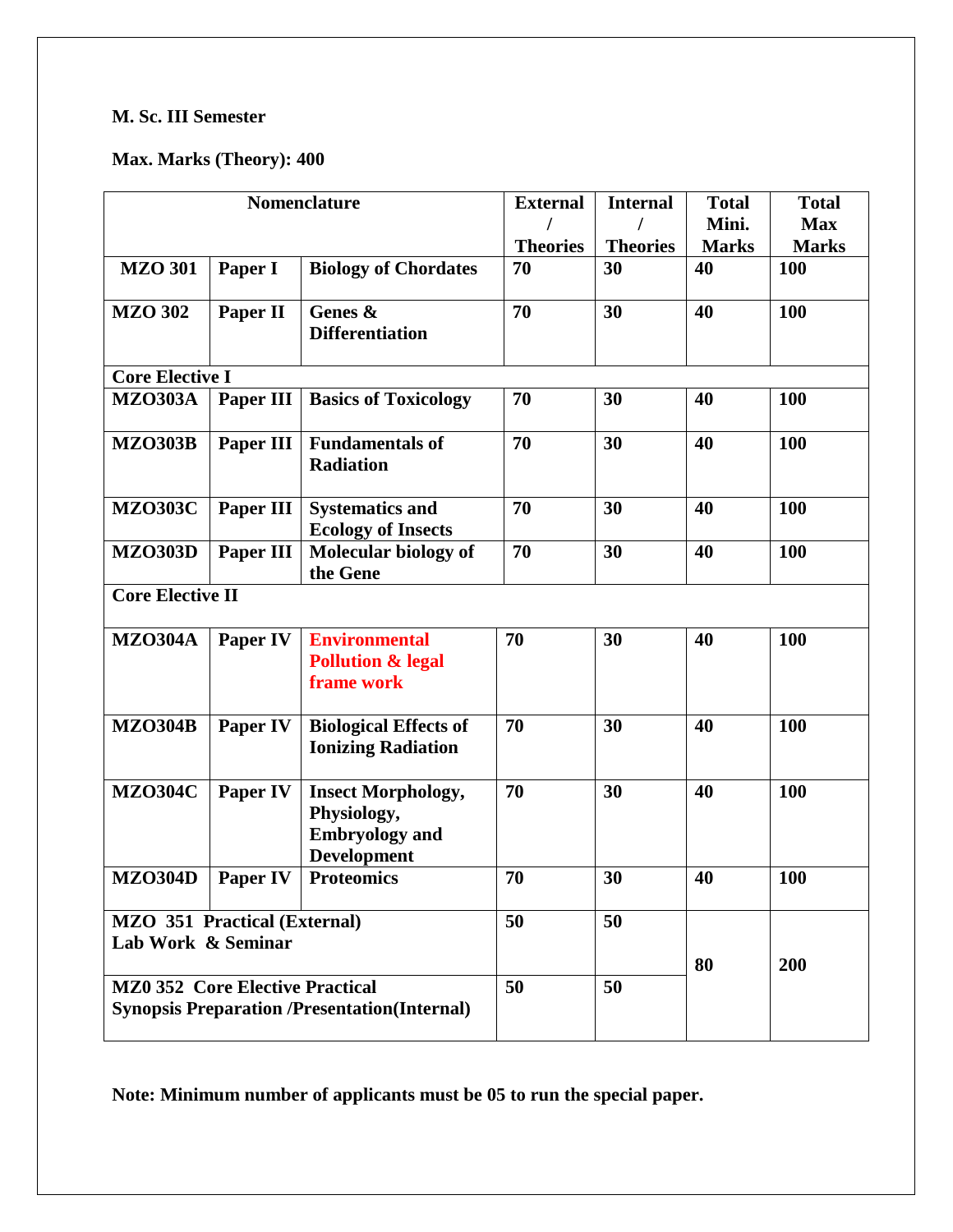## **M. Sc. IV Semester**

#### **Max. Marks (Theory): 400**

| 1.144111101110011100                        | <b>Nomenclature</b>         |                                                                                                                              |    | Internal /<br><b>Theories</b> | <b>Total</b><br>Mini.<br><b>Marks</b> | <b>Total</b><br><b>Max</b><br><b>Marks</b> |
|---------------------------------------------|-----------------------------|------------------------------------------------------------------------------------------------------------------------------|----|-------------------------------|---------------------------------------|--------------------------------------------|
| <b>MZO 401</b>                              | Paper I                     | <b>Applied Zoology &amp;</b><br><b>Biostatistics</b>                                                                         | 70 | 30                            | 40                                    | 100                                        |
| <b>MZO 402</b>                              | Paper II                    | <b>Tools &amp; Techniques</b><br>in Biology                                                                                  | 70 | 30                            | 40                                    | 100                                        |
| <b>Core Elective III</b>                    |                             |                                                                                                                              |    |                               |                                       |                                            |
| <b>MZO 403A</b>                             | <b>Paper III</b>            | <b>Applied Aspects of</b><br><b>Toxicology</b>                                                                               | 70 | 30                            | 40                                    | <b>100</b>                                 |
| <b>MZO 403B</b>                             | Paper III                   | <b>Principles of</b><br><b>Radiation Protection,</b><br><b>Legislation &amp;</b><br><b>International</b><br><b>Framework</b> | 70 | 30                            | 40                                    | 100                                        |
| <b>MZO 403C</b>                             | Paper III                   | <b>Industrial, Medical</b><br>& Veterinary<br><b>Entomology</b>                                                              | 70 | 30                            | 40                                    | 100                                        |
| <b>MZO 403D</b>                             | <b>Paper III</b>            | <b>Cellular mechanics</b>                                                                                                    | 70 | 30                            | 40                                    | 100                                        |
| <b>Core Elective IV</b>                     |                             |                                                                                                                              |    |                               |                                       |                                            |
| <b>MZO 404A</b>                             | Paper IV                    | <b>Biomonitoring &amp;</b><br><b>Bioremediation</b>                                                                          | 70 | 30                            | 40                                    | 100                                        |
| <b>MZO 404B</b>                             | <b>Paper IV</b>             | Occupational<br><b>Exposure and</b><br><b>Radiation Safety</b>                                                               | 70 | 30                            | 40                                    | 100                                        |
| <b>MZO 404C</b>                             | Paper IV                    | <b>Insect Toxicology</b><br>and Pest Control                                                                                 | 70 | 30                            | 40                                    | 100                                        |
| <b>MZO 404D</b>                             | Paper IV                    | <b>Molecular</b><br>Immunology                                                                                               | 70 | 30                            | 40                                    | 100                                        |
| <b>MZO 451</b><br>Lab Work & Seminar        | <b>Practical (External)</b> |                                                                                                                              | 40 | 60                            | 80                                    | 200                                        |
| <b>Dissertation Presentation (Internal)</b> |                             | <b>MZO412 Core Elective Practical (External)</b>                                                                             | 40 | 60                            |                                       |                                            |

**Note: Minimum number of applicants must be 05 to run the special paper.**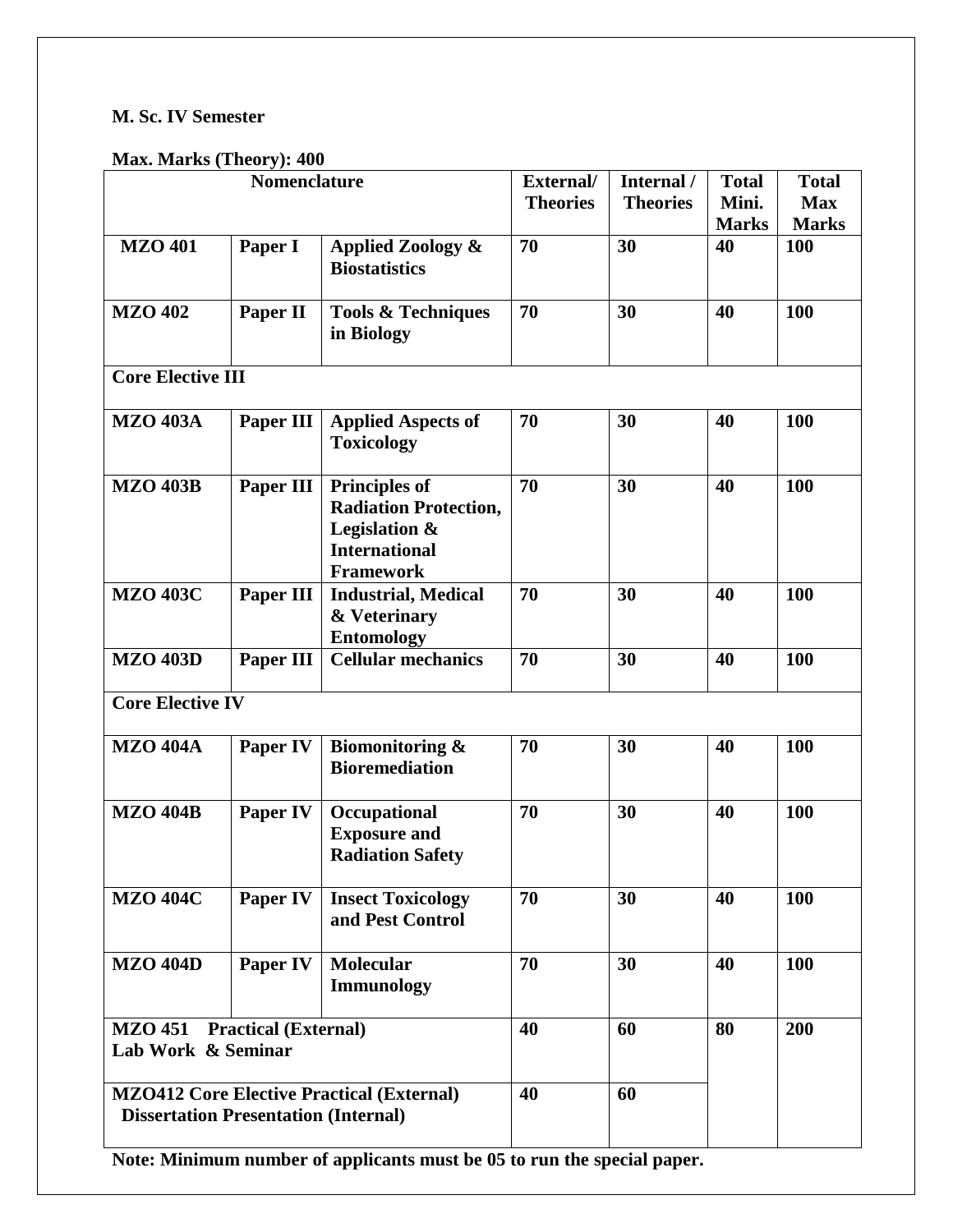## **Core Electives**

**1) Radiation Biology 2) Environmental Toxicology 3) Entomology 4) Cell & Molecular Biology**

| <b>Abbreviations Used:</b><br><b>Course Category</b><br><b>CCC: Compulsory Core</b> |                       |                             |
|-------------------------------------------------------------------------------------|-----------------------|-----------------------------|
| Course                                                                              | <b>Contact Hours</b>  | <b>Relative Weights</b>     |
| <b>ECC</b> - Elective Course course                                                 | L: Lecture            | CIA: Class Internal         |
| <b>SEM</b> : Seminar                                                                | T: Tutorial           | Assessment                  |
| PRJ: Project Work                                                                   | P: Practical or Other | (Test/Attendance/Classroom) |
|                                                                                     | S: Self Study12       | Participation/Quiz/Home     |
|                                                                                     |                       | Assignment etc.)            |
|                                                                                     |                       | EoSE: End of Semester       |

### **M. Sc. I Semester**

| S.<br>No.        | <b>Subject</b><br>Code | <b>Course</b><br><b>Title</b>                              | Course<br>Category | <b>Contact Hours Per</b><br>week |   | <b>EoSE</b> Duration<br>(Hrs.) |             |                         |
|------------------|------------------------|------------------------------------------------------------|--------------------|----------------------------------|---|--------------------------------|-------------|-------------------------|
| 1.               | <b>MZO 101</b>         | <b>Principles of</b><br><b>Biosystematics</b><br>&Taxonomy | <b>CCC</b>         | $\overline{\mathbf{4}}$          | ۰ | $\blacksquare$                 | 3           | $\bf{0}$                |
| 2.               | <b>MZO 102</b>         | Structure &<br><b>Function of</b><br><b>Invertebrates</b>  | <b>CCC</b>         | $\overline{\mathbf{4}}$          |   |                                | 3           | $\bf{0}$                |
| 3.               | <b>MZO 103</b>         | <b>Biochemistry</b>                                        | <b>CCC</b>         | $\overline{\mathbf{4}}$          |   |                                | 3           | $\boldsymbol{0}$        |
| $\overline{4}$ . | <b>MZO 104</b>         | <b>Essentials of</b><br><b>Cytology</b>                    | <b>CCC</b>         | $\overline{\mathbf{4}}$          |   |                                | 3           | $\boldsymbol{0}$        |
| 5.               | MZO 251 &<br>252       | <b>Practical / Lab</b><br>Work & Seminar                   | <b>CCC</b>         | $\blacksquare$                   |   | 12                             | $\mathbf 0$ | $\overline{\mathbf{4}}$ |

Examination

## **M. Sc. II Semester**

| S.<br>No. | <b>Subject</b><br>Code | Course<br><b>Course</b><br><b>Title</b><br>Category                             |            |                         |   | <b>Contact Hours Per</b><br>week |   |              |
|-----------|------------------------|---------------------------------------------------------------------------------|------------|-------------------------|---|----------------------------------|---|--------------|
| 1.        | <b>MZO 201</b>         | <b>General Physiology</b>                                                       | <b>CCC</b> | $\overline{\mathbf{4}}$ | ۰ | $\blacksquare$                   | 3 | $\mathbf 0$  |
| 2.1       | <b>MZO 202</b>         | <b>Environmental</b><br><b>Biology &amp; Ethology</b>                           | <b>CCC</b> | $\overline{\mathbf{4}}$ | ۰ |                                  | 3 | $\mathbf{0}$ |
| 3.        | <b>MZO 203</b>         | <b>Molecular Biology,</b><br><b>Biotechnology</b><br><b>&amp;Bioinformatics</b> | <b>CCC</b> | $\overline{\mathbf{4}}$ | ٠ | $\blacksquare$                   | 3 | $\mathbf 0$  |
| 4.        | <b>MZO 204</b>         | <b>Genetics and</b><br><b>Molecular</b><br><b>Evolution</b>                     | <b>CCC</b> | $\overline{\mathbf{4}}$ | ۰ | $\blacksquare$                   | 3 | $\mathbf{0}$ |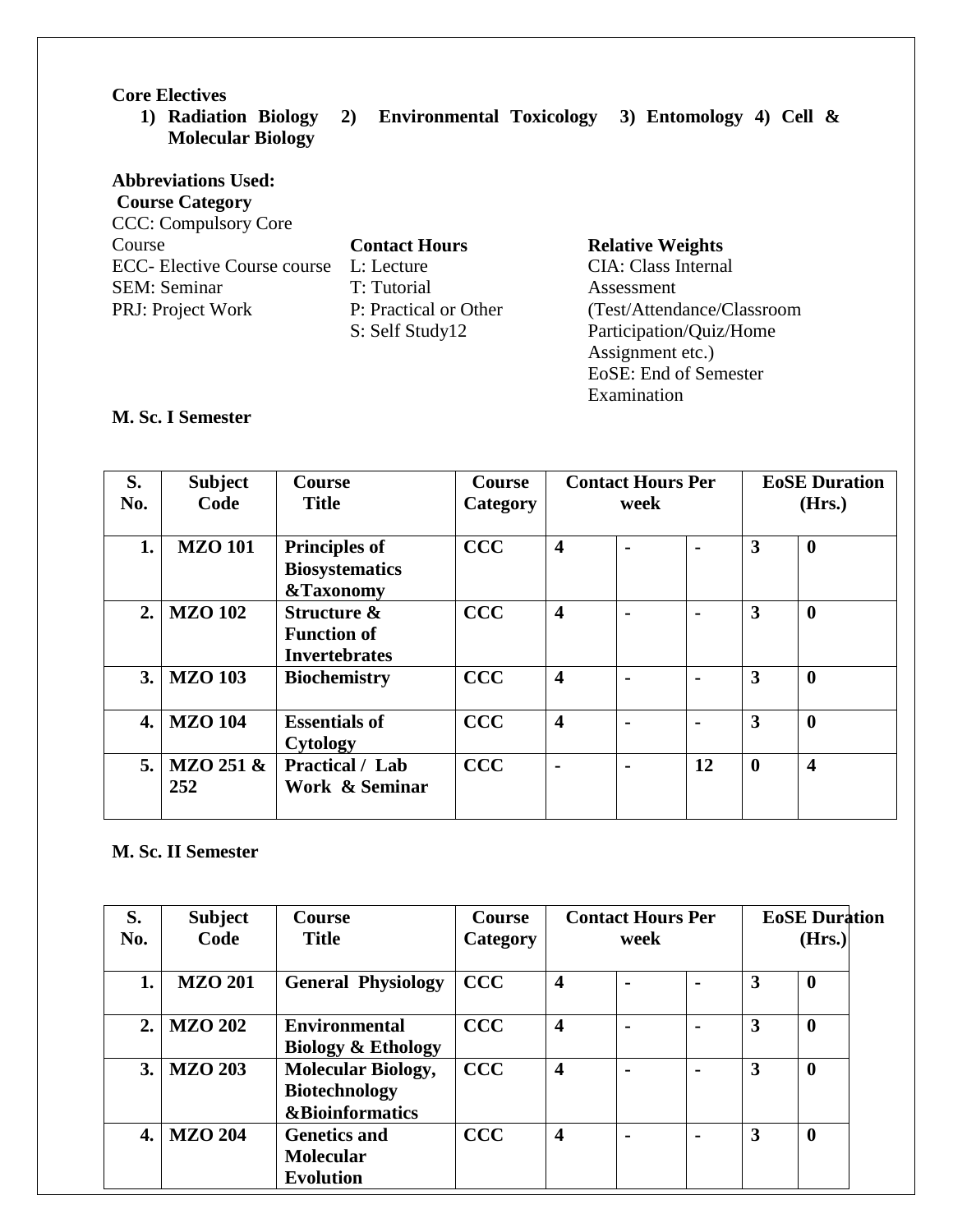| $MZO$ 251 &   Practical / | Lab            |  | ┻ |  |
|---------------------------|----------------|--|---|--|
| 252                       | Work & Seminar |  |   |  |

## **M. Sc. III Semester**

| S.<br>No. | <b>Subject</b><br>Code  | Course<br><b>Title</b>                                             | Course<br>Category |                         | <b>Contact Hours Per</b><br>week |                |                         | <b>EoSE</b> Duration<br>(Hrs.) |
|-----------|-------------------------|--------------------------------------------------------------------|--------------------|-------------------------|----------------------------------|----------------|-------------------------|--------------------------------|
| 1.        | <b>MZO 301</b>          | <b>Biology</b><br><b>of</b><br><b>Chordates</b>                    | CCC                | $\overline{\mathbf{4}}$ | $\blacksquare$                   |                | $\overline{\mathbf{3}}$ | $\bf{0}$                       |
| 2.        | <b>MZO 302</b>          | Genes &<br><b>Differentiation</b>                                  |                    | $\overline{\mathbf{4}}$ | $\blacksquare$                   |                | $\overline{\mathbf{3}}$ | $\bf{0}$                       |
|           | <b>Core Elective I</b>  |                                                                    |                    |                         |                                  |                |                         |                                |
| 3.1       | <b>MZO303A</b>          | <b>Basics of Toxicology</b>                                        | <b>ECC</b>         | $\overline{\mathbf{4}}$ | $\blacksquare$                   |                | $\overline{\mathbf{3}}$ | $\bf{0}$                       |
| 4.        | <b>MZO303B</b>          | <b>Fundamentals of</b><br><b>Radiation</b>                         | <b>ECC</b>         | $\overline{\mathbf{4}}$ | $\blacksquare$                   | $\blacksquare$ | $\overline{\mathbf{3}}$ | $\bf{0}$                       |
| 5.        | <b>MZO303C</b>          | <b>Insect systematic</b><br>and Ecology of<br><b>Insects</b>       | <b>ECC</b>         | $\overline{\mathbf{4}}$ | $\blacksquare$                   |                | $\overline{\mathbf{3}}$ | $\bf{0}$                       |
| 6.        | <b>MZO304D</b>          | <b>Molecular biology</b><br>of the Gene                            | <b>ECC</b>         | $\overline{\mathbf{4}}$ | $\blacksquare$                   | $\blacksquare$ | $\overline{\mathbf{3}}$ | $\bf{0}$                       |
|           | <b>Core Elective II</b> |                                                                    |                    |                         |                                  |                |                         |                                |
| 7.1       | <b>MZO304A</b>          | <b>Environmental</b><br><b>Pollution &amp; legal</b><br>frame work | <b>ECC</b>         | $\overline{\mathbf{4}}$ | $\blacksquare$                   |                | 3                       | $\bf{0}$                       |
| 8.        | <b>MZO304B</b>          | <b>Biological Effects of</b><br><b>Ionizing Radiation</b>          | <b>ECC</b>         | $\overline{\mathbf{4}}$ | $\blacksquare$                   |                | $\overline{\mathbf{3}}$ | $\bf{0}$                       |
| 9.        | <b>MZO304C</b>          | Insect morphology,<br>physiology,<br>embryology and<br>development | <b>ECC</b>         | $\overline{\mathbf{4}}$ | $\blacksquare$                   | $\blacksquare$ | $\overline{\mathbf{3}}$ | $\bf{0}$                       |
|           | 10 MZO304D              | <b>Proteomics</b>                                                  | <b>ECC</b>         | $\overline{\mathbf{4}}$ | $\blacksquare$                   | $\blacksquare$ | $\mathbf{3}$            | $\bf{0}$                       |
|           | 11 MZO 351              | <b>Practical (External)</b><br>Lab Work &<br><b>Seminar</b>        | CCC                | $\blacksquare$          | $\blacksquare$                   | 12             | $\blacksquare$          | 04                             |
|           | 12 MZ0 352              | <b>Core Elective</b>                                               | CCC                | $\blacksquare$          |                                  | 12             | $\blacksquare$          | 04                             |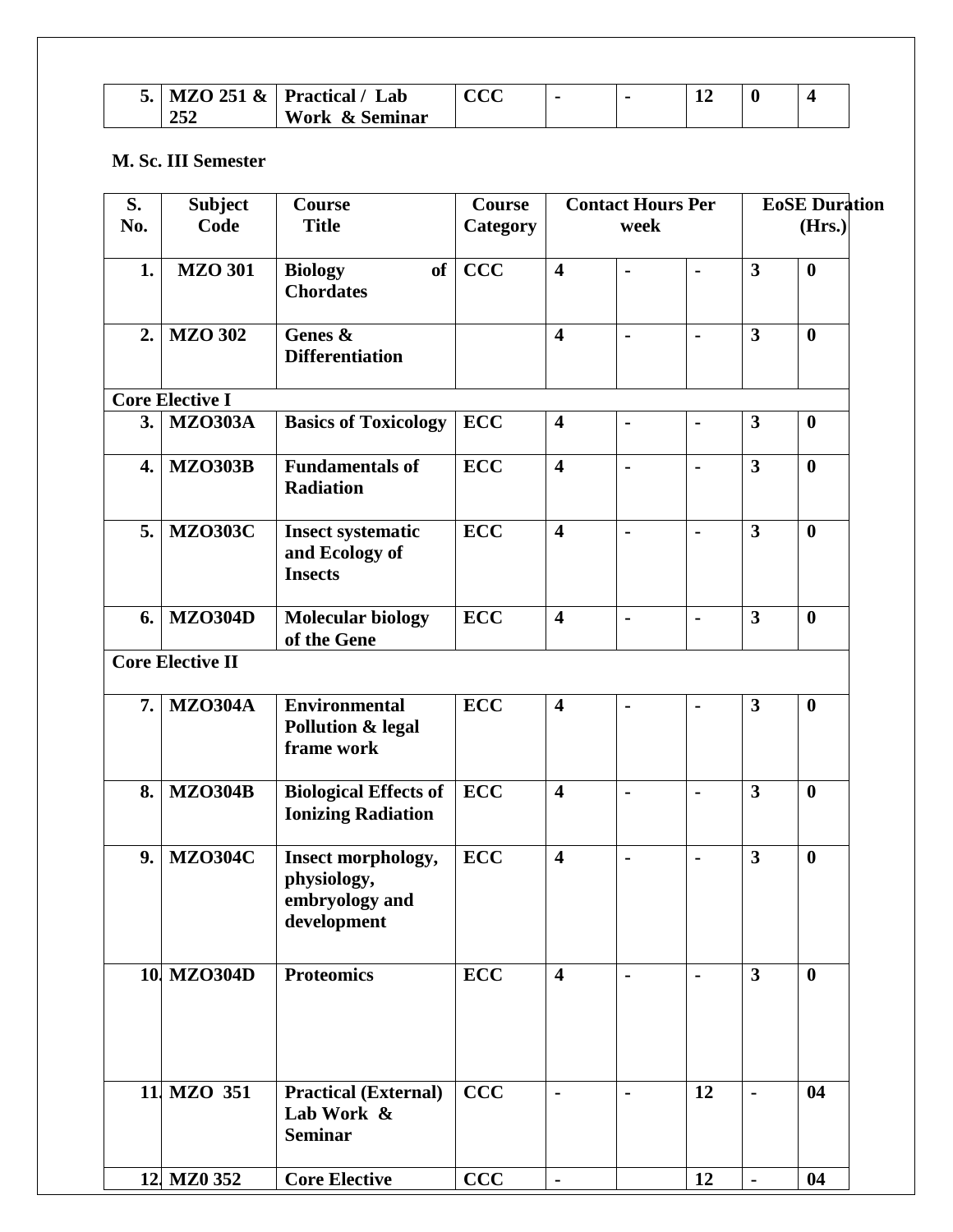| nal) |
|------|
|------|

## **M. Sc. IV Semester**

| S.  | <b>Subject</b>          | Course                                                                                                                   | Course     |                         | <b>Contact Hours Per</b> |                |                         | <b>EoSE</b> Duration |
|-----|-------------------------|--------------------------------------------------------------------------------------------------------------------------|------------|-------------------------|--------------------------|----------------|-------------------------|----------------------|
| No. | Code                    | <b>Title</b>                                                                                                             | Category   |                         | week                     |                |                         | (Hrs.)               |
| 1.  | <b>MZO 401</b>          | <b>Applied Zoology &amp;</b><br><b>Biostatistics</b>                                                                     | CCC        | $\overline{\mathbf{4}}$ | $\blacksquare$           | $\blacksquare$ | $\mathbf{3}$            | $\boldsymbol{0}$     |
| 2.  | <b>MZO 402</b>          | <b>Tools &amp; Techniques</b><br>in Biology                                                                              |            | $\overline{\mathbf{4}}$ | $\blacksquare$           | $\blacksquare$ | $\mathbf{3}$            | $\boldsymbol{0}$     |
|     | <b>Core Elective I</b>  |                                                                                                                          |            |                         |                          |                |                         |                      |
| 3.  | <b>MZO403A</b>          | <b>Applied Aspects of</b><br><b>Toxicology</b>                                                                           | <b>ECC</b> | $\overline{\mathbf{4}}$ | $\blacksquare$           |                | $\mathbf{3}$            | $\bf{0}$             |
| 4.  | <b>MZO403B</b>          | Principles of<br><b>Radiation</b><br>Protection,<br><b>Legislation &amp;</b><br><b>International</b><br><b>Framework</b> | <b>ECC</b> | $\overline{\mathbf{4}}$ | $\overline{a}$           |                | $\overline{\mathbf{3}}$ | $\bf{0}$             |
| 5.  | <b>MZO403C</b>          | <b>Economic</b><br><b>Entomology</b>                                                                                     | <b>ECC</b> | $\overline{\mathbf{4}}$ | $\blacksquare$           |                | $\overline{3}$          | $\bf{0}$             |
| 6.  |                         |                                                                                                                          |            |                         |                          |                |                         |                      |
|     | <b>Core Elective II</b> |                                                                                                                          |            |                         |                          |                |                         |                      |
| 7.  | <b>MZO404A</b>          | <b>Biomonitoring &amp;</b><br><b>Bioremediation</b>                                                                      | <b>ECC</b> | $\overline{\mathbf{4}}$ | $\blacksquare$           |                | 3                       | $\boldsymbol{0}$     |
| 8.  | <b>MZO404B</b>          | Occupational<br><b>Exposure and</b><br><b>Radiation Safety</b>                                                           | <b>ECC</b> | $\overline{\mathbf{4}}$ | $\blacksquare$           |                | $\overline{\mathbf{3}}$ | $\bf{0}$             |
| 9.  | <b>MZO404C</b>          | <b>Insect toxicology</b><br>and pest control                                                                             | <b>ECC</b> | $\overline{\mathbf{4}}$ | $\blacksquare$           | $\blacksquare$ | $\mathbf{3}$            | $\bf{0}$             |
|     | 10 MZO 451              | <b>Practical</b><br>(External)<br>Lab Work &<br><b>Seminar</b>                                                           | <b>CCC</b> | $\blacksquare$          | $\blacksquare$           | 12             | $\blacksquare$          | 04                   |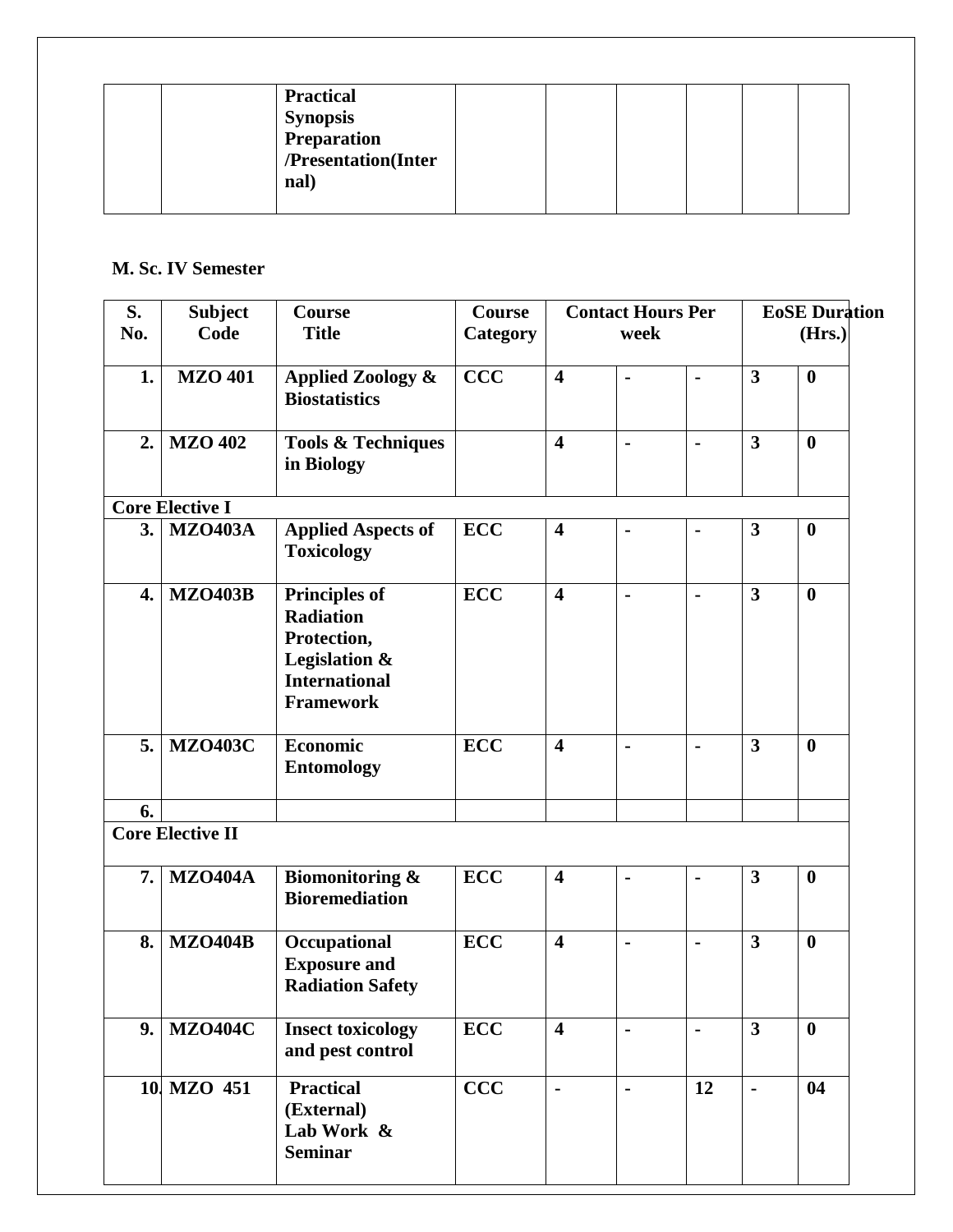| 11 MZ0 452 | <b>Core Elective</b>        | $\bf{CCC}$ | $\blacksquare$ | 12 |  |
|------------|-----------------------------|------------|----------------|----|--|
|            | <b>Practical (External)</b> |            |                |    |  |
|            | <b>Dissertation</b>         |            |                |    |  |
|            | <b>Presentation</b> (Intern |            |                |    |  |
|            | al                          |            |                |    |  |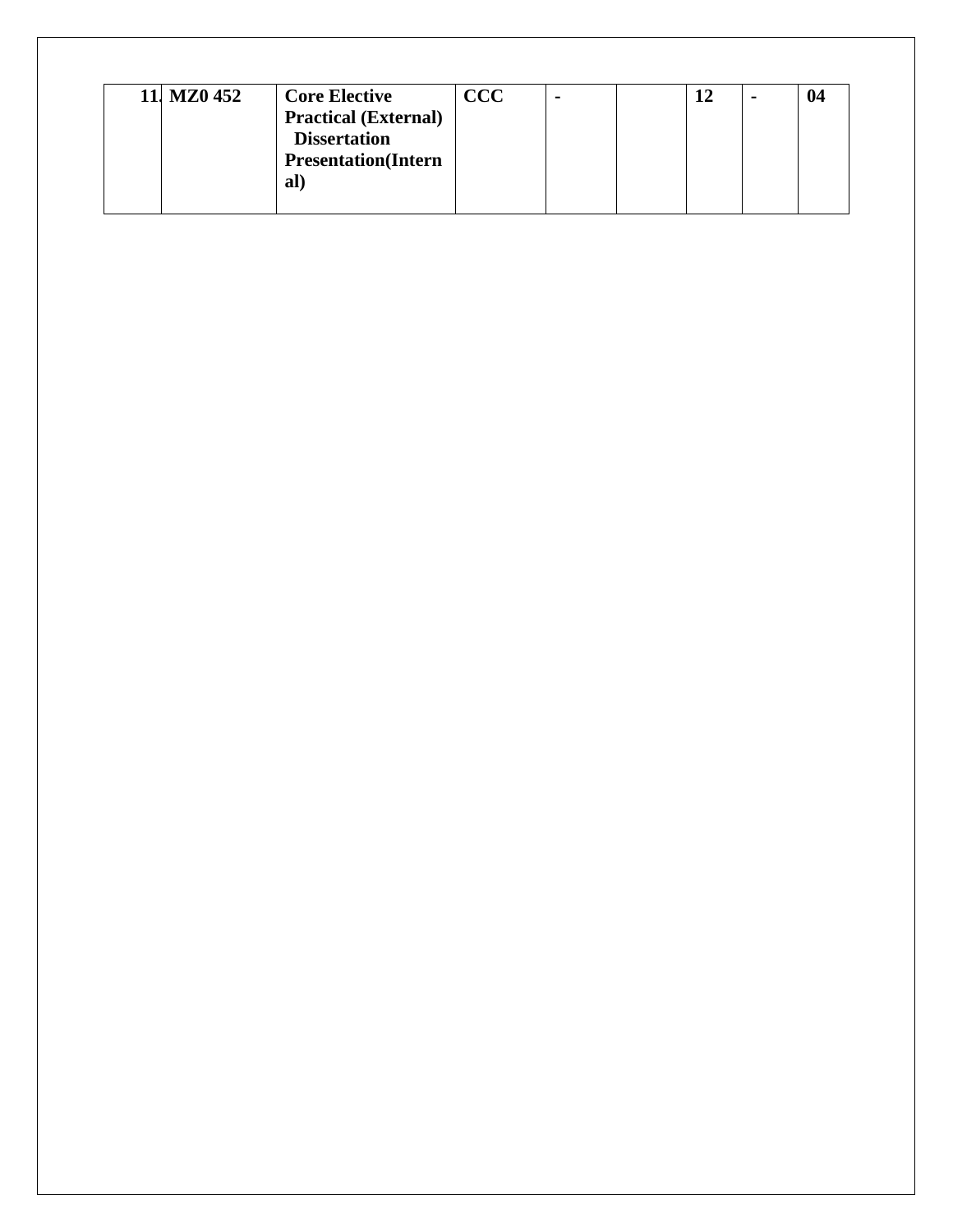## **Semester- I THEORY**

#### **Paper I MZO-I01: [Principles of Biosystematics & Taxonomy]**

#### **Duration: 3 hrs.** Max. Marks: 70

Note: There will be two parts in end semester theory paper.

Part A of the paper shall contain 7 short answer questions of 7 marks. Each question will carry one mark for correct answer.

Part B of the paper will consist of four questions, one question from each unit with internal choice. Each question will carry 7 marks.

#### **UNIT I**

Definition and basic concepts of biosystematics and taxonomy, History of Taxonomy

- Importance and applications of biosystematics in biology
- Material basis of biosystematics-different attributes
- Trends in biosystematics-Chemotaxonomy, Cytotaxonomy, Neotaxonomy & Molecular taxonomy

#### **UNIT II**

Dimensions of taxonomic and speciation characters

- Mechanisms of speciation in panmictic and apomictic species
- Species concept- Species category, different species concept, subspecies and other infra specific categories
- Theories of Biological classification , Hierarchy of categories and the higher taxa

#### **UNIT III**

Procedure keys in taxonomy

- Taxonomic characters different kinds, origin of reproductive isolation
- Taxonomic keys-Different kinds of Taxonomic keys, their merits and demerits
- Evaluation of biodiversity indices: Shannon-Weinner index, dominance index

## **UNIT IV**

Process of typification and different zoological types

- Systematic publication-Different kinds of publications
- International code of Zoological nomenclature(ICZN) its operative principles, interpretation and application of important rules, Zoological nomenclature, formation of scientific names of various taxa.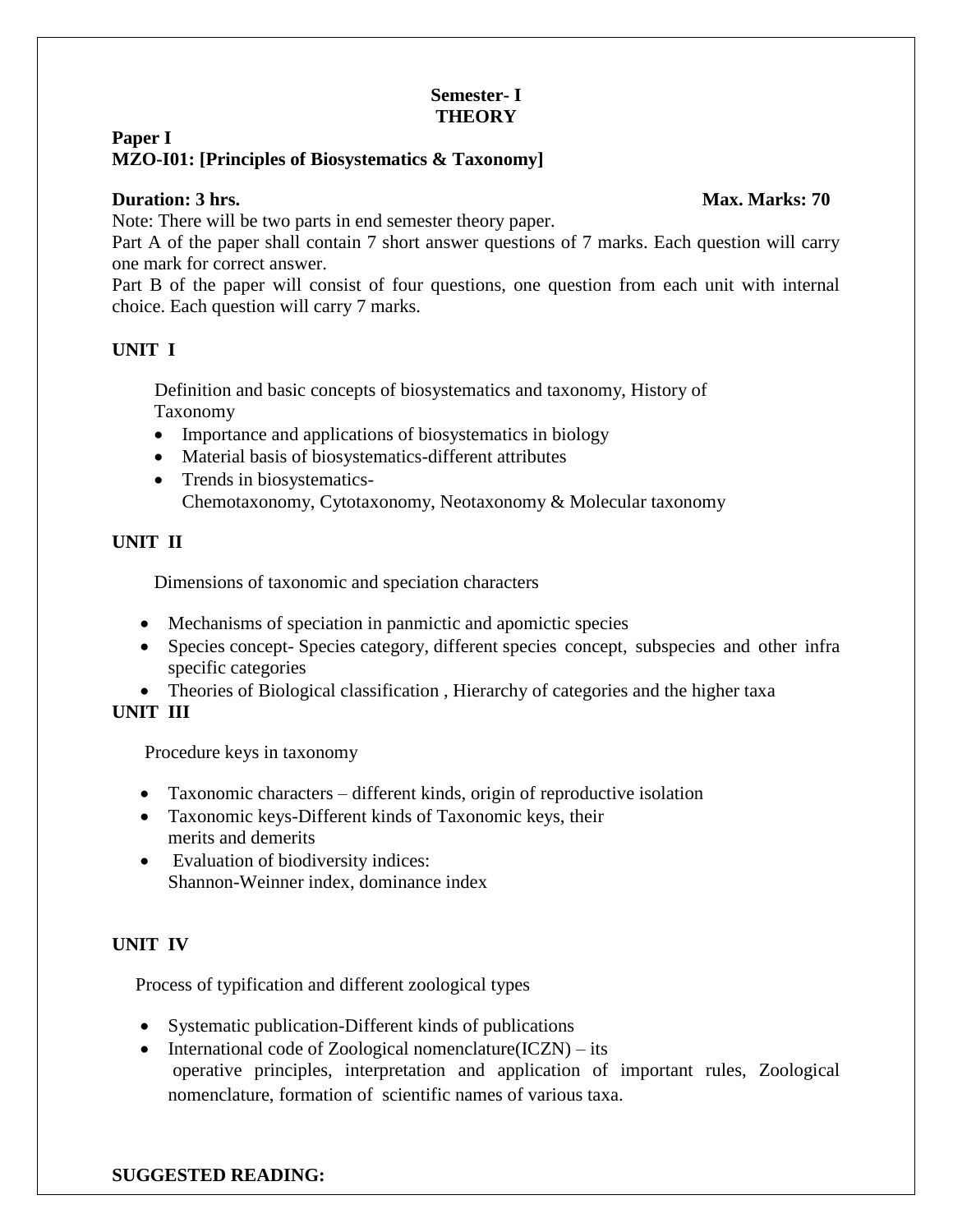- 1. M. Koto-The. Biology of biodiversity-Springer
- 2. Molecular Markers, Natural History and Evoluation,J.C.Avise. Chapman & hall. New York
- 3. E.O. Wilson-Biodiversity-Academic Press Washington.
- 4. G.G.-Simpson-Principle of animal taxonomy Oxford IBH Publication company.
- 5. E-Mayer-Elements of Taxonomy
- 6. Bastchelet-F-Introduction to mathematics for life scientists Springer Verlag, Berling.
- 7. Skoal R.R. and F.J.Rohiff Biometry-Freeman, San-Francisco.
- 8. Snecdor, G.W. and W.G. Cocharan Statisical Methods of affiliated-East-West Press, New Delhi.
- 9. Murry J.D. Mathematical Biology-Springer, Verlag, Berlin.
- 10. Principle of Animal Taxonomy; G.G Simpson. Oxford IBH Publishing Company.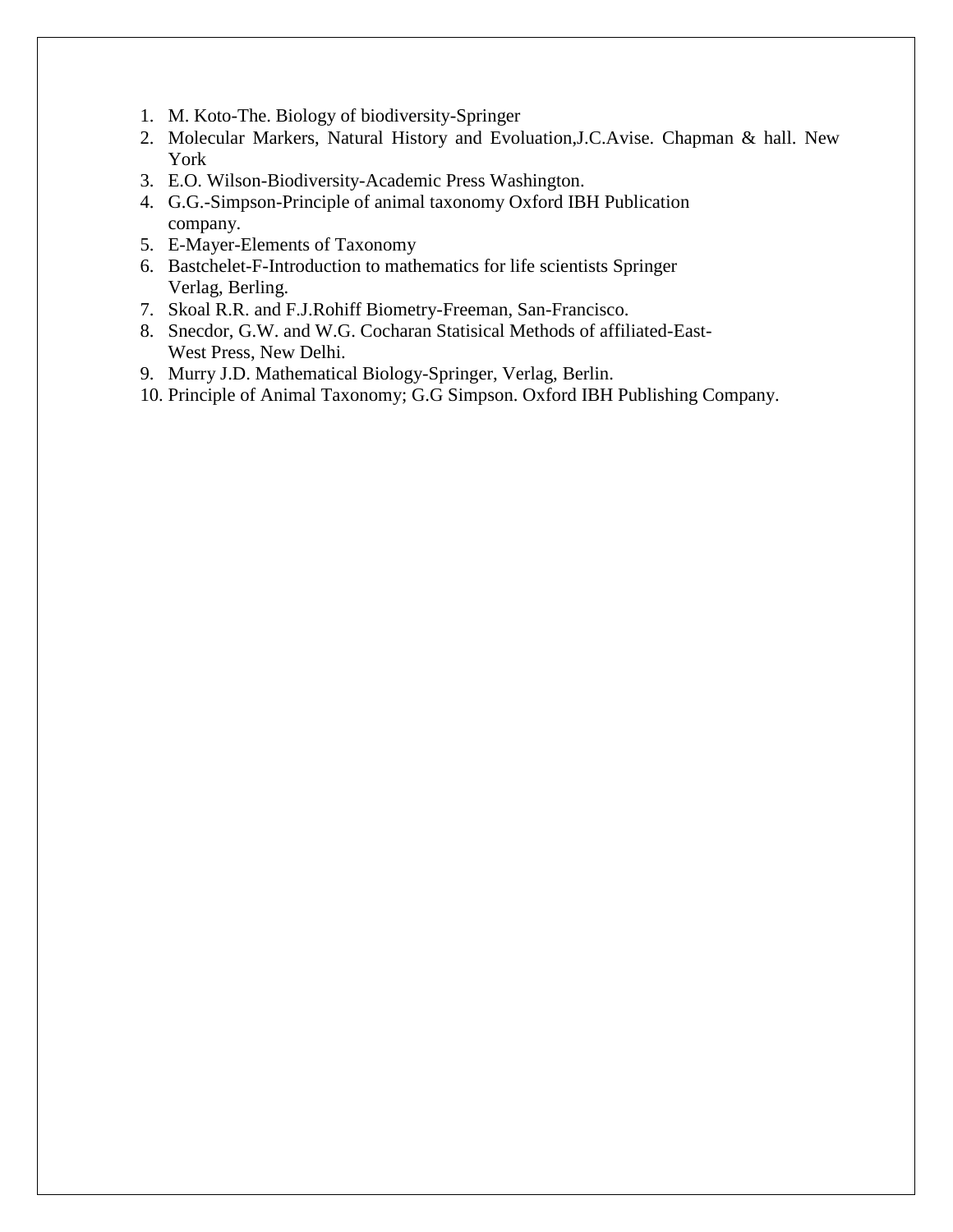### **Paper II**

### **MZO-I02: [Structure and Function of Invertebrates]**

### **Duration: 3 hrs. Max. Marks: 70**

Note: There will be two parts in end semester theory paper.

Part A of the paper shall contain 7 short answer questions of 7 marks. Each question will carry one mark for correct answer.

Part B of the paper will consist of four questions, one question from each unit with internal choice. Each question will carry 7 marks.

## **UNIT I**

## **Body Organization**

- Origin of Life: Unicellular and Multicellular organism
- Type of symmetry: Body plane, Asymmerty, Radial, Biradial, Bilateral symmetry
- Fate of Blastopore: Protostome and Deuterostome
- Fate of Blastomere: Determinate and Indeterminate blastomeres
- Type of Cleavage: Radial and Spiral
- Segmentation: Pesudo, Superficial, Metameric
- Organization of coelom: Acoelome, Pseudocoelome and coelome (Schizo and enterocoelome)

#### **Locomotion**

- Flagella and ciliary movement in protozoa
- Hydrostatic movement in coelenterate, annelida and echinodermata

#### **UNIT II**

#### **Nutrition and digestion**

- Patterns of Feeding and digestion in lower metazoa,
- Filter feeding in Polychaeta, Mollusca and Echinodermata

#### **Respiration**

- Organs of respiration Gills, lungs and trachea
- Mechanism of respiration
- Respiratory pigments

## **UNIT III**

## **Excretion**

- Organs of excretion: Coelomoducts, Nephridia and Malphigian tubules, Organ of Bojanus & Green gland
- Mechanism of excretion
- Excretion and osmoregulation

## **Nervous system**

- Primitive Nervous system: Coelenterata and Echinodermata
- Advanced Nervous system- Annelida, Arthropoda (Crustacean and insecta) and Mollusca (Cephalopoda)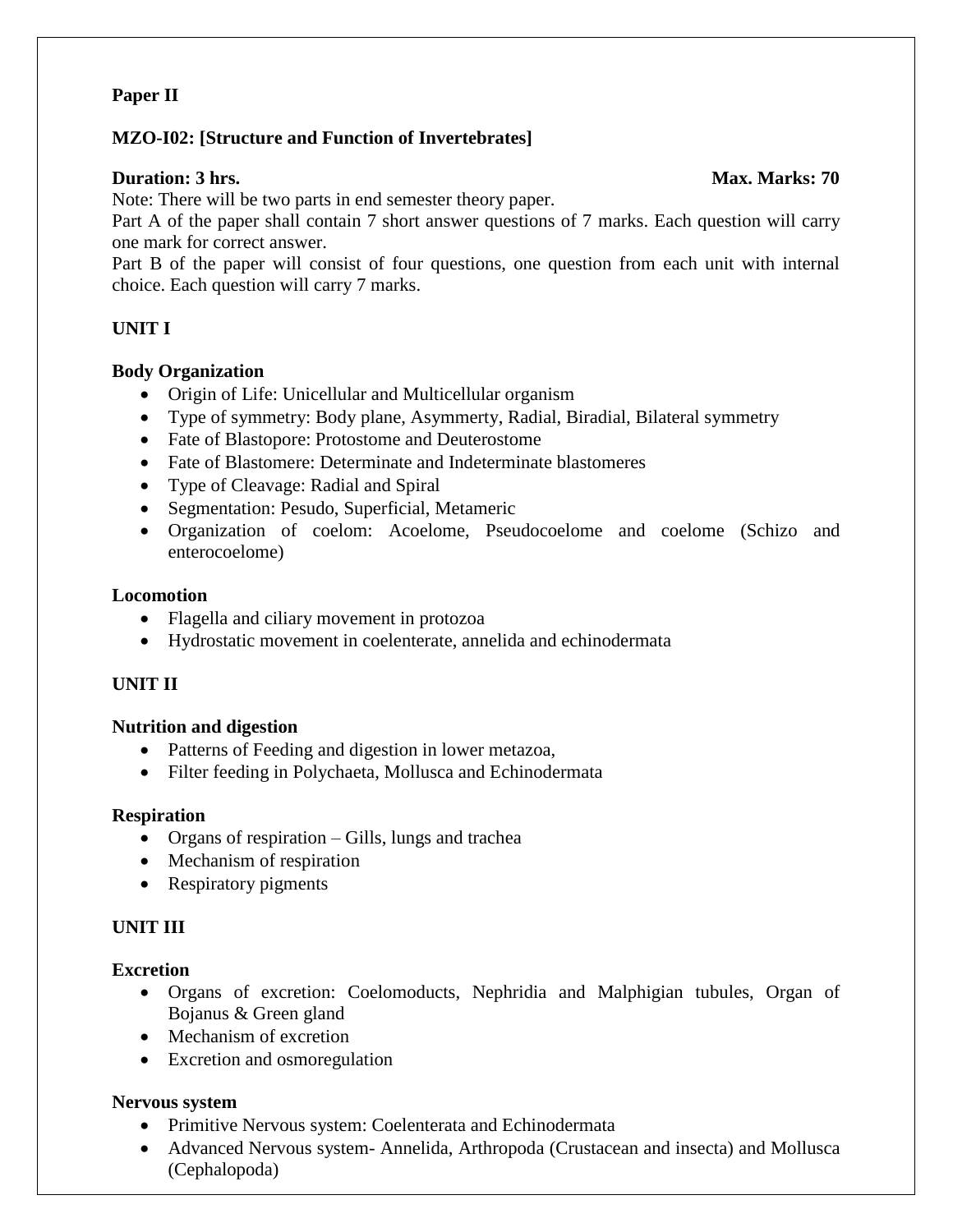### **UNIT IV**

#### **Reproduction**

- Regeneration,Asexual (Paramecium, obelia)
- sexual reproduction {Annelida,arthropoda,mollusca)

#### **Invertebrate larvae**

- Larval forms of free living invertebrates
- Larval forms of parasites
- Significance of larval forms

#### **Minor Phyla**

 Organization, General Character and significance (Ctenophora, Rhyncocoela, Entoprocta, Rotifera, Bryozoa, Phoronida)

#### **SUGGESTED READING:**

- 1. The invertebrates. Vol.1. Protozoa through Ctenophora, Hyman, L.H. McGraw Hill Co., New York
- 2. Invertebrate structure and function. Barrington, E.J.W. Thomas Nelson and Sons Ltd. London.
- 3. Evolution of Metazon life cycle, Jagerstain, G. Academic Press, New York & London.
- 4. The Invertebrates. Vol.2. Hyman, L.H. McGraw Hill Co., New York.
- 5. The Invertebrates. Vol.8. Hyman, L.H. McGraw Hill Co., New York. and London
- 6. Invertebrate Zoology Barnes, RD. W.B.Saunders Co., Philadelphia
- 7. A Biology of higher invertebrates, Russel-Hunter, WD. McMillan Co. Ltd., London
- 8. The Invertebrates srnaller colomate groups, Vol.5. Hyman, L.H. McGraw Hill Co., New York.
- 9. Animal Parasitism. Cad. C.P.Prentice Hall Inc., New Jersey.
- 10. Student Text Book of Zoology. Vol.I.II and III. Sedgwick.A. Central Book Depot, Allahabad.
- 11. Text book of Zoology. Parker, T.J., Haswell. W.A.Macmillan Co., London.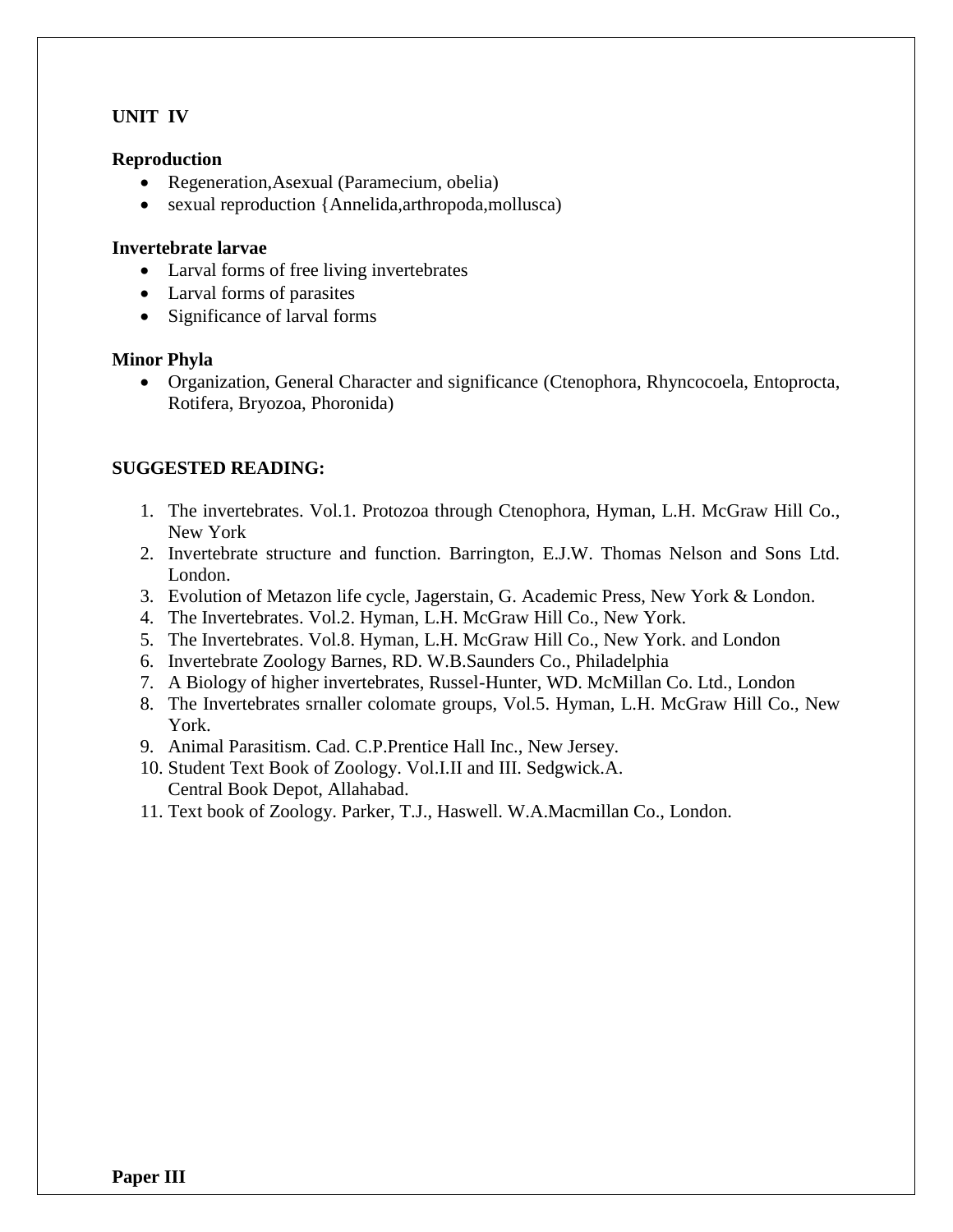## **MZO-I03: [Biochemistry]**

#### **Duration: 3 hrs. Max. Marks: 70**

Note: There will be two parts in end semester theory paper.

Part A of the paper shall contain 7 short answer questions of 7 marks. Each question will carry one mark for correct answer.

Part B of the paper will consist of four questions, one question from each unit with internal choice. Each question will carry 7 marks.

#### **UNIT-I**

#### **Protein**

- General properties and classification of proteins
- Amino acid structure and classification
- Structure of protein-Primary, Secondary, Tertiary and Quartenary
- Ramachandran plots
- Globular and fibrous protein- motif in globular proteins
- Proteinsequencing

#### **Protein metabolism**

- Amino acid degradation: Deamination reaction- Oxidative and non oxidative deamination reaction, transamination and transdeamination, Decarboxylation,
- Ornithine cycle of urea formation,
- Fate of carbon skeleton of amino acids (Metabolism of individual amino acid excluded)

#### **UNIT II**

#### **Carbohydrates: structure and biological importance of-**

- Monosaccharides
- Oligosaccharides
- Polysaccharides (storage and structural polasaccharides, glycosaminoglycans)
- Glycoconjugates (glycoproteins and proteioglycans)

Carbohydrates metabolism: Enzyme reaction, regulation and importance of Glycolysis, Citric acid cycle. Pentose phosphate pathway, glycogenolysis, glycogenesis, gluconeogenesis.

#### **UNIT III**

**Lipids**

- Fatty acids: structure, nomenclature, acyl gylcerols, wax, phospholipids, sphingolipids, glycolipids, lipoproteins
- Terpenoids and sterols: structure, properties and functions
- Functions of lipids
- Signal transducing molecules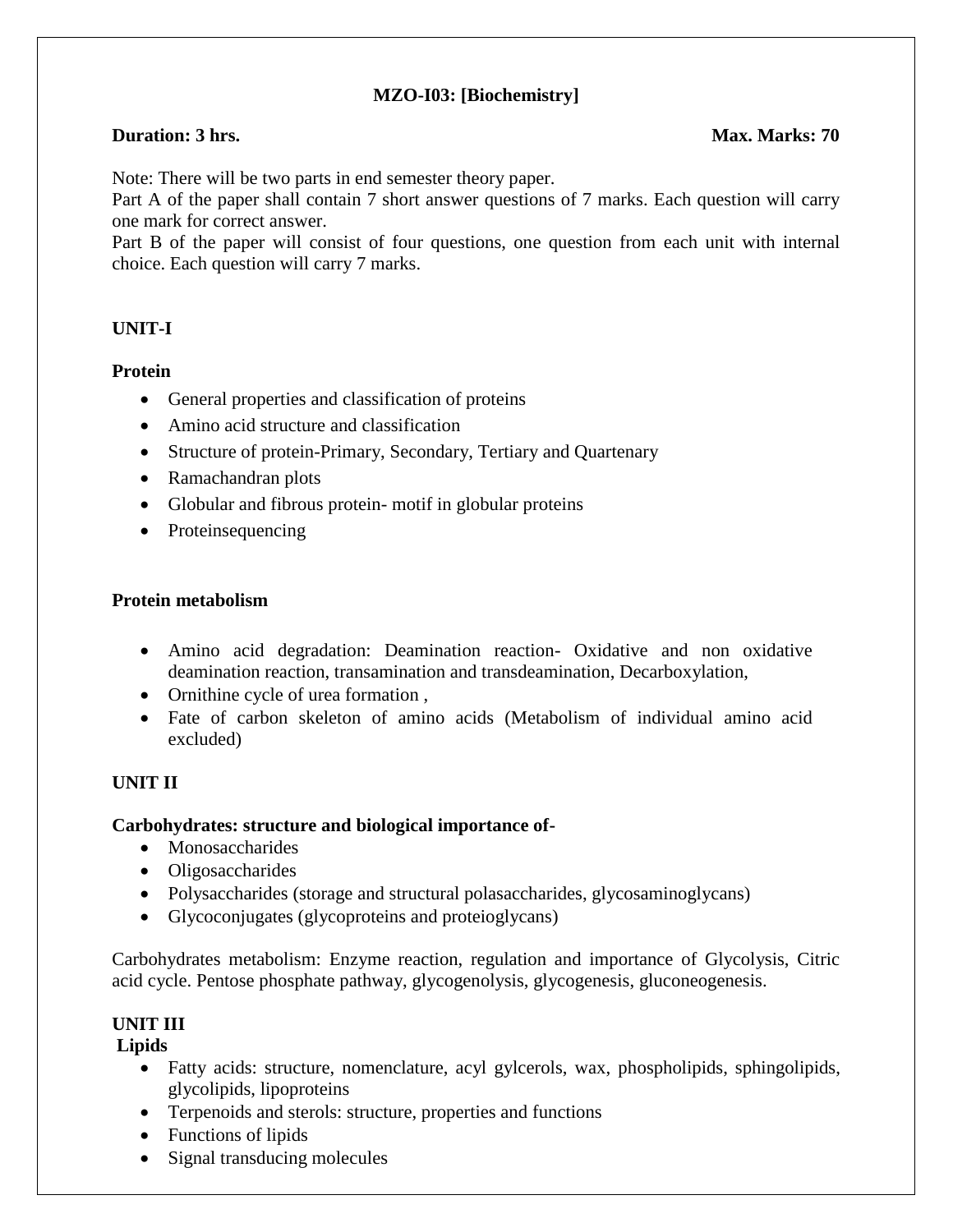Lipid metabolism: fatty acid oxidation, fatty acid biosynthesis, biosynthesis of triglycerides

## **UNIT-IV**

#### **Vitamins**

- Classification, structure, occurrence and functions of fat soluble vitamins
- Classification, structure, occurrence and biological functions of water soluble vitamins
- Phenolics and alkaloids; structure, biological properties and functions

#### **Enzymes**

- Classification and nomenclature of enzymes
- Mechanism of enzyme action
- Enzyme kinetics
- Isoenzymes and co-enzymes
- Inhibition of enzyme
- Allosteric Regulation Of Enzymes
- Enzymes as biosensor Inborn error of metabolism

## **SUGGESTED READING:**

- 1. Voet, D. and J.G. Voet. Biochemistry John Wiley & Sons.
- 2. Freifelder, D. Physical Biochemistry W.H. Freeman & Co.
- 3. Segal, I.H. Biochemical calculations John Wiley and Sons
- 4. Creighton, T.E. Protein Structure and Molecular Properties W.H. Freeman & Co.
- 5. Freifelder, D. Essentials of Molecular Biology

6. Wilson, K. and K.H. Goulding A Biologists Guide to Principals and Techniques of Practical Biochemistry

- 7. Cooper, T.G. Tools of Biochemistry
- 8. Hawk, Practical Physiological Chemistry
- 9. Garret, R.H. and C.M. Grisham. Biochemistry. Saunders college Publishers.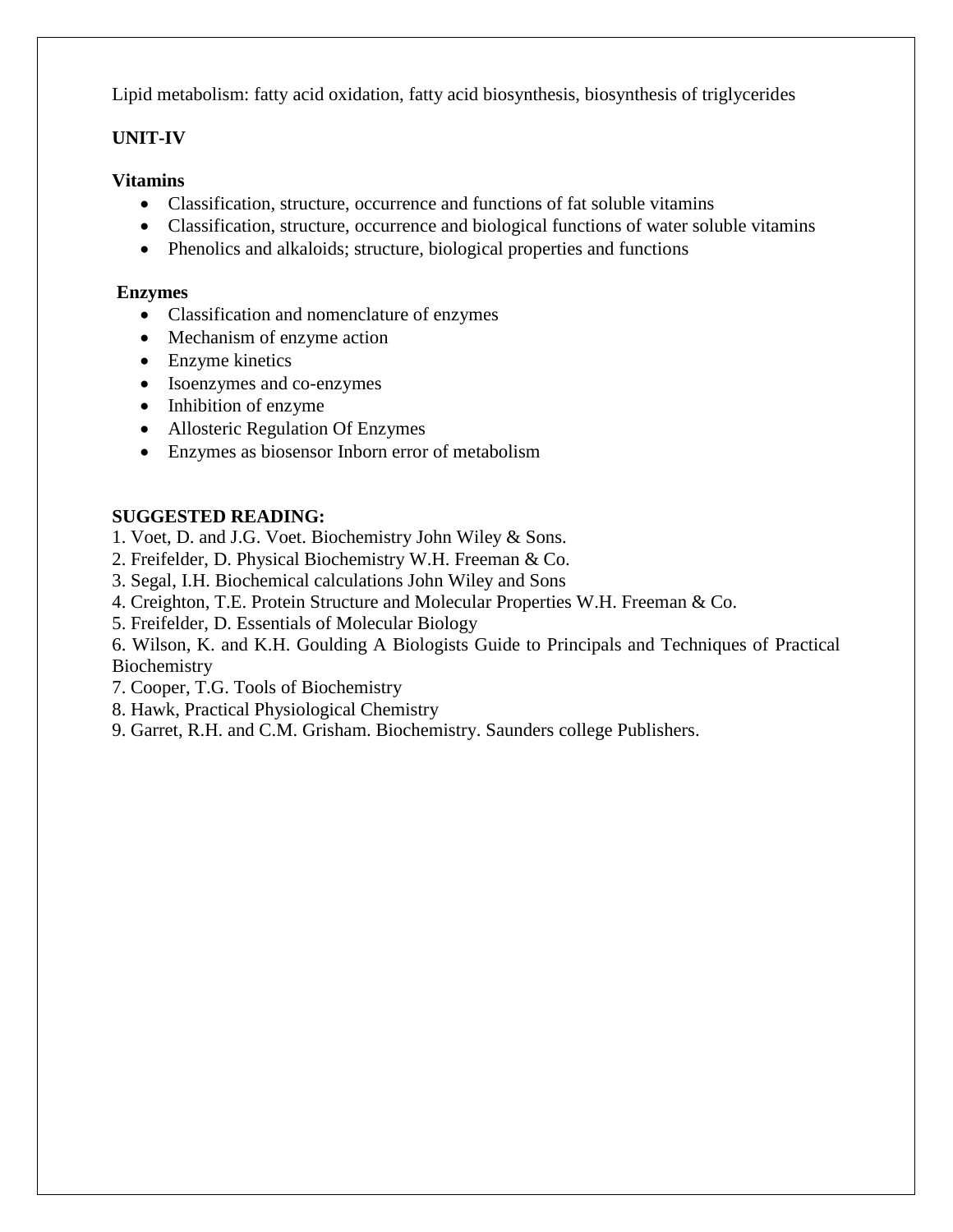#### **Paper IV**

## **MZO-I04: [Essentials of Cytology]**

#### **Duration: 3 hrs. Max. Marks: 70**

Note: There will be two parts in end semester theory paper.

Part A of the paper shall contain 7 short answer questions of 7 marks. Each question will carry one mark for correct answer.

Part B of the paper will consist of four questions, one question from each unit with internal choice. Each question will carry 7 marks.

## **UNIT I**

#### **Importance of Cell & Cell Theory**

Structure of prokaryotic and eukaryotic cells along with differences

#### **Bio-membranes**

- Molecular composition and arrangement functional consequences
- Transport across cell membrane: diffusion, active transport and pumps
- Co-transport by symporters or antiporters

## **UNIT II**

#### **Cytoskeleton**

- Microfilaments, intermediate filaments and microtubules structure and dynamics
- Intracellular transport, role of kinesin and dynein
- Cell-Cell junction: Tight junction, Gap Junction, Plasmodesmata

## **UNIT III**

#### **Signal Transduction**

- Introduction
- Cell surface receptors
- Second messenger system
- MAP kinase pathways
- Signaling from plasma membrane to nucleus

#### **Intracellular protein trafficking and Sorting**

- Protein synthesis on free and bound polysomes
- Uptake into ER
- Membrane proteins, Golgi sorting, Post translational modifications

## **UNIT IV**

#### **Cell cycle**

- Events in cell cycle
- Mitosis and Meosis
- Cyclin and cyclin dependent kinases and their regulation
- Chromosome remodeling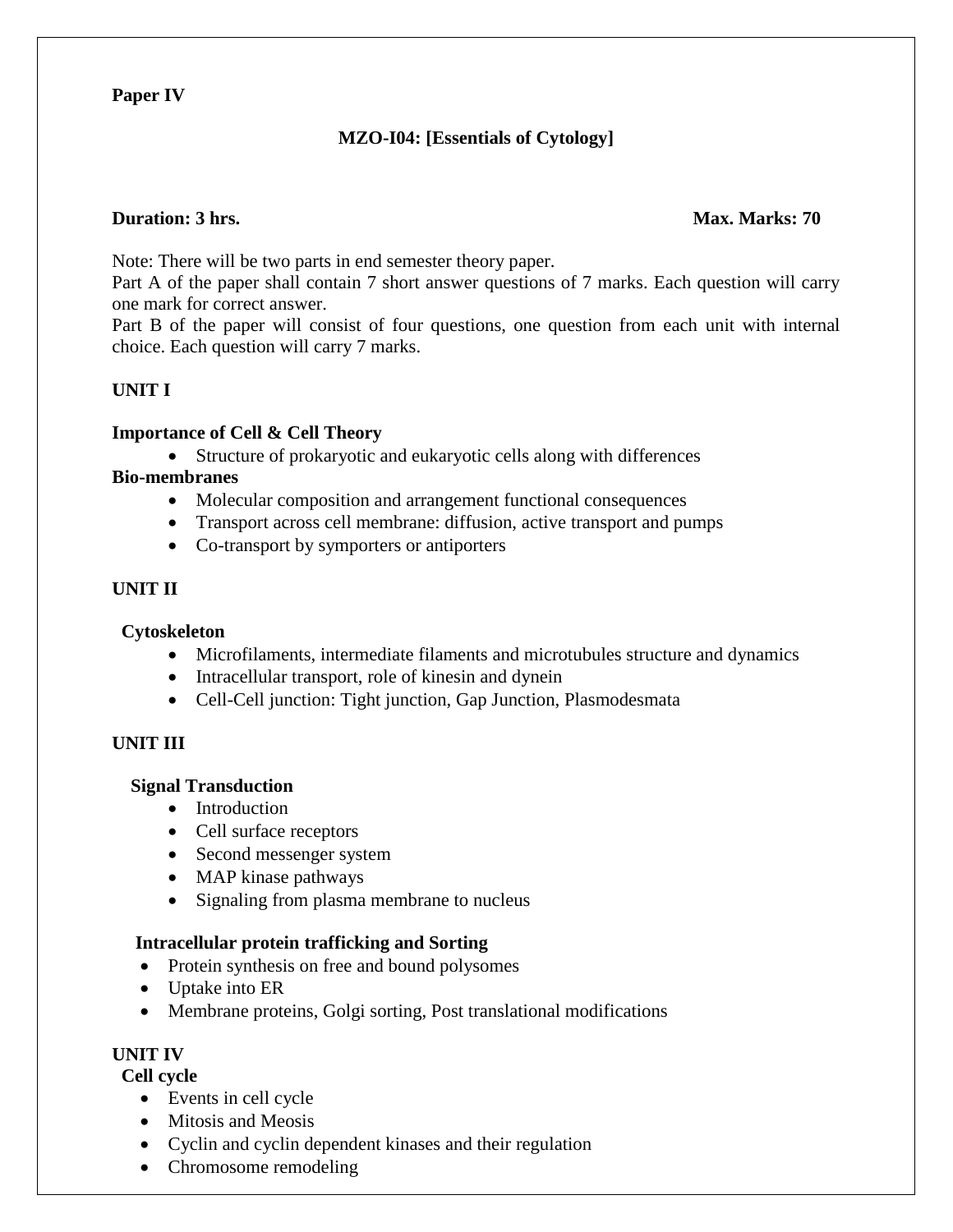#### **SUGGESTED READING:**

- 1. Cell and Molecular Biology; De Robertis and De Robertis; Saunders College
- 2. Cell Biology; Powar, C.B.; Himalaya Publications.
- 3. Molecular Biology of the gene; Watson J.D; Benzamin/ Cummings
- 4. Molecular Biology of the Gene. I.D Watson, N.H. Hopkins, J.W. Roberts, J.A. Steiz and AM Weiner The Benjamin/Cummings Pub. Co., Inc., California.
- 5. Molecular Cell Biology, J. Darnell H.Lodish and D. Baltimore Scientific American Books, Inc., USA.
- 6. Molecular Biology of the cell. B.Alberts, D.D.Bray, J.Lewis, M.Rafif, K. Roberts and J.D.Watson. Garland Publishing inc., New York.
- 7. Gene IV, Benjamin Lewin. Oxford University Press, UK.
- 8. Molecular Biology and Biotechnology. A comprehensive desk reference, R.A.Meyers (Ed.), VCH Publishers, Inc., New York.
- 9. Molecular Cloning: A Laboratory Manual, J.Sambrook, E.F.Fristsch and T. Maniatis, Cold Spring Harbor Laboratory Press, New York.
- 10. Introduction to Practical Molecular Biology, P.D.Dabre, John Wiley& Sons Ltd. New York.
- 11. Molecular Biology Lab Fax, T.A.Brown (Ed.), Bios Scientific Publishers Ltd., Oxford.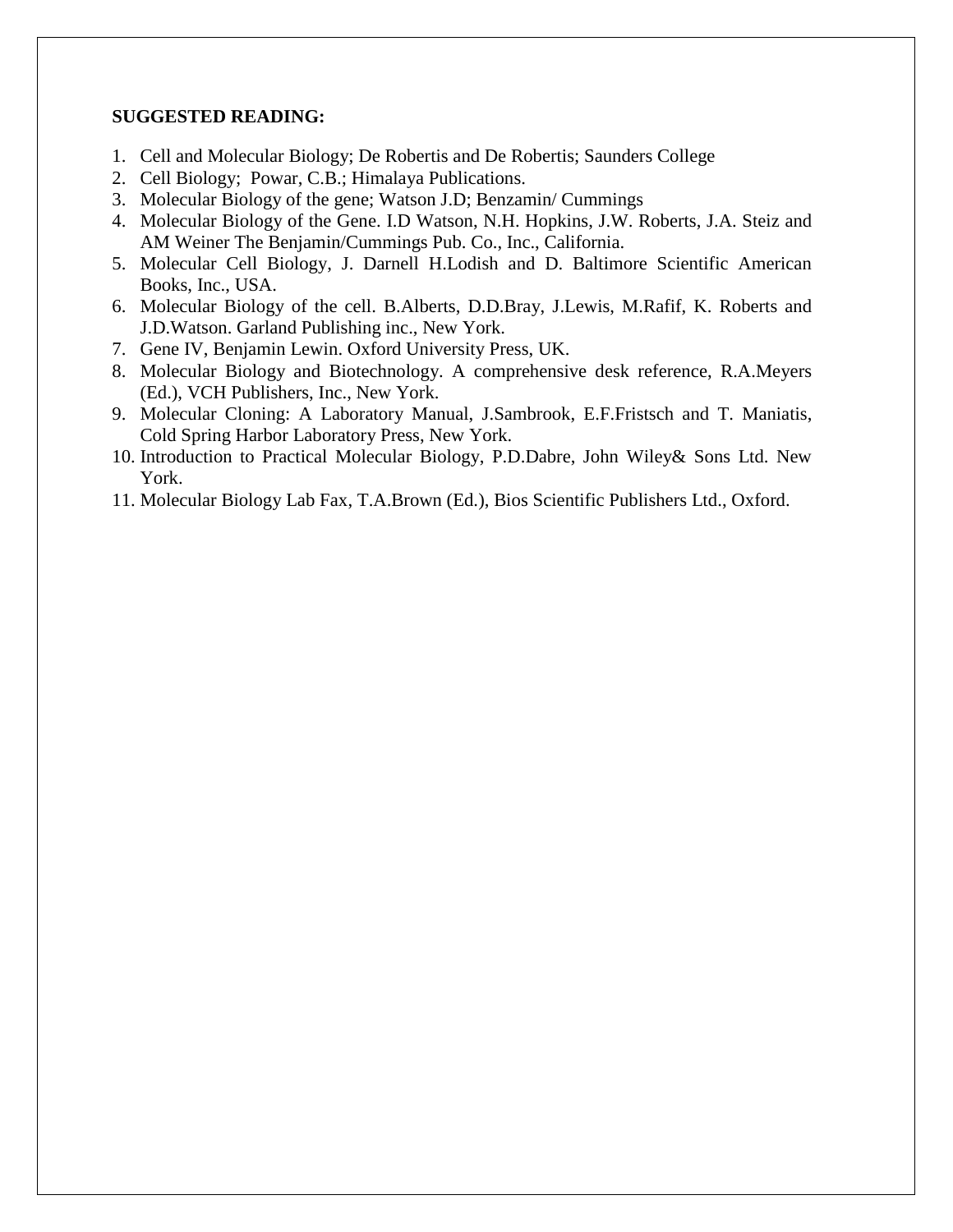#### **PRACTICALS**

#### **PAPER I [Principles of Biosystematics &Taxonomy]**

• Identification, Classification and study of the animals from major invertebrate groups (Protozoa to Hemichordate including minor phyla) using museum specimens, slides, modals or charts.

#### **• SPECIMENS:**

• PROTOZOA -Gregarines, Monocytes, Creation, Euplotes, Dominion, Noctiluca, Radiolarian, Stenior, Opalina

POREIRA- Sectional view of sycon (T.S., L.S.), Grantia (T.S.)

•CNIDARIA-Slides of Obelia polyp and medusa, Pennaria, Aurelia Tentaculocytes Museum specimens of Virgularia, spongodus, Zoanthus, Favia.

HELMINTHES- Slides of TemnocephalaMuseum Specimens of Ascaris lumbricoides ,Taenia Solium, Planaria

• ANNELIDA- Slides of Ozonbranches, Glossophonia.Museum Specimens of Eunice, chloehava. Polynoe, Terebella. Eurythoe.

 ARTHROPODA- Slides of Cytops, Daphina, Chelifer, section of Peripatus Museum Specimens of Balanus Lepas, Palinurus, Uca, Pycna, Hippa, Gongylus, Belostoma. Limulus, Squilla, Eupagurus.

• MOLLUSCA-Museum Specimens of Dolobella, Pteria, Nerita, Sanguinolaria, Chicoreus, Ficus, Lambis, Tridacna, Onchidium, Oliva, Murex, Turritella, Bulla, Cardium, Arca. ECHINODERMATA-Museum Specimen of Linkia, echinodiscus, Holotharia, Antedon. MINOR PHYLA-slides of Bugula, Plumatalla, Cristatella, Pectinella, Museum Specimen of Phoronis, Dendrostoma.

• LARVAE-Planula, Redia, Cercaria, metacercaria, Trochopore, Nauplius, Zoea, Mysis, Phyllosoma, Trilobite larvae of limulus, Antilon, Veliger, Bipinnaria, Ophio and Echinopluteus, Auricularia, tornaria

• Composition assessment of taxonomic diversity in a habitat. (grassland, arid land, wet land etc.)

Use of taxonomic keys to identify t least 6-10 orders of insects (upto order level only).

• Visit river/pond/ sea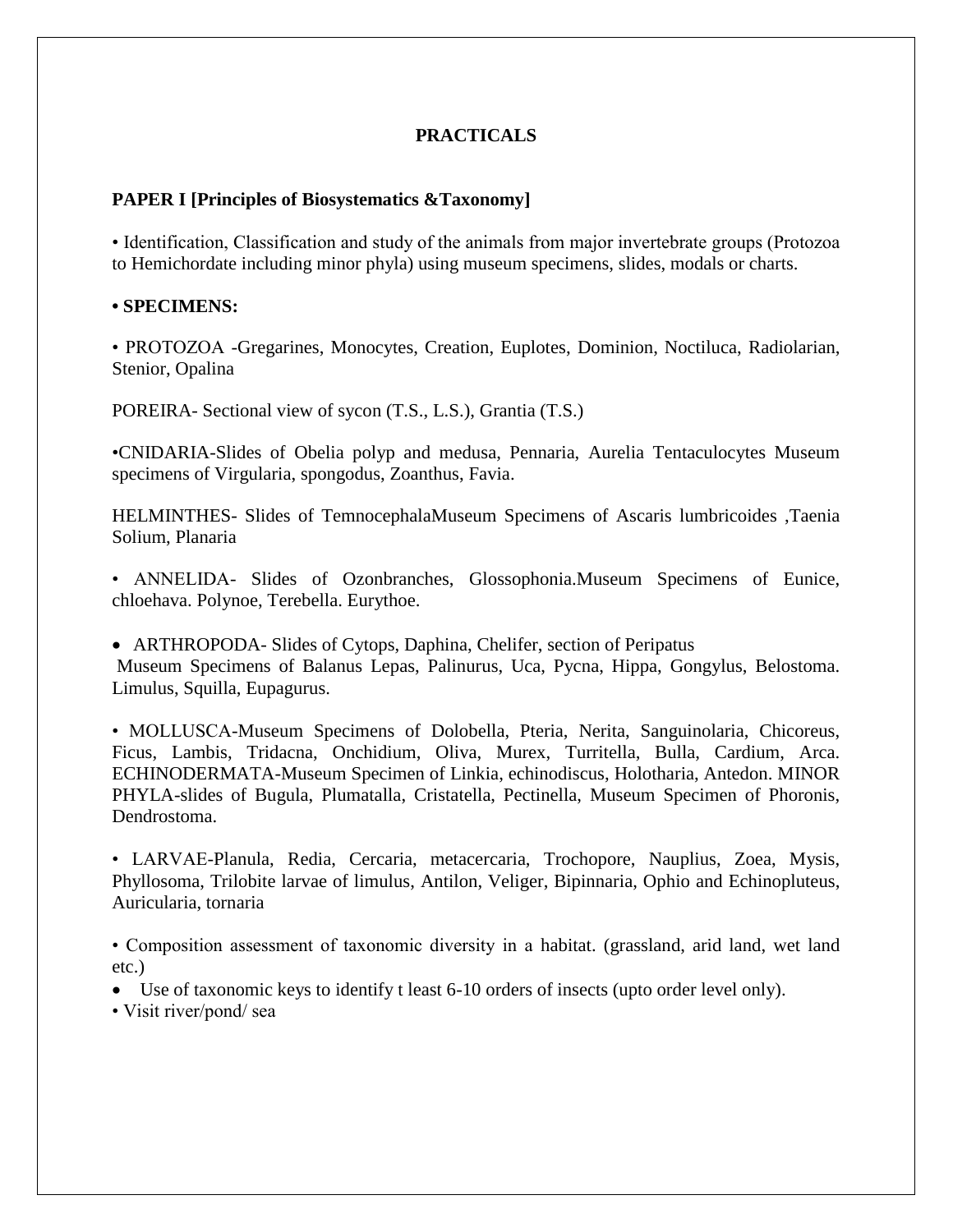#### **PAPER II [Structure & Function of Invertebrates]**

Virtual dissection of invertebrates using computer software OR

Dissection: Nervous System, Leech, crab of Scorpion, Mytillus, Sepia, Aplyisa, Sea Urchin, Holothuria, Star Fish.

• Mounting**:** Hydra, Obelia, Sertulria, companvlaria, tubvlaria, Miracidivm larvae, cercaria, Radia Rarvae, Cyclops, Daphnia, Zoea, Megalopa Musis planktons

## **PAPER III [Biochemistry]**

- Identification of protein, carbohydrate and lipid in various tissues/food materials
- Identification of different kinds of mono-di and polysaccharides in biological /food materials.
- Verification of Beer-Lambert's Law using any colour solution
- Determination of absorption maxima of a coloured solution
- Plotting of standard curve
- Quantative estimation of the following in various tissues
- Carbohydrates: Glycogen, glucose and ascorbic acid.
- Proteins: Total proteins
- Lipids: Total lipid, Phospholipids and cholesterol.
- Nucleic acid: DNA and RNA
- Enzymes: Acid and alkaline phosphates

• Paper chromatography: unidimensional chromatography, using amino acids from purified samples and biological materials.

• Paper /PAGE electrophoresis, determination of serum protein through paper /PAGE electrophoresis

• Determination of pH of different solutions

## **PAPER IV [Essentials of Cytology]**

- Preparation of different cell types: Liver Hepatocytes, Adipocytes, Spleen cells
- Study of Polytene chromosomes in salivary glands of Chironomus larva/Drosophila
- Light microscopic examination and preparation of tissue sections.
- Study of mitotic and meiotic chromosomes from permanent prepared slides.
- Preparation of slides for mitotic study.
- Preparation of slides for meiotic study in the testis of grasshopper.
- Preparation of multipolar nerve cell from the spinal cord of a mammal.
- Barr body preparation in buccal epithelial cells.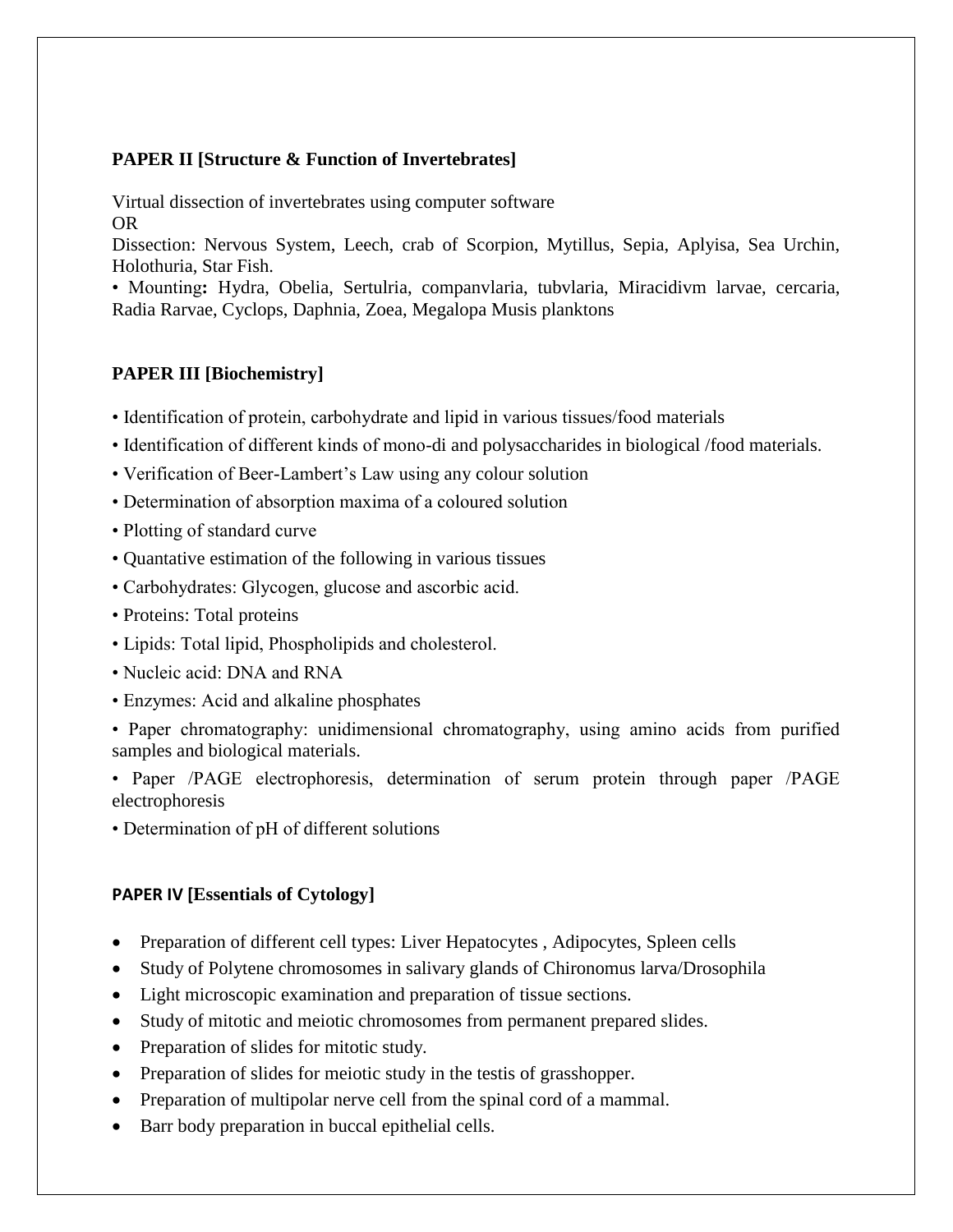## **Semester- II THEORY**

**Paper I**

## **MZO-202: [General Physiology]**

## **Duration: 3 hrs.** Max. Marks: 70

Note: There will be two parts in end semester theory paper.

Part A of the paper shall contain 7 short answer questions of 7 marks. Each question will carry one mark for correct answer.

Part B of the paper will consist of four questions, one question from each unit with internal choice. Each question will carry 7 marks.

## UNIT I

## **Respiration System**

- Pressure changes during Pulmonary Ventilation, Factors affecting Pulmonary Ventilation
- Breathing Patterns and modified Respiratory Movements
- Lung volumes and capacities
- Physical Principles of Gas Exchange; Diffusion of Oxygen and Carbon Dioxide Through the respiratory Membrane
- Transport of Oxygen and Carbon Dioxide in Blood and Tissue Fluids
- Regulation of Respiration and Respiratory center

## **Circulatory system**

- Blood cells: ultra structure, Physiology and functions
- Hemostasis: Vascular Spams, Vasocontriction, platelet activation cascades and Blood clotting
- Heart Structure- Location, Chambers and Heart valves
- Overview of the Circulation- Systemic & Pulmonary
- Cardiac Cycle, Cardiac output
- ECG-Correlation of ECG waves with Arterial and ventricular systole

## **UNIT II**

## **Digestive System**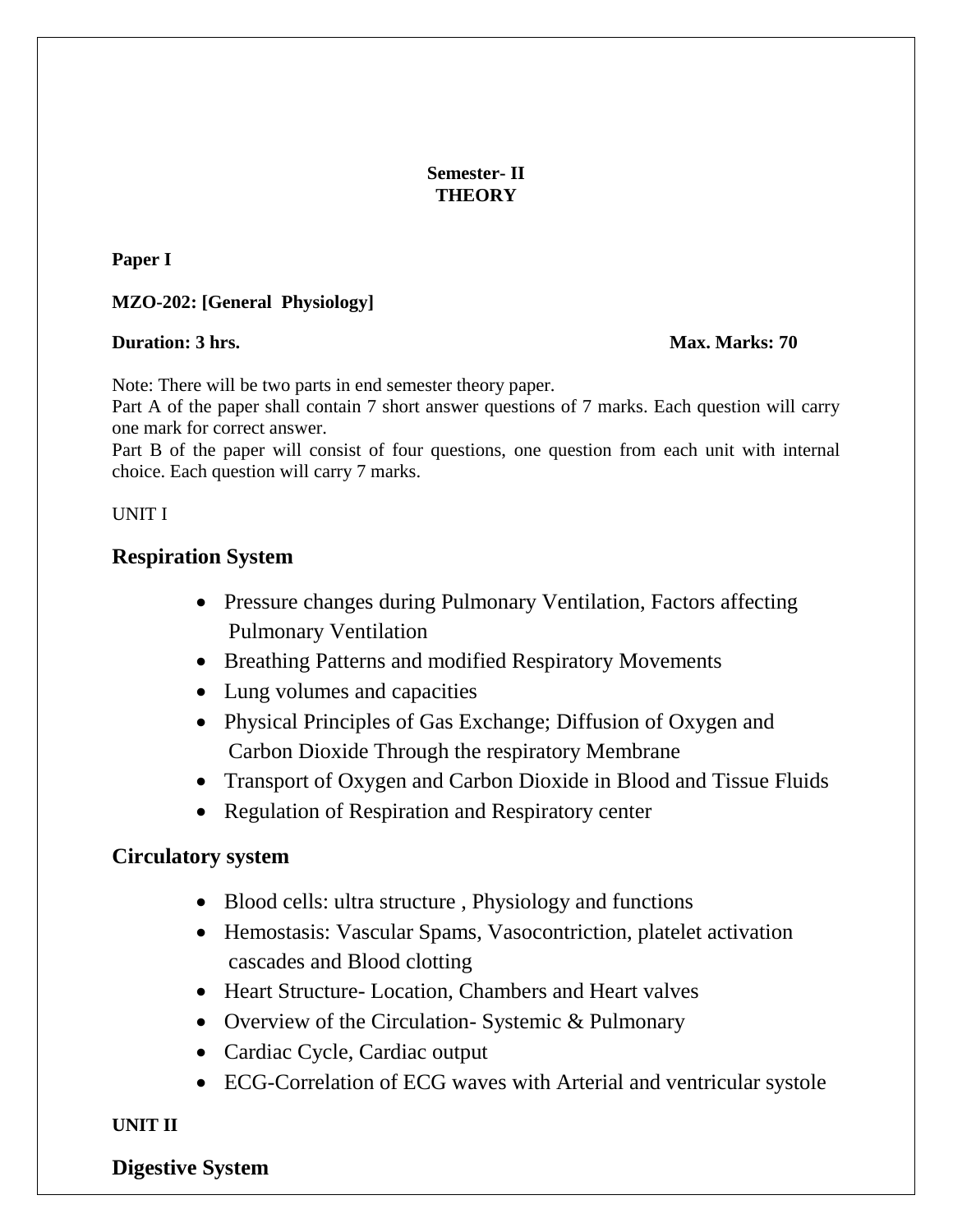- General Principles of Gastrointestinal Function-Motility, Nervous Control
- Propulsion and Mixing of Food in the Alimentary Tract
- Secretary Functions of the Alimentary Tract
- Digestion and Absorption in the Gastrointestinal Tract
- Physiology of Gastrointestinal Disorders

## **Excretion and Osmoregulation**

- Physiology of ultrafiltration, Reabsorption, tubular secretion.
- Counter current theory of urine concentration, Regulation of urine formation.
- Method of Urine formation, Nitrogenous wastes
- Renal regulation of acid-base balance
- Osmoregulation in different mammalian groups;

# **UNIT III**

## **Nervous system**

- Neuron & Neuroglia-Types and structure
- Genesis of membrane potential & Propagation of Nerve impulse
- Signal Transmission at synapses
- Neurotransmitters- Small molecule and Neuropeptide Neurotransmitters

## **Muscular system**

- Types, properties and function of muscles
- Functional architecture of skeletal muscles
- Biophysical and biochemical events during muscular activity
- Neuromuscular Junction, Muscle metabolism
- Control of Muscle Tension, Muscle tone
- Types of Muscle Skeletal Fibers
- Elementary idea of Sports Physiology

## **UNIT IV**

# **Endocrinology & Reproduction**

• Hormones - General classes of hormones, Mechanisms of hormone action , Chemical correlation and neuroendocrinal control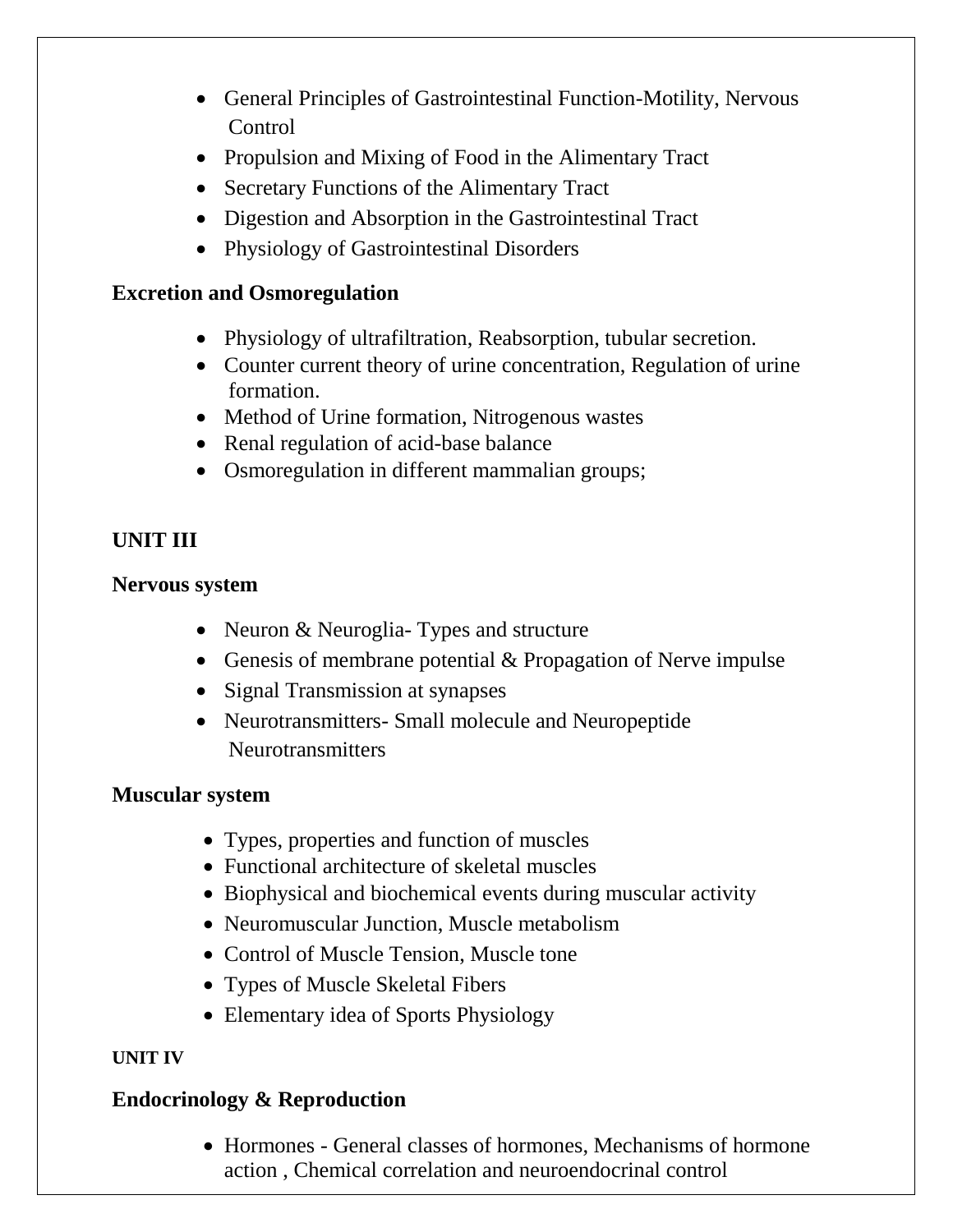- Hypothalamic and Pituitary hormones- Hypothalamic hormones ,Hypophyseal hormone, Hypothalamo-hypophysial system
- Thyroid hormones Biosynthesis and function of T3/T4, Role of thyroid hormones in metabolism
- Pancreatic hormones Structure and function of insulin and glucagon, Role of hormones in glucose metabolism
- Adrenal hormones Structure and functions of cortical hormones, Structure and functions of medullary hormones
- Reproductive hormones Sex steroids,
- Hormonal control of male and female reproduction Implantation, parturition and lactation in mammals.

## **Stress physiology**

- Basic concept of environmental stress-elastic & plastic strain
- Homeostasis, Physiological response to body exercise
- Meditation, yoga and their effects

## **SUGGESTED READING:**

- 1. Text Book of Medical Physiology; Chatterjee, M.N and Shende, R.; Jaypee brothers.
- 2. A Textbook of Animal Physiology; Berry,A.K.; Emkay Publisher, Delhi.
- 3. Text Book of Medical Physiology; Guyton A.C.;
- 4. Animal Physiology Mechanisms and Adaptation. Eckert, R.W.H. Freeman and Company, New York
- 5. Biochemical Adaptation. I-fochachka,P.W. and Somero, G.N. Princeton, New Jersey.
- 6. General and Comparative Animal Physiology, Hoar, W.S.Prentice Hall of Indian.
- 7. Animal Physiologyl: adaptation and Environment, SchiemdtNeilsen. Cambridge
- 8. A regulatory Systems Approach. Strand, F.L.Physiology: Macmillan Publishing Co., New York.
- 9. Practical Biochemistry, Pummer, L. Tata McGraw Hill
- 10. Environmental and Metabolic Animal Psysiology, Prosser, C.L.Wiley-Liss Inc., New York.
- 11. Environmental Psysiology, Willmer,P.G.Stone, and I.Johnson. Blackwell Sci. Oxford, UK.
- 12. Adaptation to Envioronment. Essays on the Psysiology of Marine Animals. Newell, R.C. (ed.) 1976. Butterworths, London, UK.

13 Williams,R.H.,Text Book of Endocrinology, W.B.Saunders.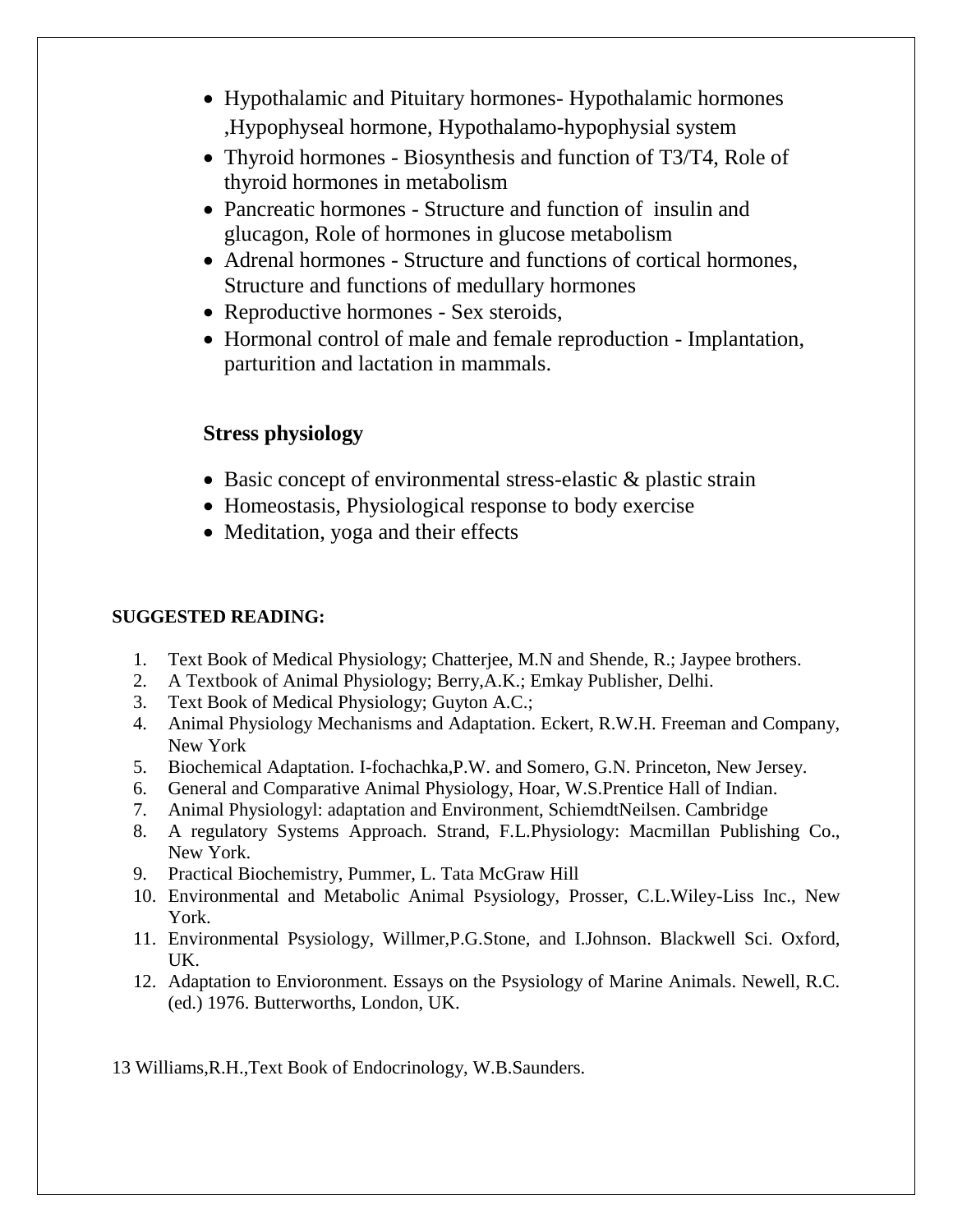#### **Paper II**

#### **MZO-201: [Environmental Biology & Ethology]**

#### **Duration: 3 hrs.** Max. Marks: 70

Note: There will be two parts in end semester theory paper.

Part A of the paper shall contain 7 short answer questions of 7 marks. Each question will carry one mark for correct answer.

Part B of the paper will consist of four questions, one question from each unit with internal choice. Each question will carry 7 marks.

#### **UNIT I**

- Ecological law of minimum and law of tolerance
- Ecological niches, overlapping of niches, ecotone
- Energy flow, food chain, food web and trophic levels, ecological pyramids
- Nutrient cycles in nature -carbon, nitrogen, phosphorus and water.
- Ecozones of India -habitat and fauna
- Population ecology:
	- Characteristics of a population
	- Population growth curves, population regulation
	- Life history strategies (r and k selection)

7. Environmental Pollution - air, water, noise and radiation (electromagnetic and lionizing) carbon foot print

#### **UNIT II**

#### **Biodiversity**

Species diversity, ecosystem diversity, genetic diversity and molecular Diversity.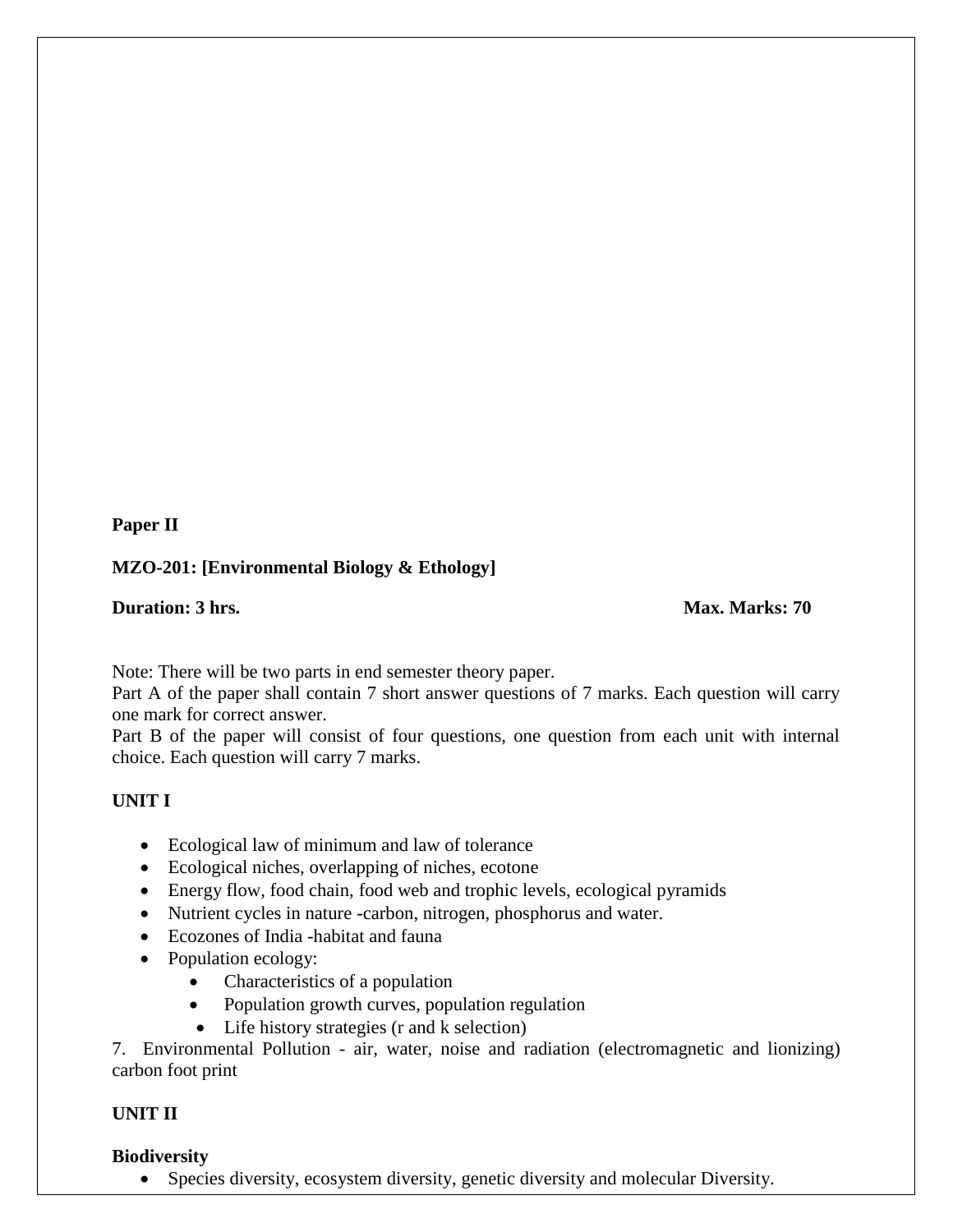- Alpha, Beta and Gamma Diversity
- Biodiversity indices. Measuring -species richness, species evenness Simpson's diversity Index and Shannon's diversity index
- Biodiversity act of India and Biodiversity hot spots in India ( with special reference to Western Ghats and North east), UNESCO heritage sites (Kaziranga National Park)

Ecological communities: (succession, zonation, environment, biota and adaptations)

- Terrestrial
- Fresh water
- Marine and estuarine

Climatic Changes -El Nino and La Nina, Earthquakes and Tsunami

Elementary knowledge of : Wildlife acts and schedules, CITIES, TRAFFIC, WWF, Ramser convention, IUCN, ZSI, ZAI, ENVIS, IGCMC, Project Tiger, Biosphere reserves, world heritage sites and hot spots.

## **UNIT - III**

## **Ethology**

- Scientists and their works: Konrad Lorenz, Niko Tinbergen, Karl Von Frisch, Skinner B F and Harlow Harry, Richard Dawkins, EO Wilson, Desmond Morris
- **Concepts of Ethology** (SS, FAP, ASE, IRM), Flush Toilet model ; Genes and behaviour; Evolution of behaviour, Development of behavior **Neuroethology**
- Methods of studying brain and behaviour: neuroanatomical, neurophysiological and neurochemical
- Basic knowledge of EEG, LASER, PET,CAT , MRI and n uclear medicine imaging
- Mammalian Brain and Behaviour, Limbic system and hypothalamus
- Sleep arousal and reticular formation
- Definition of Social behaviour
- Properties and advantages of social grouping, social group of monkeys
- Sociobiology-Darwinian fitness, individual fitness, kin selection, group selection, cooperation, reciprocation, altruism , reciprocal altruism, Proximate and Ultimate causations
- Home range, territory, core area and aggression
- Human behaviour

## **UNIT IV**

- Feeding and sexual strategies in animals
- Parental care in animals
- Communication in animals vocal, tactile, visual and chemical Learning
- Introduction and definition
- Types Habituation, trial and error ,conditioning , cognition and imprinting
- Short and long term memory, neural mechanism of learning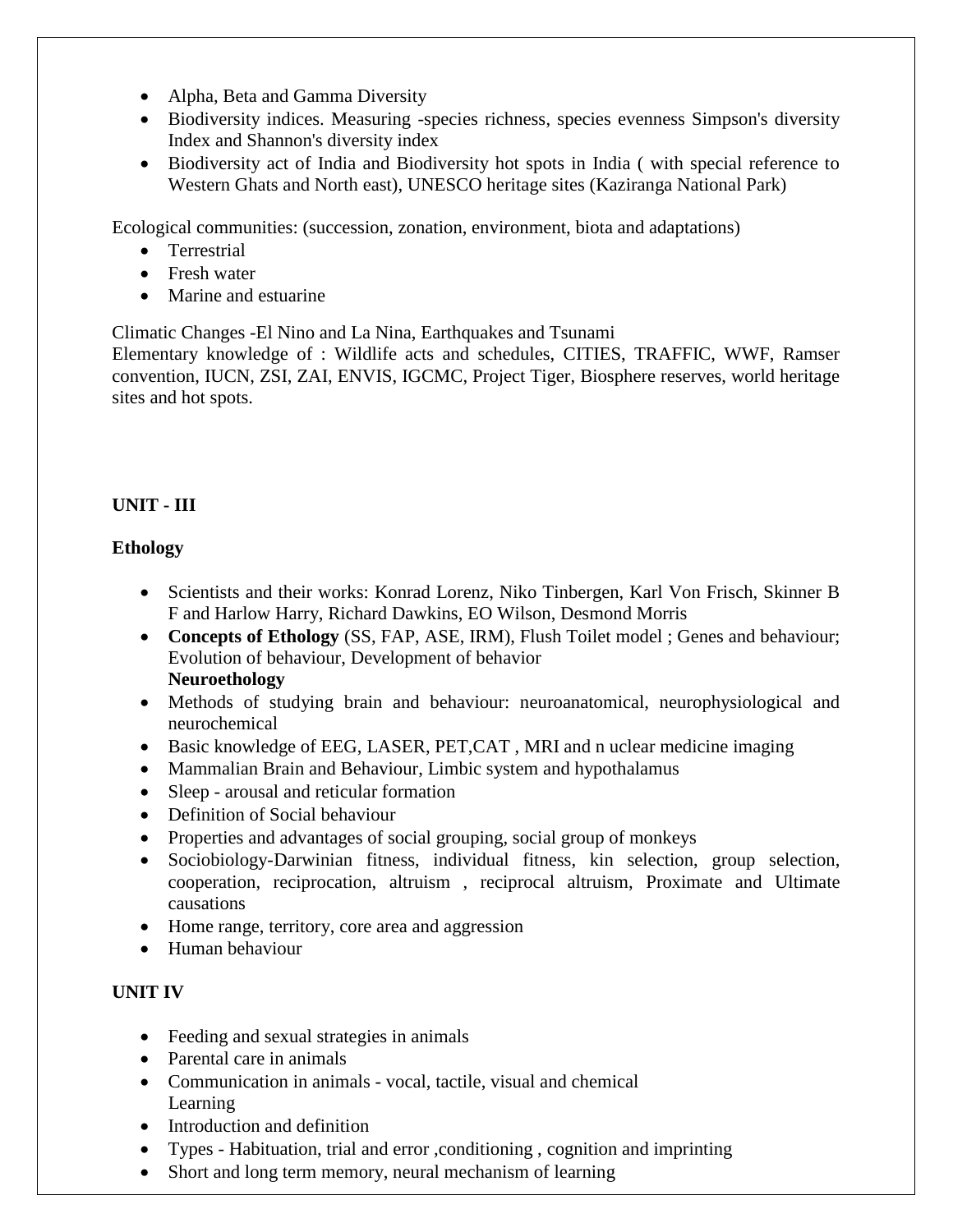#### **SUGGESTED READING:**

- 1. Ecology, Individuals. Populations and Communities. Begon. M., J.I., Harper and C.R. Townsend, Blackwell Science. Oxford U,
- 2. Ecological concepts. Cherrett, J.M. Blackwell Sci. Publi. Oxford U.K.
- 3. Population biology. Elseth. B.D. and K.M.Baumgartner. Van Nostrand Co., New York
- 4. Fundamentals of ecological modeling. Jorgension. SE. Elsevier. New "
- 5. Animal behaviour: A synthesis of ethology and comparative psychology. Hinde. R.A. McGraw-Hill. New York.
- 6. Behavioural ecology. Krebs J.R. and N.B. Davis: Blackwell. Oxford. U.K.
- 7. Sociology: The new synthesis. Wilson. E.O. Harbard Univ. Press. Cambridge. Mass.USA
- 8. A New Ecology Systems Perspective Sven Erik Jørgensen, Brian Fath, Simone Bastianoni, Joao Marques, Felix Muller, S. Nors Nielsen, Bernard Patten, Enzo Tiezzi and Robert Ulanowicz Elsevier May 2007
- 9. Alcock, John . Animal behaviour—an evolutionary approach. (Sinauer Associates). 547 pages.
- 10. Barnard, C.J. . Animal behaviour. (Croom Helm, London). 340 pages.
- 11. Barnett,S.A. . Modern Ethology.
- 12. Chauvin, Remy . Ethology: The biological study of Animal Behavior. (InternationalUniv. Press). 245 pages.
- 13. Colgan, Patric W. . Quantitative Ethology. (John. Wiley & Sons). 364 pages.
- 14. Immelman, C. Introduction to Ethology.
- 15. Manning, Aubrey . An Introduction to animal behaviour. (Edward Arnold Publ., London). 208 pages.
- 16. Manning, Aubrey . An introduction to animal behaviour. (Addison-Wesley Publ.Co.). 294 pages. 42
- 17. McFarland, David. Animal behaviour: Psychology, Ethology & Evolution. (ELBS Publ.).
- 18. Slater, P.J.B. . Essentials of animal behaviour. (Cambridge Univ. Press). 233 pages.
- 19. Wallace,Robert A. . The ecology and evolution of animal behavior. (Goodyear Publ. Co. Inc.). 284 pages.
- 20. Fundamentals of Ecology by Eugene Odum, Gary W. Barrett, Hardcover: 624 pages, Brooks Cole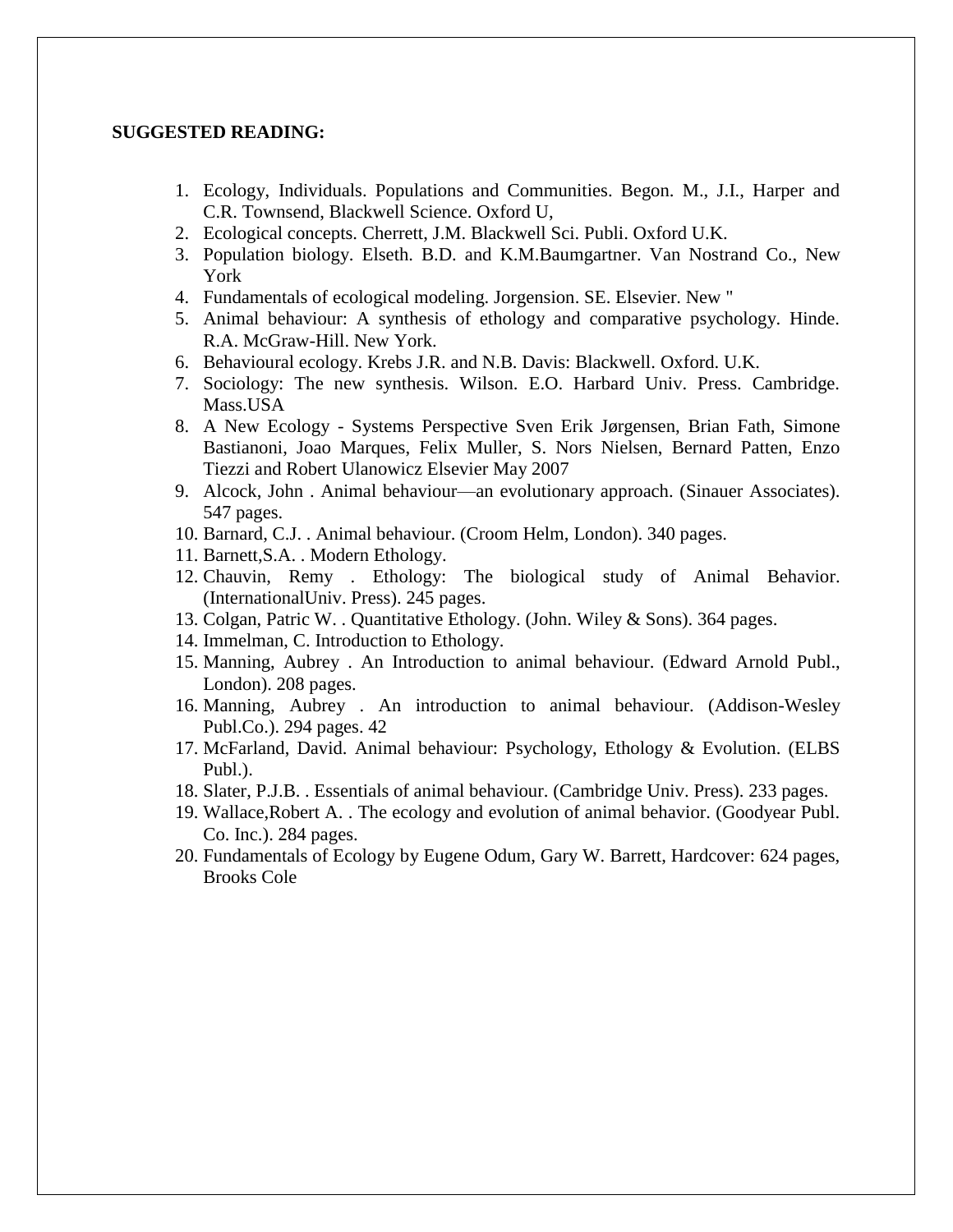#### **Paper III**

#### **MZO-203: Molecular Biology, Biotechnology & Bioinformatics**

#### **Duration: 3 hrs. Max. Marks: 70**

Note: There will be two parts in end semester theory paper.

Part A of the paper shall contain 7 short answer questions of 7 marks. Each question will carry one mark for correct answer.

Part B of the paper will consist of four questions, one question from each unit with internal choice. Each question will carry 7 marks.

#### **UNIT- I**

DNA Replication

- Prokaryotic & eukaryotic DNA replication
- Mechanics of DNA replication
- Enzymes and accessory proteins involved in DNA replication

#### Transcription

- Prokaryotic and Eukaryotic transcription
- RNA polymerases, General and specific transcription factors

#### Post transcriptional modification in RNA

- 5' cap formation
- Transcription termination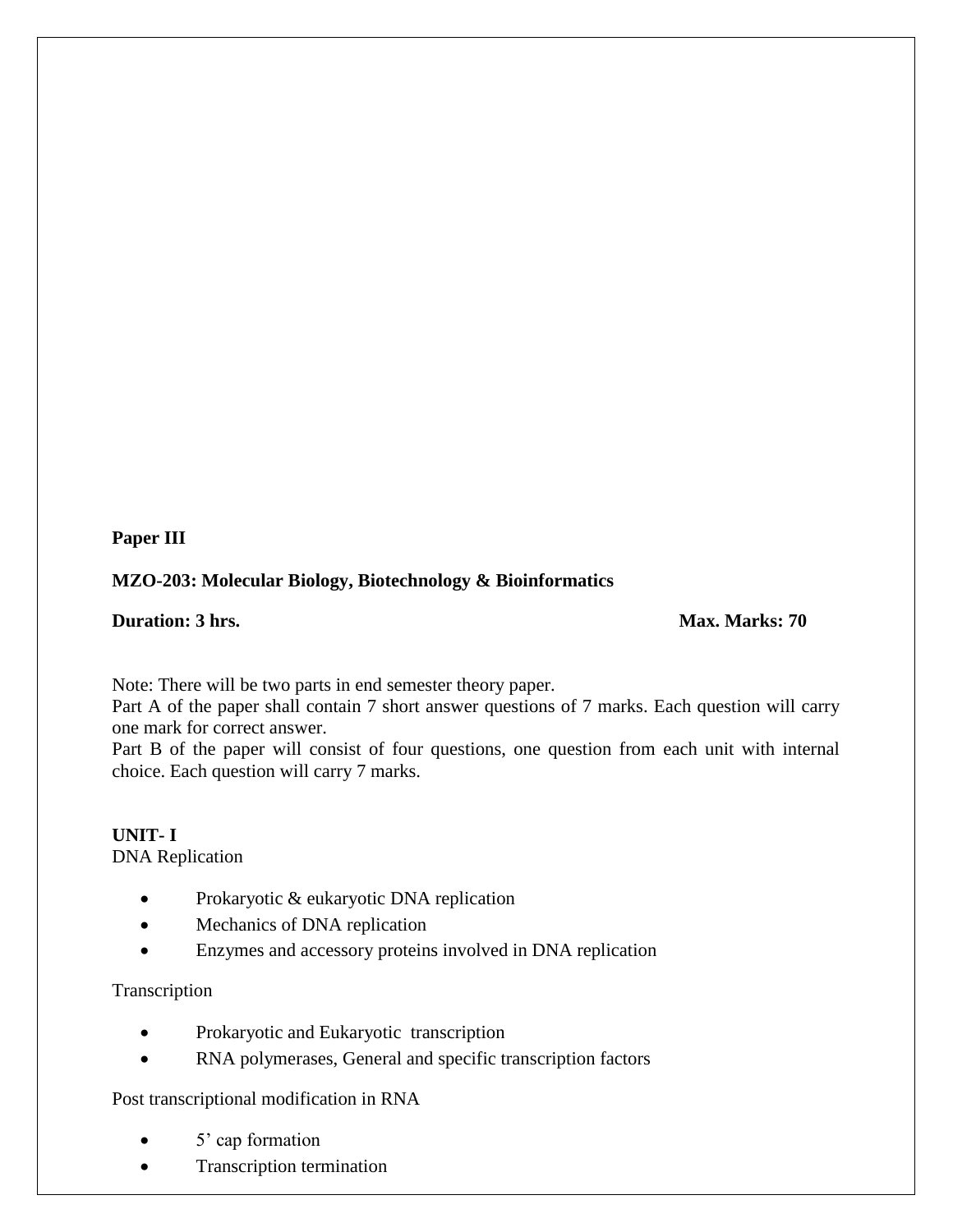- 3' end processing and polyadenylation
- Splicing

## **UNIT II**

**Translation** 

- Genetic code
- Prokaryotic and eukaryotic translation
- Mechanisms of Initiation, Elongation and termination
- Regulation of Translation
- Co and post translational modifications of protein

Recombination and repair

- Holiday junction, Gene targeting, Gene disruption
- FLP/ FRT and Cre/lox recombination
- Rec A and other recombinases

# **UNIT III**

Molecular mapping of Genome

- Genetic and physical maps
- Southern and fluorescence in situ hybridization for genome analysis
- Molecular markers in genome analysis: RFLP,RAPD and AFLP analysis

Transgenic animals and knockouts

- Production
- **Applications**
- Embryonic stem cells
- Care and breeding of experimental animals including bioethics

Assisted reproduction technologies

- Embryo sexing and cloning
- Screening for genetic disorders
- ICSI, GIFT etc.
- Cloning of animals by nuclear transfer

# **UNIT IV**

- Bioinformatics Biological /Specialized Database Servers for Bioinformatics (NCBI, EBI, Genoment)
- Sequence analysis techniques Genomics Proteomics.
- Practical aspects of multiple sequence alignment
- Phylogenetic analysis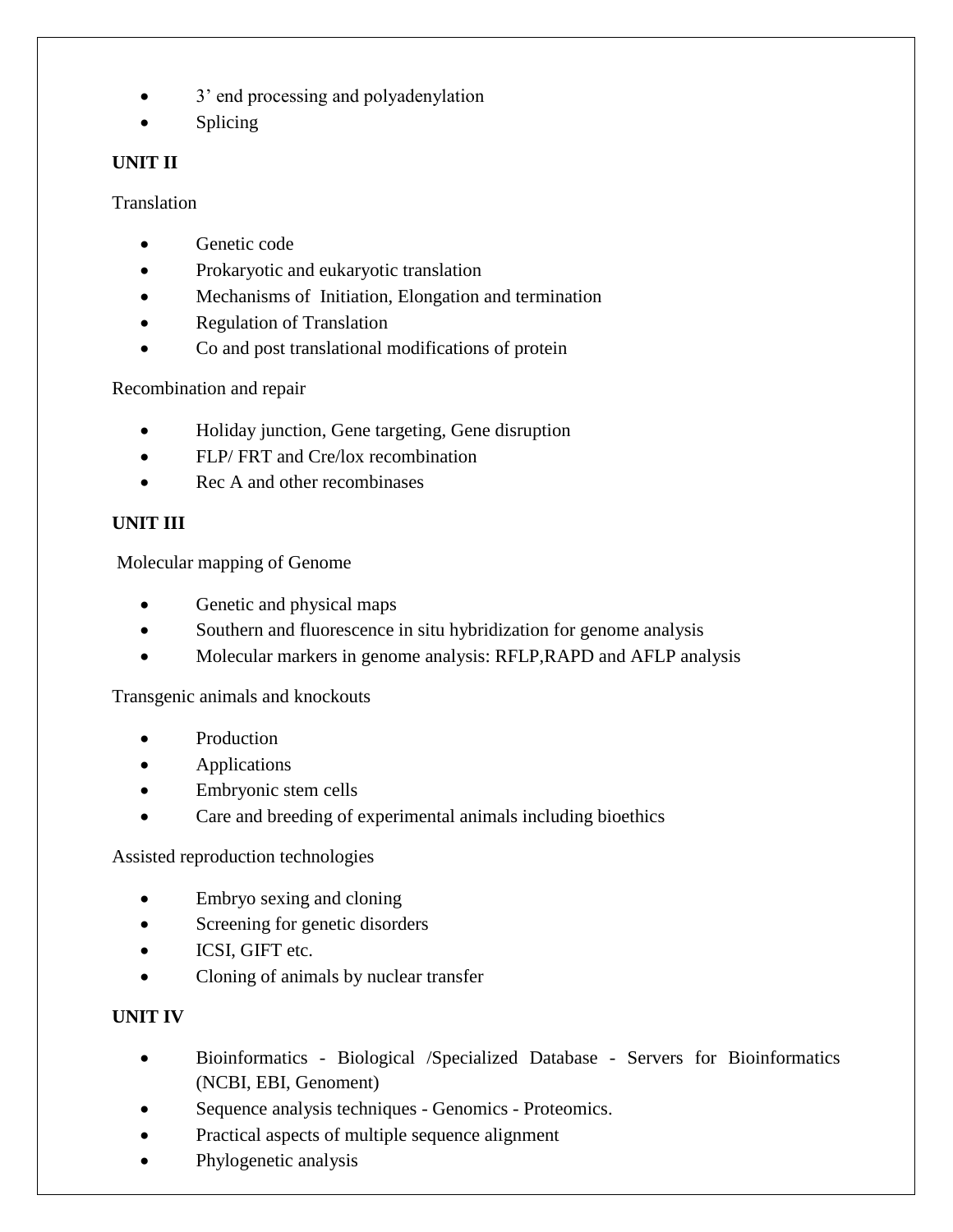Predictive methods using Nucleotide sequences of Mice and Men: Navigating public physical mapping

#### **SUGGESTED READING:**

- 1. Molecular Biology of the gene; Watson J.D.; Benzamin/ Cummings.
- 2. Molecular Biology of the Cell (2nd Edition) B. Alberts, D. Bray, J. Lewis, M. Raff, K. Roberts, and J.D. Watson, Garland publishing. Inc., New York, 1994.
- 3. Molecular Cell biology (2nd Edition) J. Darnell, H. Lodish and D.Baltimore, Scientific American Books,USA,1994.
- 4. Cell & Molecular Biology, (8th edition), E D P Roberties& E M F Roberties, Lippincott Williams & Wilkins, 2005
- 5. The cell, (5th edition), R C Swanson and P C Webster , Prentice hall of India Pvt. Ltd., 1990
- 6. Cell and Molecular Biology, (3rd edition), P Sheeler and D E Bianchi, John Wiley & Sons, Inc, 1987
- 7. Cell and Molecular Biology: Concepts and Experiments, (4th edition), G Karp, John Wiley & sons, Inc., 2005
- 8. The cell. A Molecular Approach, (4th edition), G H Cooper and R E Hausman, ASM Press, 2007
- 9. Gene VII, Indian eds. Lewin, B. Oxford university press, Bombay.
- 10. Essential Bioinformatics, Jin Xiong, John Wiley and Sons. 2006.
- 11. Introduction to Bioinformatics, A Teresa and D P Smith, Prentice Hall, 1999.
- 12. Bioinformatics, A practical Guide to the Analysis of Genes and Proteins, (2nd edition), A D Baxevanis, and B F Ouellette, John Wiley and Sons, 2002.
- 13. Instant notes, Bioinformatics, Westhead, Parish, and Twyman, (1st edition), Bios Scientific Publishers Ltd., 2003.
- 14. Introduction to Bioinformatics, A M Lesk, Oxford University Press, 2002.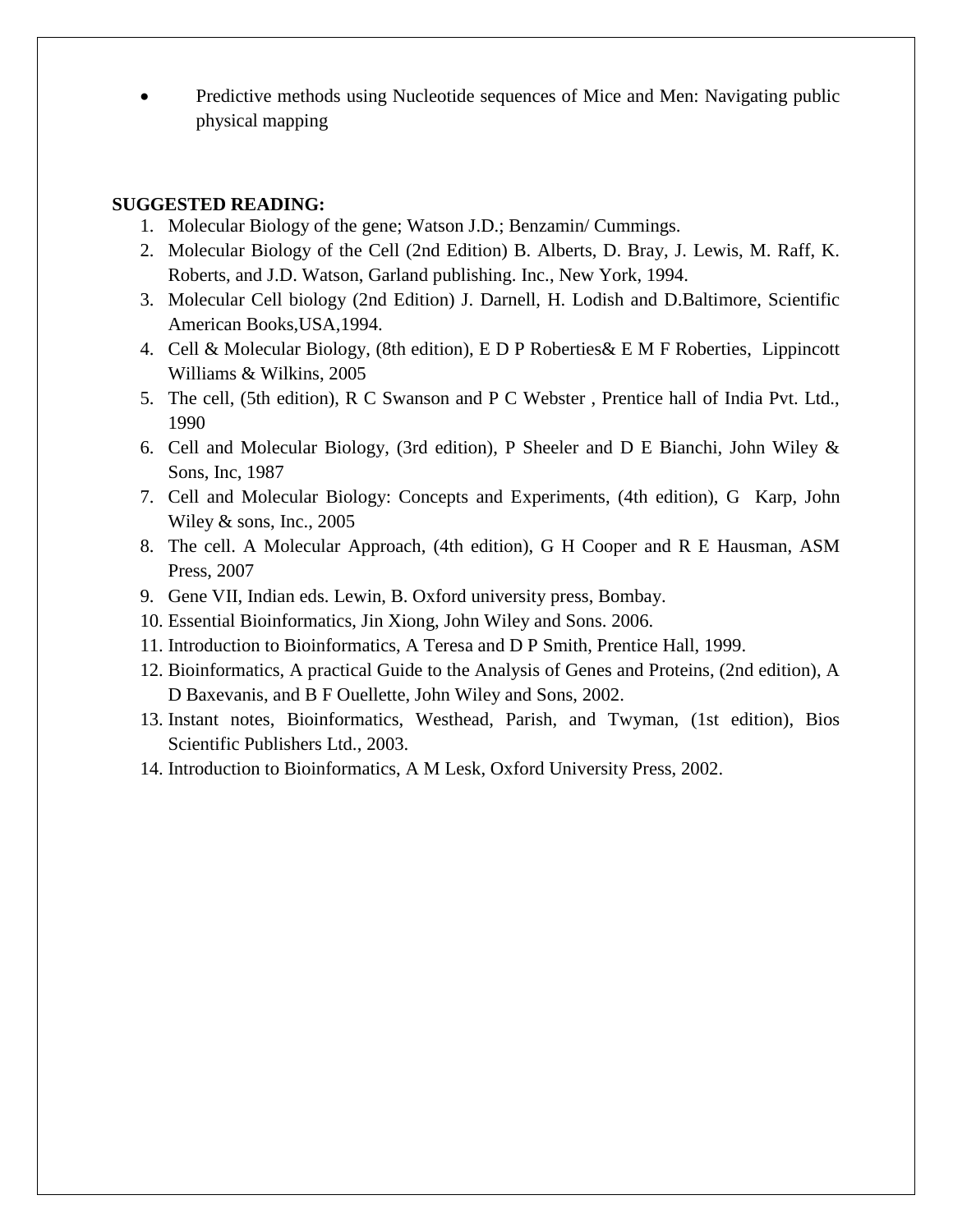#### **Paper IV**

#### **MZO-204: [Genetics and Molecular Evolution]**

#### **Duration: 3 hrs.** Max. Marks: 70

Note: There will be two parts in end semester theory paper.

Part A of the paper shall contain 7 short answer questions of 7 marks. Each question will carry one mark for correct answer.

Part B of the paper will consist of four questions, one question from each unit with internal choice. Each question will carry 7 marks.

#### **UNIT- I**

#### Mendelian Genetics

- Modern Mendelism and non Mendelian pattern of inheritance.
- Patterns of gene inheritance, multiple alleles, linkage and crossing over, inheritance of sex and autosomal genes, cytoplasmic inheritance.
- Conjugation, transformation & transduction in bacteria and their use in preparation of genetics maps.
- Recombination frequency, genetics in animal breeding( inbreeding and out breeding) heterosis, expressivity, pentrance.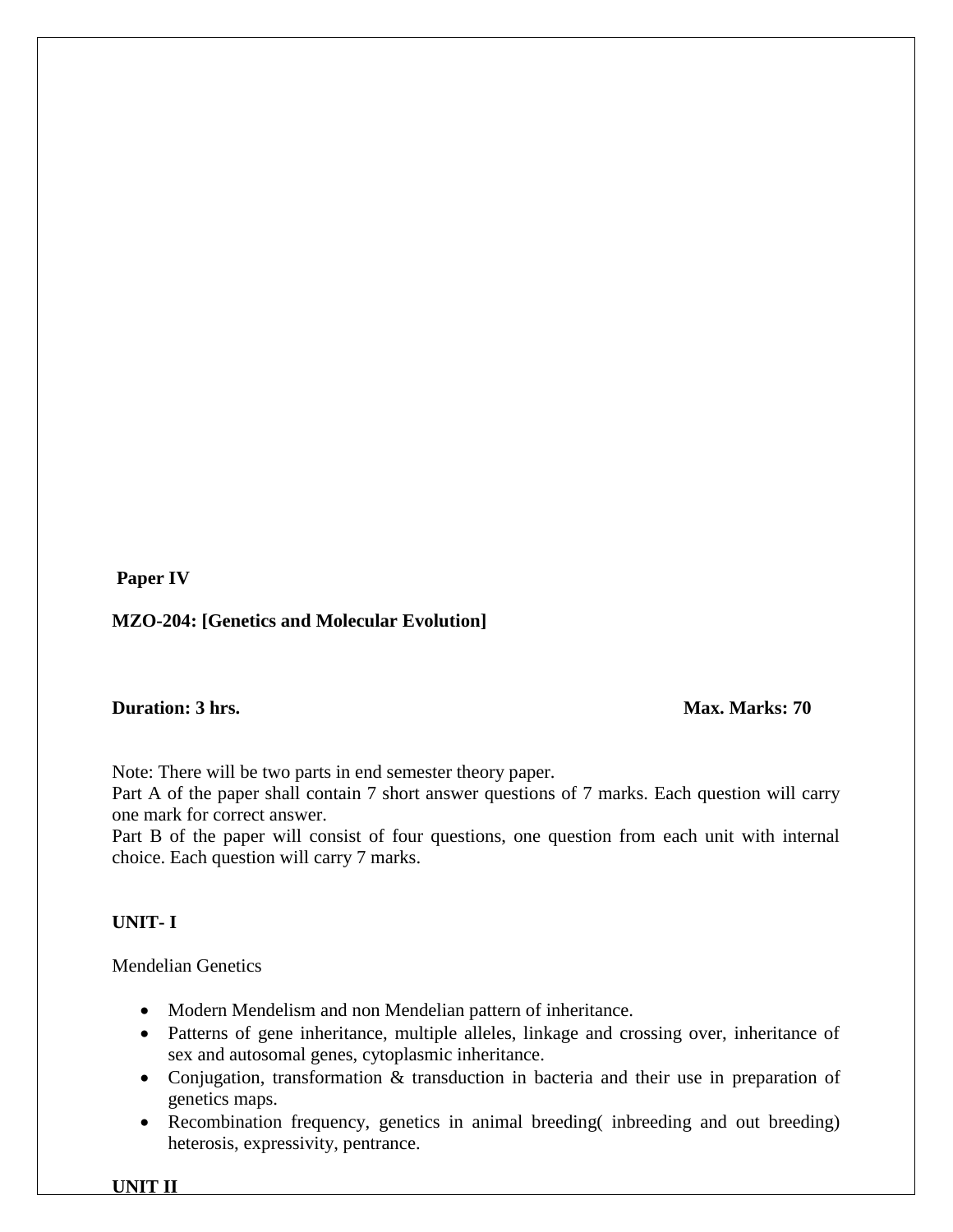- Human Genetics: Pedigree analysis, karyotype analysis, Lyon Hypothesis,
- Genetics of ABO system, Rh disease and inheritance, sickle hemoglobin and inheritance, Thalassemias,
- Human Genome Project, DNA finger printing
- Genetic disorders- Patau, Edward's, Chriduchat syndrome, Philadelphia Chromosome.

## **UNIT III**

• Population Genetics: Hardy-Weinberg law of genetic equilibrium

Detailed account of destabilizing forces –

• Natural selection, Mutation, Genetic drift, Migration, Meiotic drive

Genetics of Quantative traits in populations :

- Analysis of quantative traits traits Quantative traits and natural selection,
- Genotype-environment interactions,
- Inbreeding depression and heterosis,

Molecular analysis of quantative traits & Phenotypic plasticity

## **Unit IV**

Molecular Evolution : Gene Evolution, Multigene families, molecular drive, Micro-and Macroevolution, convergent- divergent evolution

Molecular phylogenetics: Phylogenetic trees, Phylogenetic inference-Distance methods, parsimony methods, maximum likelihood method, Molecular clocks.

#### **SUGGESTED READING:**

- 1. Genetics- Eldon J Gardner
- 2. Molecular Genetics Part I and II H. Herbert Taylor
- 3. Principles of Genetics- 3<sup>rd</sup> Edition, E.J. Gardner
- 4. Gene Structure and Expression- J.D.Hawkin, Cambridge University Press
- 5. Heredity- A.F.Shull,  $4^{th}$  Edition, McGraw hill Book Company, London
- 6. Genetics- Strick Berger
- 7. Genes V Benjamin Lewin, Oxford University Press, New York.
- 8. Evolutionary genetics, John Maynard Smith, Oxford University Press, NewYork, 1998
- 9. Genes and Evolution, A.P. Jha, Mc Graw Hill Publishers, New Delhi, 1993

10. Molecular Cell Biology 5<sup>th</sup> Edition, Lodish et al., 2004, W.H. Freeman and Company, New York.

11. The World of the Cell Becker, Klein smith and Hardin, 5<sup>th</sup> Edition, 2004. Pearson Education Pvt. Put.

12.Dobhzhamsky, T., Alaya, F.J. Stebbins, .G.L., Valentine,J.M., Genetics and Origin of species, Surjeet Publication, Delhi.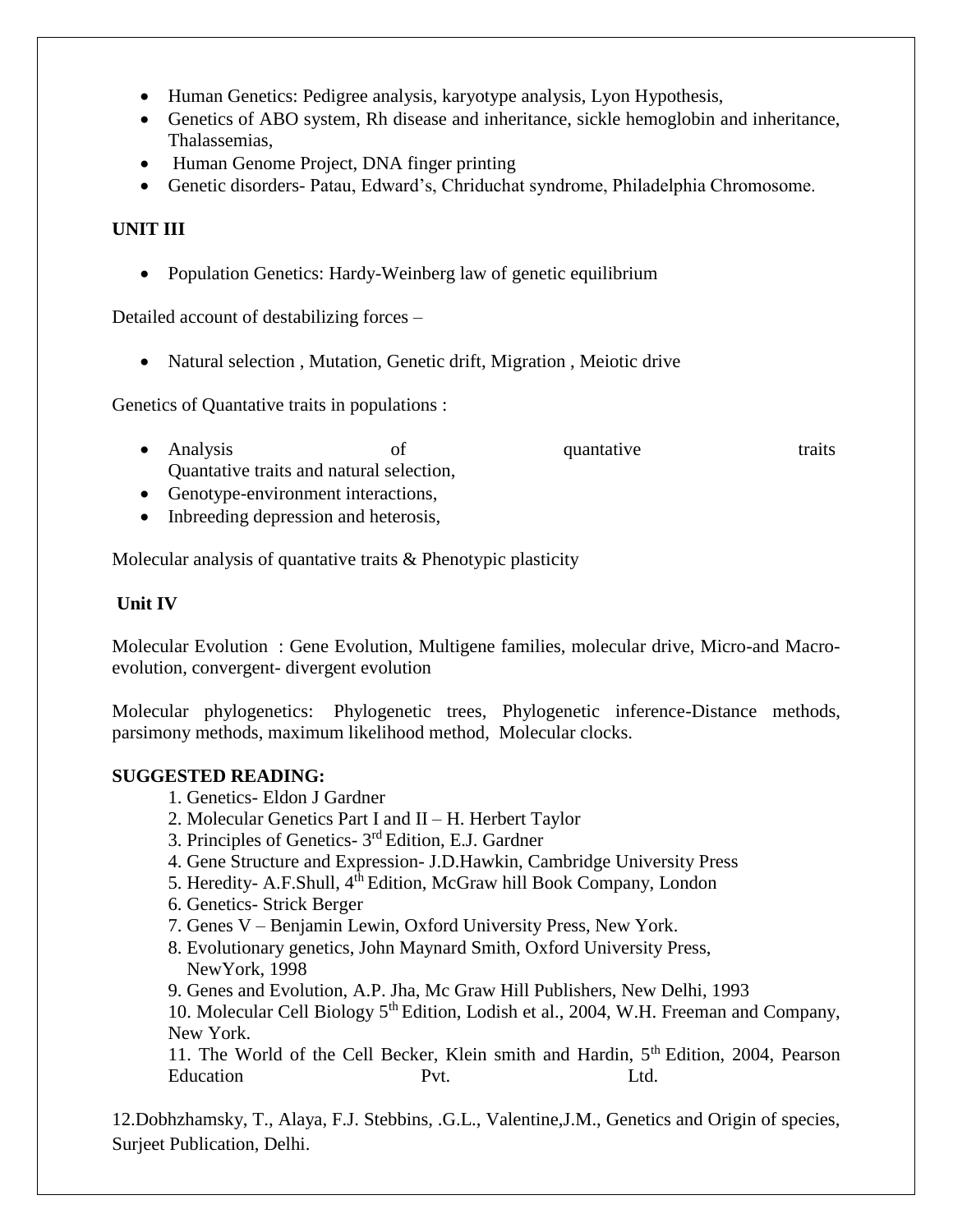#### **PRACTICALS**

#### **Paper I [General Physiology]**

- Demonstration of the use and operation of oscilloscope for recording neuroelectric activity and electrocardiogram.
- Kymographic recording of muscle twitch , summation of twitches, chronic contractions, tetanus, fatigue and stair-case phenomenon from the sciatic nerve gastronemius muscle preparation of frog.\*
- Demonstration of Kymographic recording of the frog heart beat and the study of the effect of electrical stimulation, hot and cold, drugs, etc\*
- Study of spinal and convulsive reflexes in frog\* \*In case, frogs become available students may be asked to perform the various exercises. Otherwise following CAL exercise may be included (please see E-pharm programme)
- The effect of  $K<sub>+</sub>$ ,  $Ca++$ ,  $ACh$  and Epinephrine on the isolated heart of frog and conclude your data with the graphic representation
- The effect of various doses of ACh and Nor-epinephrine on Blood pressure, Heart Rate and Respiratory Rate of the dog.
- The effects of Atropine, Epinephrine, Ephedrine and Eserine on Rabbit's eyes and other such exercise can be framed from the E-Pharm software.
- Photometric determination of haemoglobin in blood sample.
- Determination of MCV, MCH, MCHC and colour Index of the given sample of blood.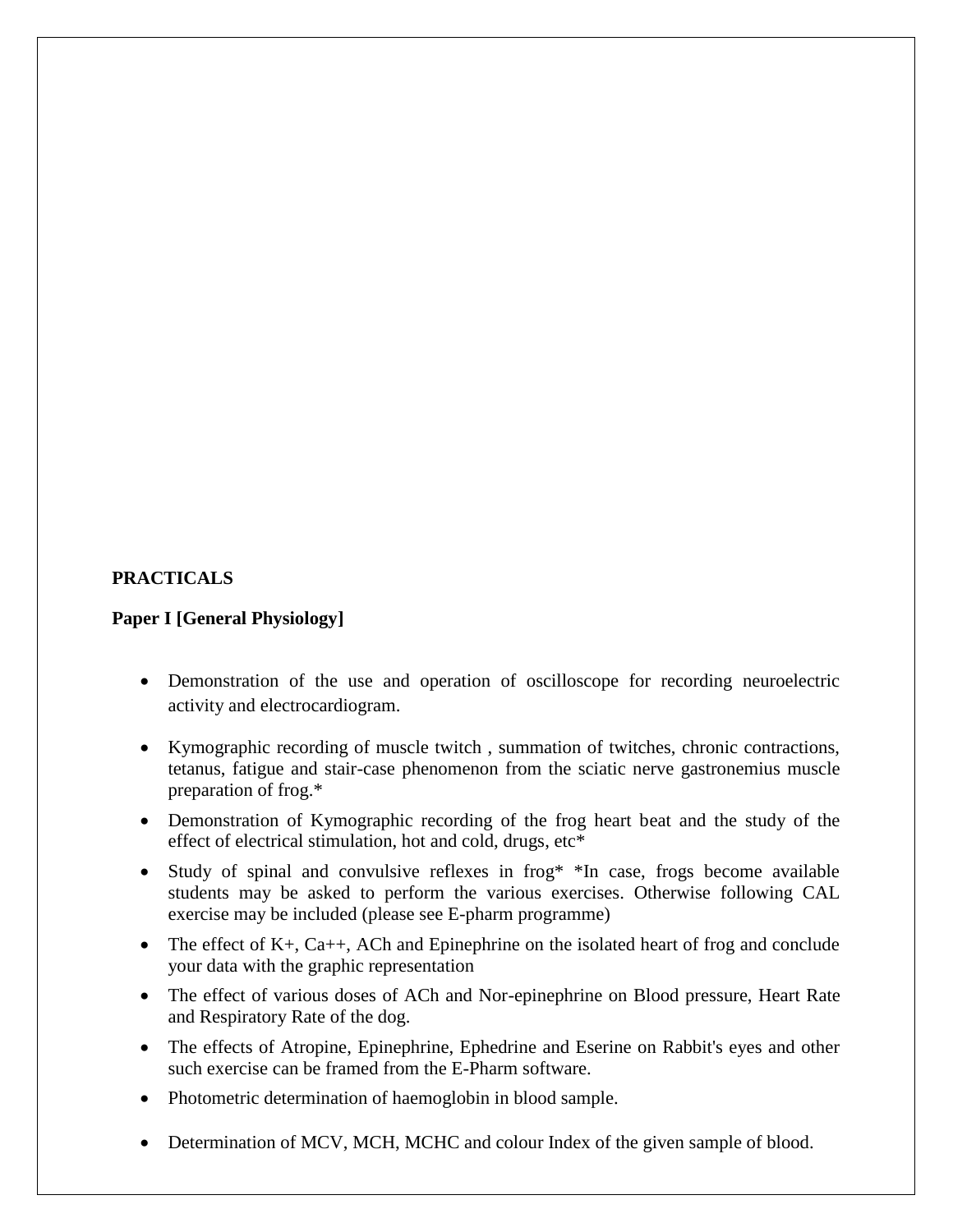- Demonstration of the blood clotting time, erythrocyte sedimentation rate, haemolysis and crenation.
- Determination of the urea in urine
- Determination of the glucose in urine.
- Radiation uptake in various tissues: elementary idea of using radioactivity detection instruments.
- Study of digestive enzymes in different parts of the alimentary canal.

#### **Paper II [Environmental Biology & Ethology]**

Estimation of alkalinity, acidity, dissolved oxygen, chloride Ph in water, nitrogen, phosphorous • Microbial analysis in soil

A visit to a sanctuary/National Park. (Preparation of Report)

#### Ethology

Leaning by trial and error in animals using maze and jumping box

- Study of movement of fish in aquarium
- Study of courtship in birds
- Food preference in tribolium
- Pheromones in earthworms
- Study of imprinting in chicks

#### **Paper III [Molecular Biology, Biotechnology &Bioinformatics]**

- Squash and smear preparations of testis of cockroach / grasshopper aceto-orecin and Fuelgen staining of these preparations.
- Study of mitosis in onion root tip and meiosis in testes of insect or mammal.
- Study of giant chromosomes in the salivary gland of Chironomus larva or Drosophila
- Vital and supravital staining (with Neutral red and Janus green (B) of cells of the testis of an insects or mammal to study the mitochondria.
- Preparation of multipopular nerve cell from the spinal cord of a mammal.
- Study of prepared microscope slides, including those showing various cell types, mitosis, meiosis and giant chromosomes.
- Study of PCR
- Extraction of Genomic DNA
- Restriction digestion of *τ* DNA

#### **Bioinformatics**

Study of the tools used in bioinformatics.

- Retrieve the sequence for the database.
- Genome sequencing techniques.
- Methods of sequence alignment.
- Nucleotide and protein Sequence databases.
- Gene bank flat file format.
- Data mining in proteomics.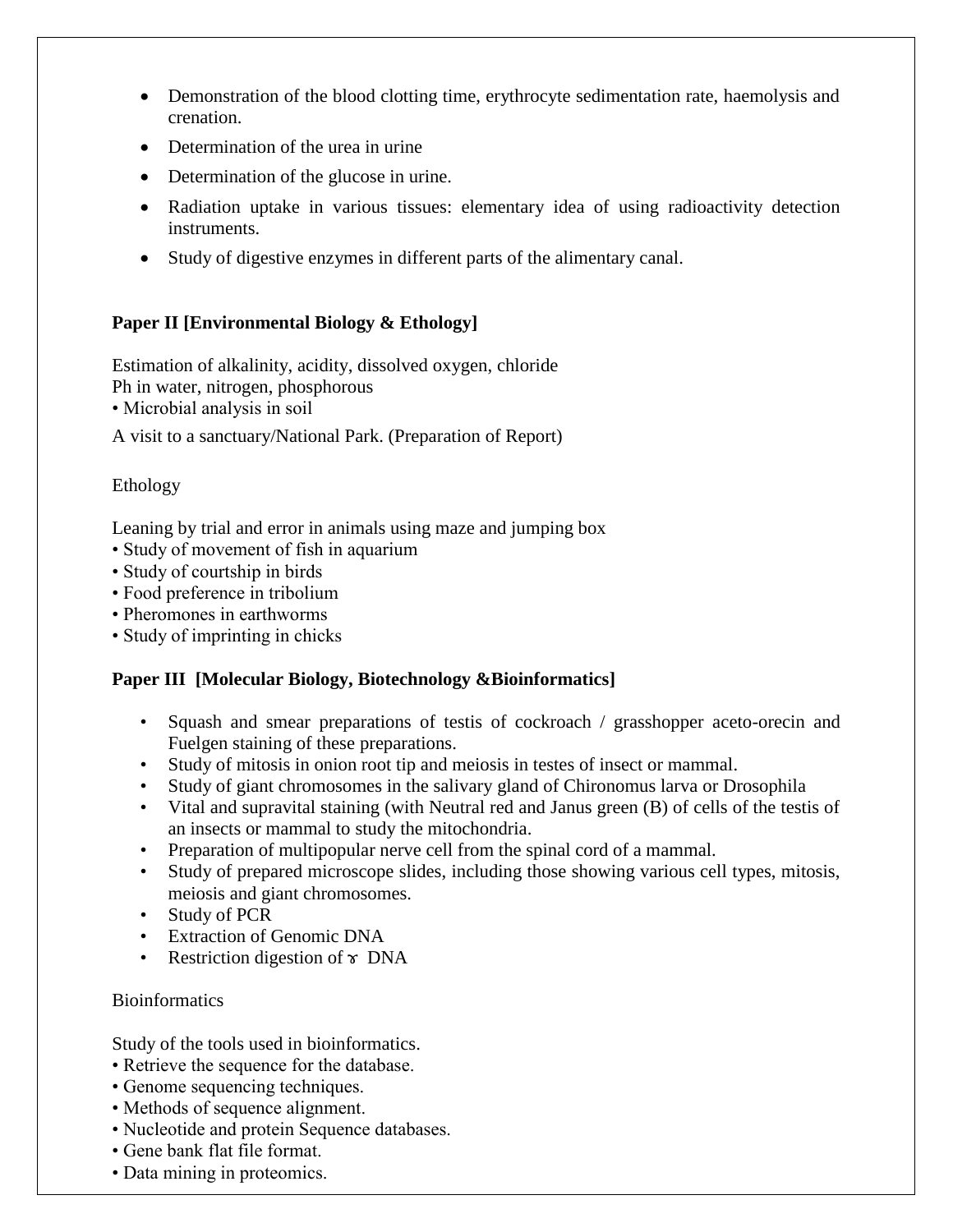# **Paper IV [Genetics and Molecular Evolution]**

Numerical based on theory

**Semester III**

**Paper I**

**MZO-301: [Biology of Chordates]**

# **Duration: 3 hrs.** Max.

## **Marks: 70**

Note: There will be two parts in end semester theory paper.

Part A of the paper shall contain 7 short answer questions of 7 marks. Each question will carry one mark for correct answer.

Part B of the paper will consist of four questions, one question from each unit with internal choice. Each question will carry 7 marks.

### **Unit I**

- Origin and outline classification of chordates.
- Origin, evolution and adaptive radiation of chordates
- Origin, evolution and general characters Agnatha : Ostrachoderms and cyclostomes
- The early Gnathostomes (Placoderms)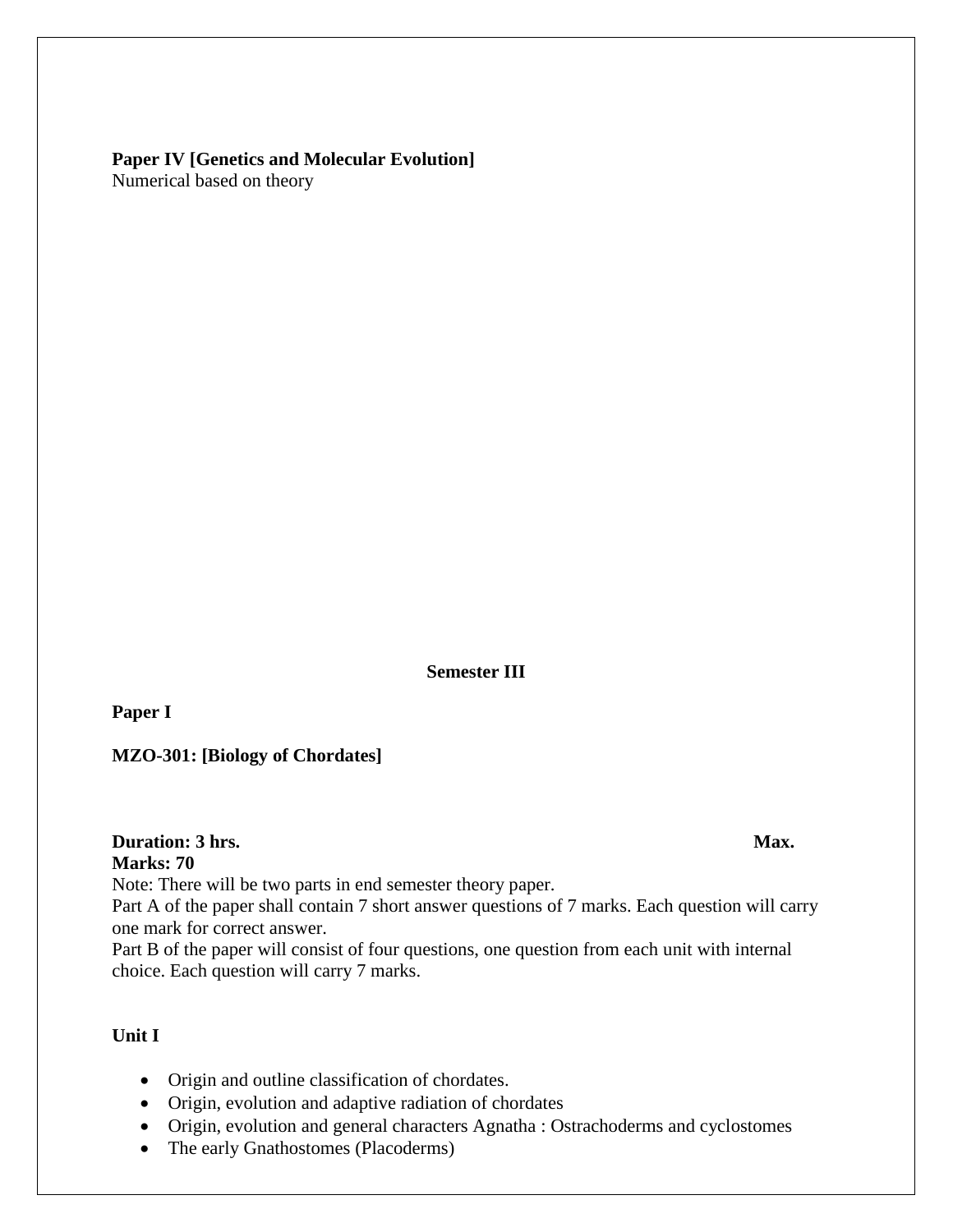#### **Unit II**

- A general account of the Elasmobrachii, Holocephali,Dipnoi and Crosspterygii.
- Adaptive radiation in bony fishes
- Origin, evolution and adaptive radiation of Amphibia
- Parental care in Amphibia
- Neotany in Amphibia

## **Unit III**

- Origin, evolution of Reptiles : Seymouria and cotylosaurai
- Skull of reptiles
- Venom in ophidians
- Dinosaurs
- Living Reptiles : A brief account of Rhynchocephalia, Chelonia, Crocodilia and Squamata

## **Unit IV**

- Origin, evolution of Birds
- Origin of Flight : Flight adaptation
- Flightless birds
- Modification of beak, feet and palate in birds
- Origin of Mammals : Primitive mammals (Protheria & Metatheria)
- General account on adaptive radiations in eutherian mammals
- Evolution of man

## **SUGGESTED READING:**

- 1. The Biology of Hemichordata and Protochordata. Barrington, E.J.W. Olter and Boyd. Edinhourgh.
- 2. Structure and Habit in vertebrate evolution carter, G.S.Sedgwick and Jackson. London
- 3. Comparative anatomy of vertebrates. Kent. C.G.
- 4. Chordate morphology. Malcom Jollie. East-West Press Pvt.Ltd., New Delhi.
- 5. Analysis of vertebrate structure. Milton Hilderhrand. John Wiley and Sons., Inc, New York
- 6. Text Book of Zoology, Sedgwick, A.A. Students Vol.II.
- 7. Vertebrate Body. Romer A.S. W.B. Saunders Co., Philadelphia.
- 8. Life of vertebrate, Young. J.Z. The Oxford University Press. London.
- 9. Life of mammals, Young. J.Z. The Oxford University Press. London.
- 10. Evolution of the vertebrates, Colbert. E.H. John Wiley and Sons Inc., New York.
- 11. Vertebrate Paleontology. Romer. A.S.University of Chicago Press, Chicago.
- 12. Chordata structure and function. Waterman. A.J.Macmillan Co. New York.
- 13. Vertebrate evolution. Joysey.K.A. and T.S.Kemp. Oliver and Boyd. Edinbourgh.
- 14. The Phylogeny of vertebrate. Lovtrup.S.JohnWiley and Sons. London
- 15. The biology of the Amphibia. Kingsley Noble G.Dover Publications. New York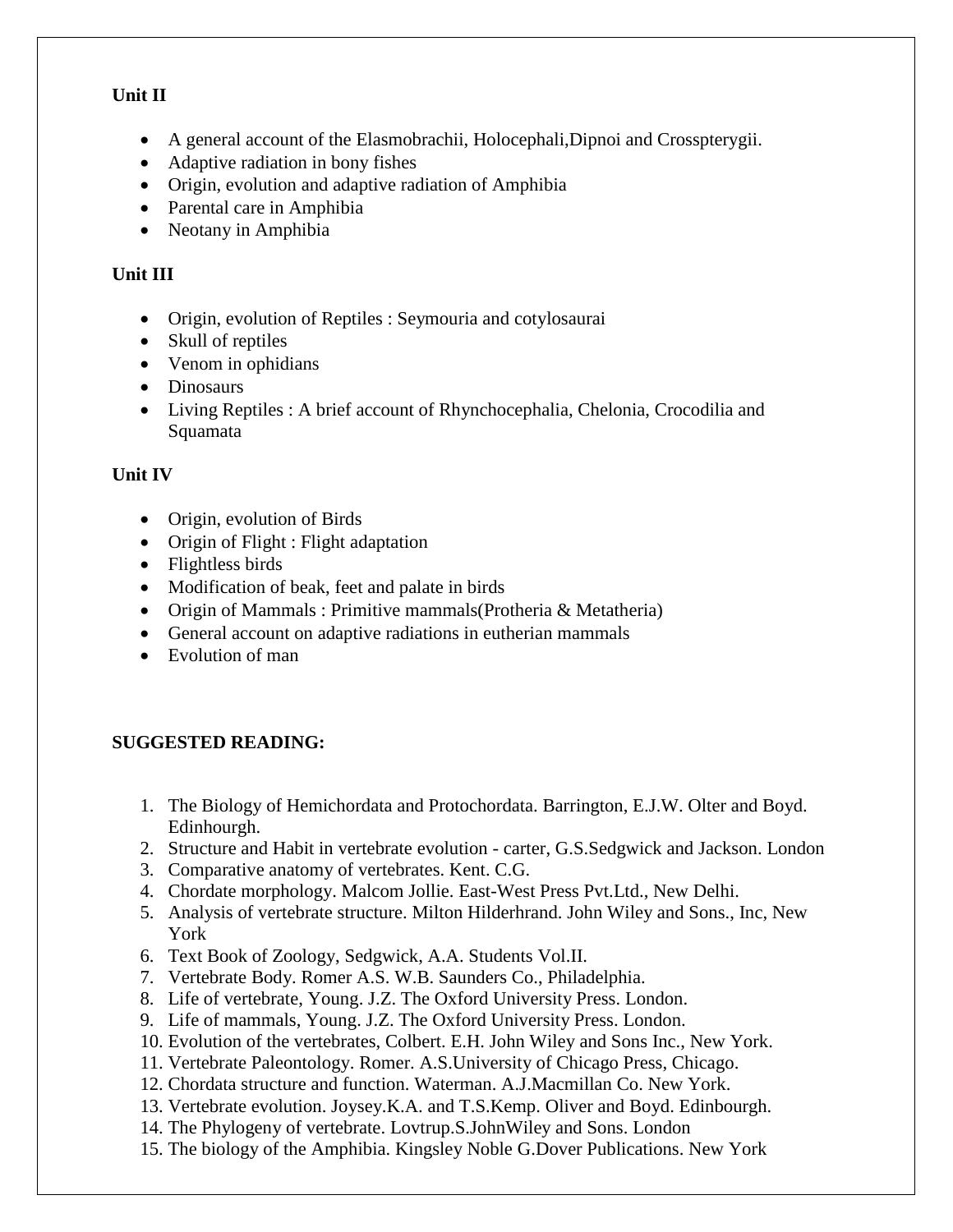- 16. Avian Biology (in several volumes), Farner, D. S. and King, J. R., Academic Press, New York, 1971.
- 17. Analysis of Vertebrate Structure, Hildebrand, M.  $4^{\text{th}}$  edition, John Wiley & Sons, Inc., New York, 1995.
- 18. Biology and Comparative Physiology of Birds, Marshall, A. J., Volume I & II, 1960.
- 19. Vetebrate Life, McFarland, W. N., Pough, F. H., Cade, T. J. and Heiser, J. B., Macmillan Publishing Co., Inc., New York, 1979.

**Paper II**

**MZO-302 [Genes & Differentiation]**

**Duration: 3 hrs.** Max. Marks: 70

Note: There will be two parts in end semester theory paper.

Part A of the paper shall contain 7 short answer questions of 7 marks. Each question will carry one mark for correct answer.

Part B of the paper will consist of four questions, one question from each unit with internal choice. Each question will carry 7 marks.

#### **UNIT I**

- Introduction to animal development
- Problems of development biology
- Develop patterns in metazoans
- Development in unicellular eukaryotes
- Cleavage types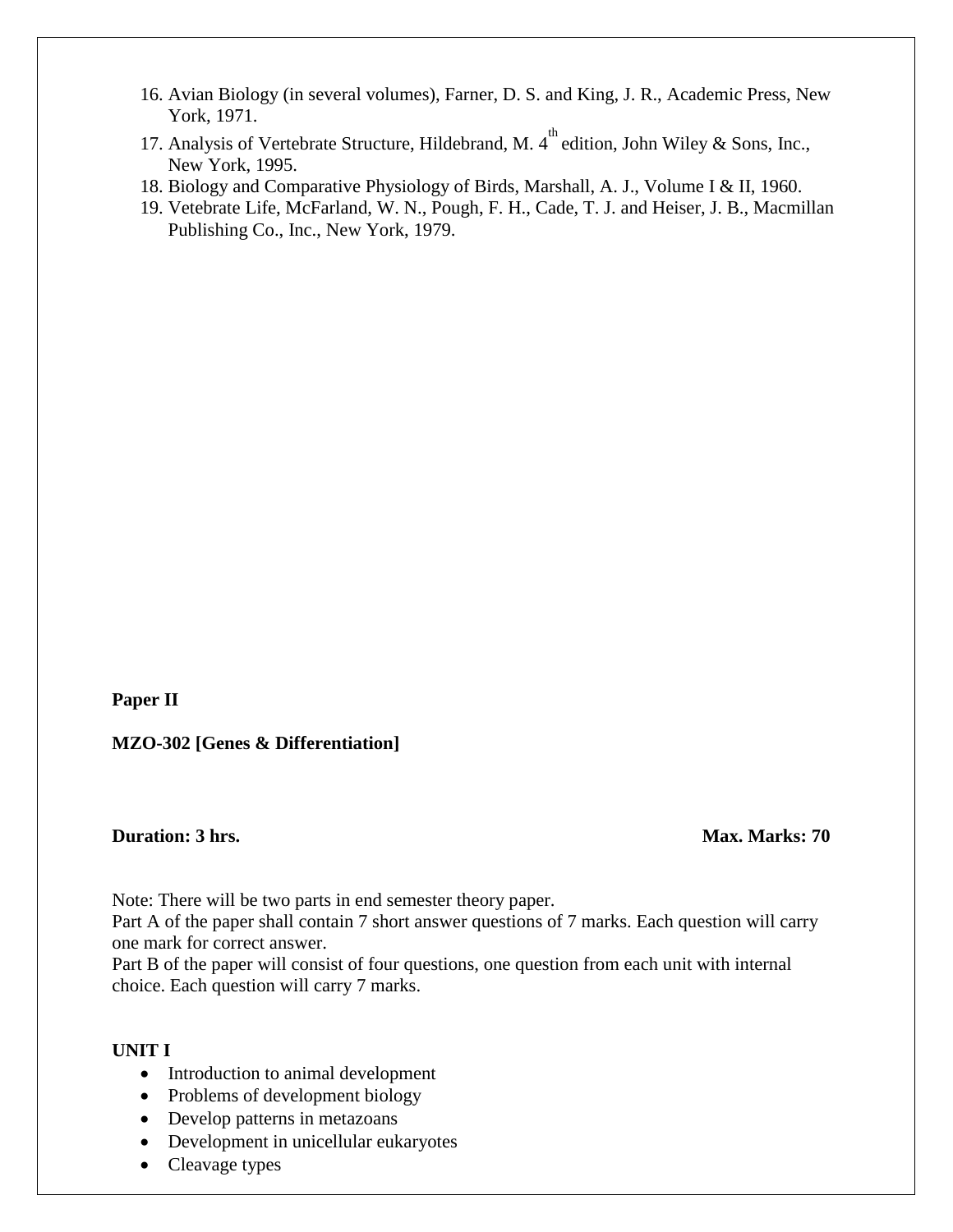- Comparative account of gastrulation
- Early vertebrate development

The central nervous system and the epidermis

- Formation of the Neural Tube
- Differentiation of the Neural Tube
- Tissue Architecture of the Central Nervous System
- Neuronal Types
- Development of the Vertebrate Eye
- The Epidermis and the Origin of Cutaneous Structures

Paraxial and intermediate mesoderm

- Paraxial Mesoderm: The Somites and Their Derivatives
- Myogenesis: The Development of Muscle
- Osteogenesis: The Development of Bones
- Intermediate Mesoderm
- Lateral Plate Mesoderm

# **UNIT II**

- Cell commitment and differentiation
- Cell specification in nematodes
- Germ cell determinants
- Germ Cell Migration
- Progressive cell- Cell interaction and cell specification fate

# Body Axes

- Establishment of body axes in mammals and birds
- Proximate tissue interactions
- Genetics of axis specifications in Drosophila
- Homeobox concept in different phylogenetic groups

# Tetrapod limb development

Hormones as mediators of development

Amphibian metamorphosis Insect metamorphosis Ovarian Iuteinization and mammary gland differentiation.

# **UNIT III**

Environmental evolution and animal development.

- Environmental cues and effects
- Malformations and disruptions
- Changing evolution through development modularity
- Developmental constraints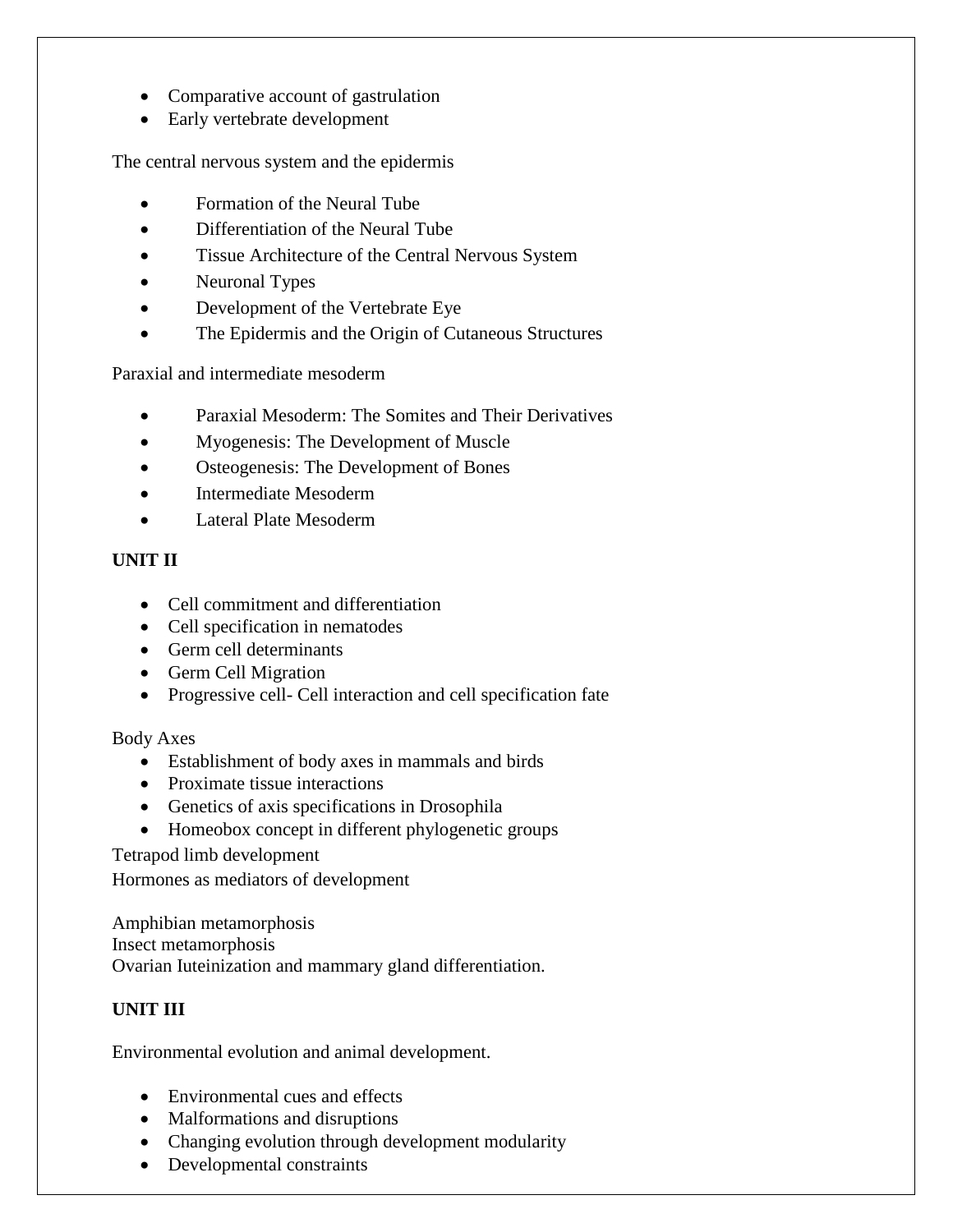• Creating new cell types-basic evolutionary mystery

Biology of sex determination

- Chromosomal sex determination Mammals and Drosophila
- Testis determination genes
- Ovarin development
- Secondary sex determination in mammals.
- Environmental sex determination

# **UNIT IV**

- Cell diversification in early embryo
- Xenopus blastomeres
- Morphogen gradients
- Totipotency & Pleuripotency
- Embroyonic stem cells.
- Renewal by stem cells-epiderms
- Skeletal muscle regenration
- Connective tissue cell family
- Hemopoietic stem cells
- Stem cell disorders
- Blood cell formation
- Bone marrow transplants
- Gene therapy

#### **SUGGESTED READING:**

- 1. An Introduction to Embryology :Balinsky, B.I. : W.B. Saudersm, Delhi.
- 2. Development Biology. Berrill, N.J. McGraw Hill book Com. New York.
- 3. Modern Embryology :Bodemer, C.W. : Holt Reinchart and Winstom, Inc. New York, Chicago.
- 4. Developmental biology : Scott. F. Gilbert.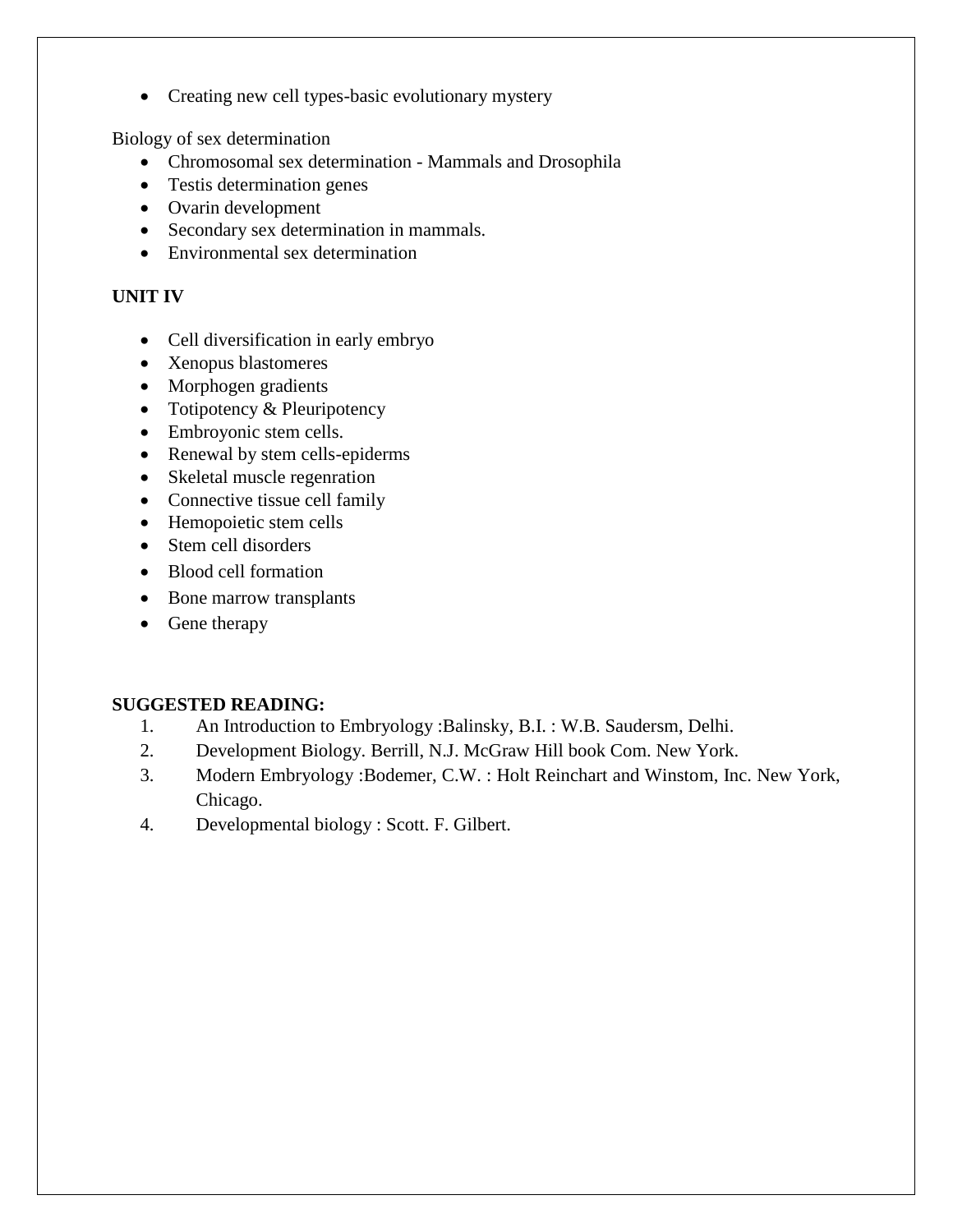## **PRACTICALS**

#### **Paper I[Biology of Chordates]**

1. Virtual dissections using computer software

Dissections:-

- Cranial Nerves of Wallago attu or any other locally abundant fish
- Neural Complex of Herdmania
- Accessory respiratory organs of Heteropnuestes fossilis
- Labyrinthine organs of Anabas testudinus
- **2.** Museum specimens**:**

**Lower Chordates:** Salpa Asexual and Sexual stage, Dolliolum oozoid, Botrylus, Herdmania, and Amphioxus.

**Pisces:** Petromyzon, Myxine, Rhinobatus, Pristis, Trygon, Chimaera, Polydon, Acipenser, Amia, Lepidosteus, Protopterus, Lepidosiren, Neoceratodus,Notopterus, Exocetus, Echeneis,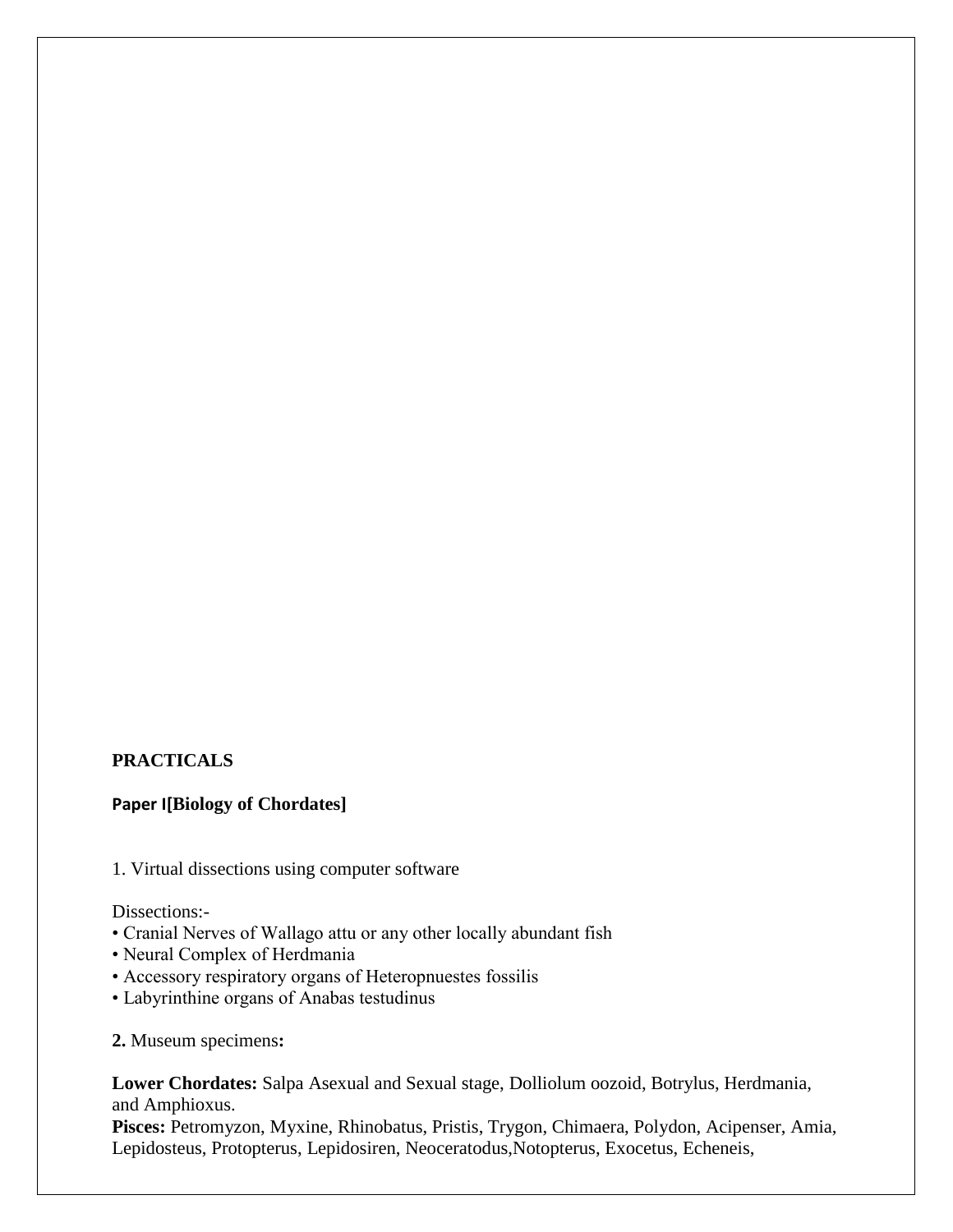Pleuronectes, Mestacembelus, Diodon, Tetradon,Ostracion, Lophis, Syngnathus, Hippocampus, Anguilla, Labeo, Ophicephalus.

**Amphibia:** Icthyophis, Necturus, Proteus, Ambystoma, Axolotal, Salamender, Siren, Alytes, Pipa, Bufo, Hyla, Rhacophorus, Rana.

**Reptilia:** Testudo, Chelonea, Sphenodon, Calotes, Hemidactylus, Phryosoma, Draco, Varanus, Chamaleon, Cobra, Hydrophis, Rattle Snake ,Viper, Pit Viper, Krait, Eryx, Gravialis.

**Aves:** Taylor Byrd, Indiana Hoel, Jungle fol, Pavois, Columbia, Psittacidé, Wood paquer, Bubo (Horme l), Archéoptéryx, Flamingant.

**Mammals:** Ornithorhynchus, Echdina, Macropus, Hedgehog, Manis, Loris, Bat, Mangoose, Hystrix, Otter.

**3.** Microscopic Slides:

**Lower Chordates:** Herdmania spicules, Herdmania tadpole larva, Amphioxus T. S. passing through oral hood, pharynx, testes, ovary, intestine and caudal regions, Ammocoete larva whole mount.

**Pisces:** Placoid scale, Cycloid scale, Ctenoid scale.

**Amphibia:** V S skin of Frog, T S passing through stomach, duodenum, intestine, liver, pancreas, lung, kidney, testes, ovary, spinal cord, bone.

**Reptelia:** V S skin of lizard.

**Aves:** V S skin of bird, contour feather, down feather.

**Mammals:** V S skin of mammals, T S passing through stomach, intestine, liver, pancreas, kidney, testes, ovary, thyroid gland, adrenal gland, pituitary gland, lung, bone, spinal cord, Blood smear, Simple cuboidal epithelium, Simple columnar epithelium, Simple squamus epithelium, Adipose tissue, Reticular tissue.

4. Comparative Osteology:

Comparative account of Axial and Appendicular skeletons of Frog, Varanus, Fowl and Rabbit (both articulated and disarticulated).

Skull of Reptiles (Anapsida and Diapsida).

Palate in Birds.

Skull and lower jaw of Carnivore mammal & herbivore mammal.

# **Paper II[Genes & Differentiation]**

# **Study of development of Frog**

- Preserved Material available: Egg, Cleavage, Blastula, Gastrula, Neurula, Tail bud, Hatching, Mature tadpole larva, Metamorphic stages, Froglet
- Histological slides: Cleavage, Blastula, Gastrula, Neurula, Tail bud stage

# **Study of development of Chick**

- Whole mounts: 18, 21, 24, 33, 72  $& 96$  hrs of incubation period embryos
- Study of the embryo at various stages of incubation in vivo by making a window in the egg shell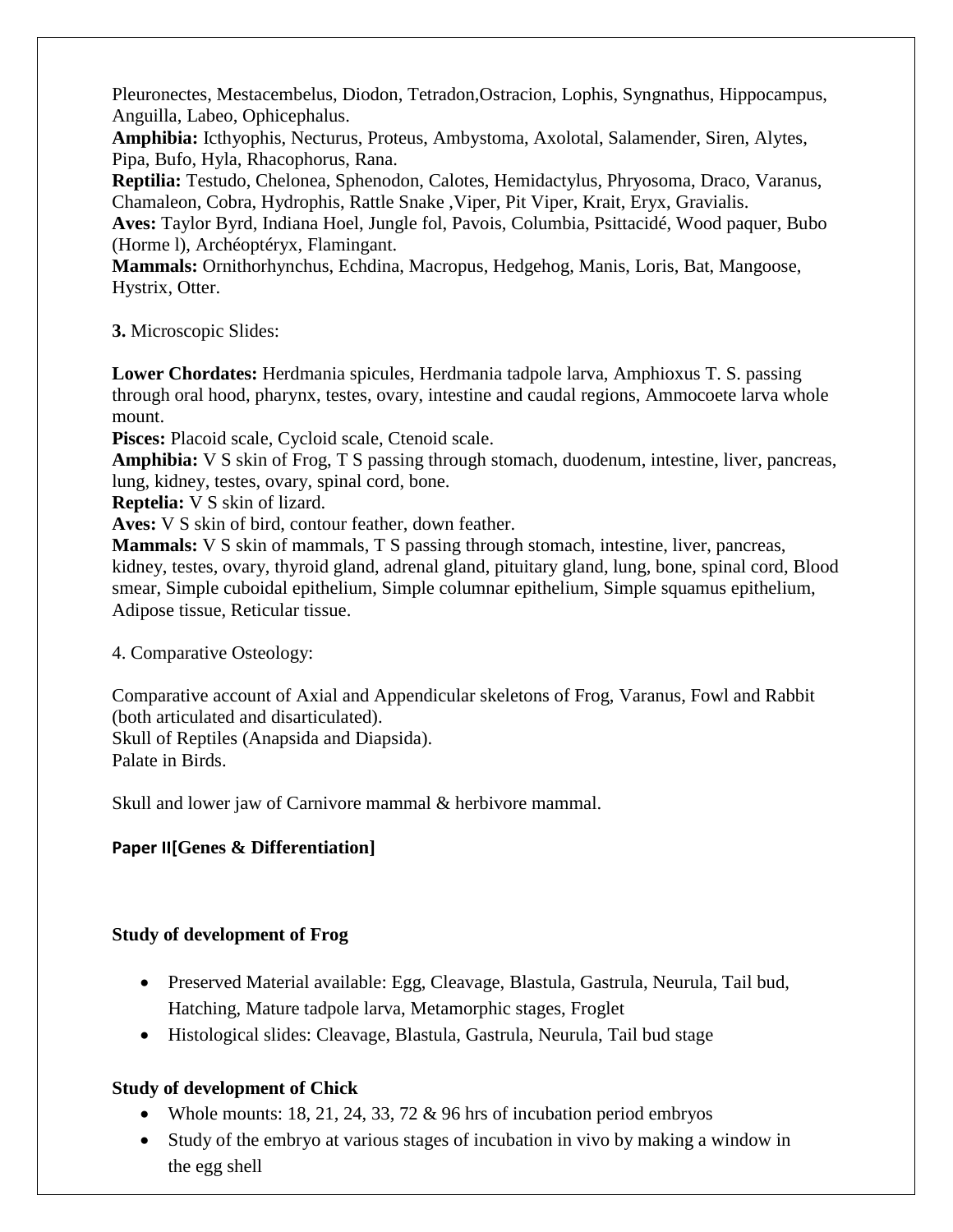- Exercise to demonstrate developmental stages of living embryo after removal of blastoderm from the egg
- Study of various Foetal envelopes in a 10-12 day old chick embryo(Amnion, Chorion, Allantois,Yolk sac)

**Core Elective I**

**MZO-303A [Basics of Toxicology]**

**Duration: 3 hrs** Max. Marks: 70

Note: There will be two parts in end semester theory paper.

Part A of the paper shall contain 7 short answer questions of 7 marks. Each question will carry one mark for correct answer.

Part B of the paper will consist of four questions, one question from each unit with internal choice. Each question will carry 7 marks.

#### **UNIT-I**

#### **Introduction to Toxicology**

I) Historical overview & scope of toxicology

- II) Classification of Toxic agents
- III) Spectrum of Undesired effects
- Chemical Interaction Additive, Synergistics, Potentiation & Antagonism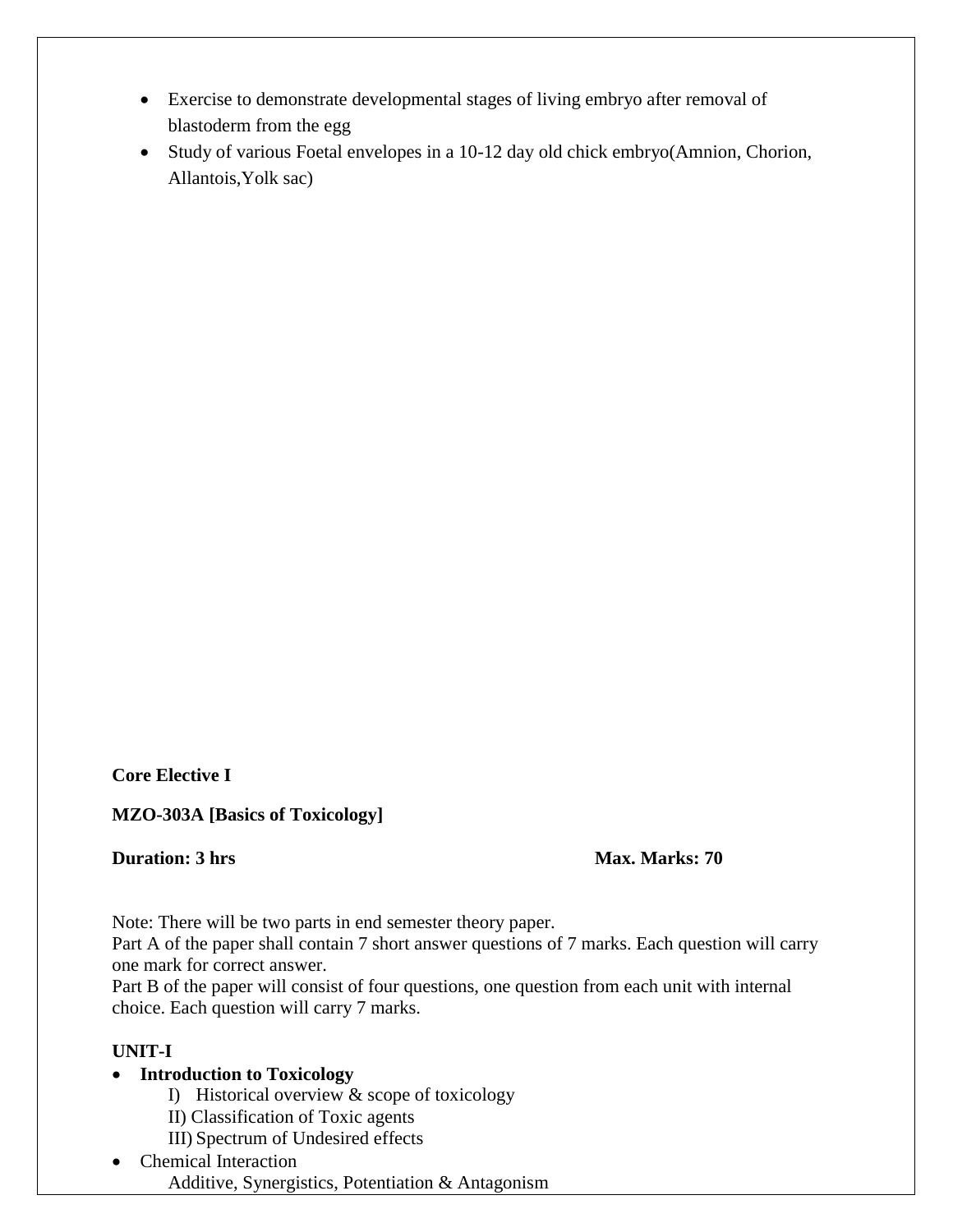• Dose Response & Dose Response curves

## **UNIT II**

**Measuring of Animal Toxicity**

Acute, Subacute, Chronic (carcinogenesis, Mutagenesis, Teratogenesis) & Reproductive Toxicology

- **Mechanism of Toxicology**
	- I) Absorption & Distribution
	- II) Metabolism of Toxicants
	- III) Reaction Metabolites
	- IV) Elimination

## **UNIT III**

## **Biotransformation of Xenobiotics**

- Phase I Enzyme Reaction –,
- Oxidation Cytochrome P-450- Dependent Monooxygenase system, Flavin containing Monooxygenase, Nonmicrosomal Reaction, Cooxidation during Prostaglandin Biosynthesis.
- Reduction
- Hydrolysis
	- Phase II Enzyme Reaction-

 Glucuronidation, Sulfation, Methylation, Acetylation, Amino acid conjugation, Glutathion conjugation & Phosphorylation

#### **UNIT IV**

#### **Target organ Toxicity**

- **I)** Hepatotoxicity : Susceptibility of the Liver , Types of Liver injury,Biochemical mechanism, Example of Hepatotoxicants.
- **II)** Nephrotoxicity: Susceptibility of Kidney, Renal physiology &function Example of Nephrotoxicants.
- **III)** Pulmonary toxicity: Susceptibility of the Lung, Types of toxic response, Example of Lung toxicants.
- **IV)** Nervous system : Nervous system structure & function ,Vulnerability of Nervous System , Neurotoxicity, Example of Neurotoxicants.
- **V)** Reproductive toxicity: Reproductive processes(Development ,Male and Female Reproduction , Example of Reproductive Toxicants.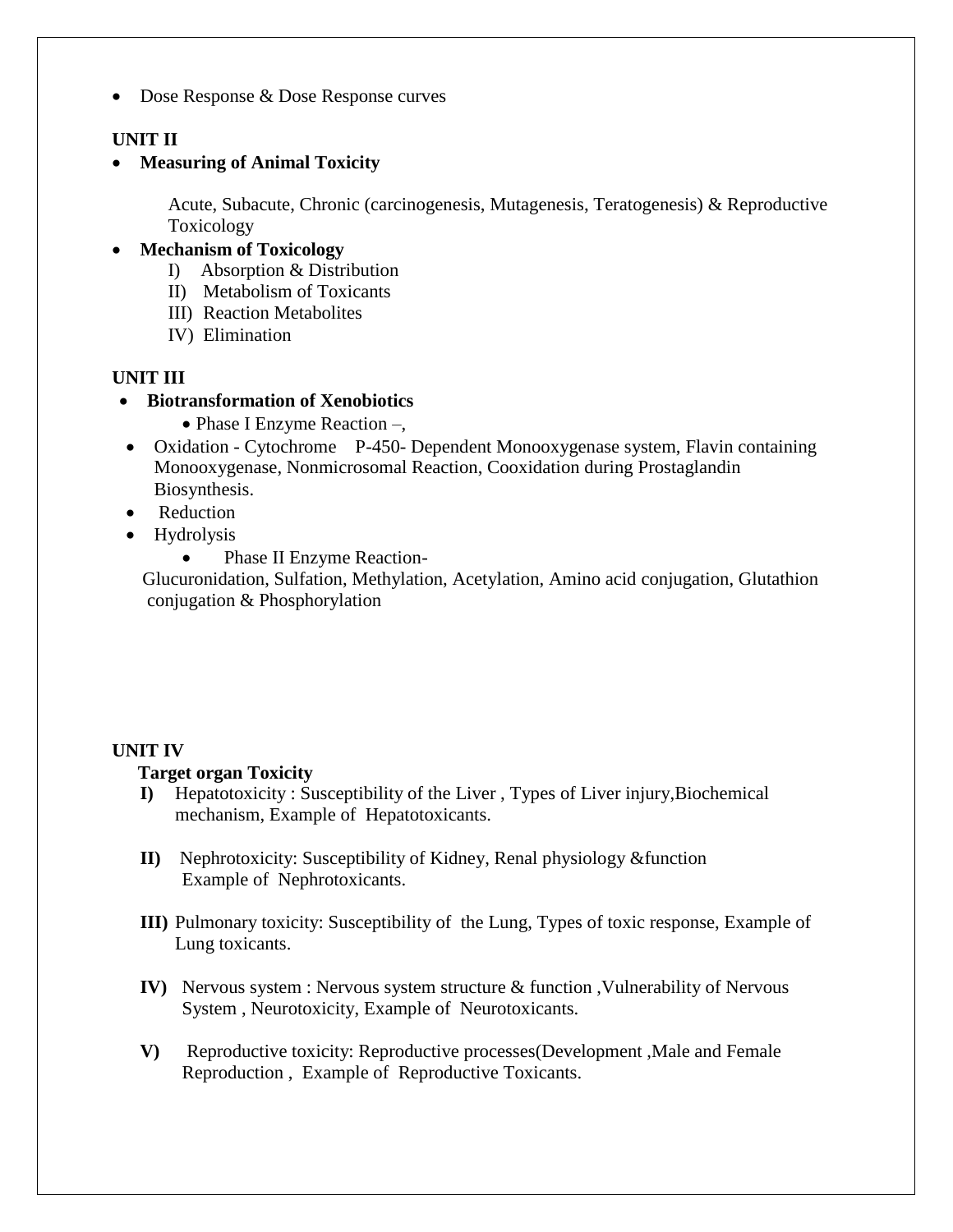#### **SUGGESTED READING:**

1. Cunningham, W.P. Cooper, T.H. Gorhani, E & Hepworth, M.T. 2001, Environmental Encyclopedia, Jaico Publ. House, Mumabai, 1196p

2. De A.K., Environmental Chemistry, Wiley Eastern Ltd.

3. Casserett and Doull's Toxicology: The basic source of Poisons. (VI Edition)

4. Gleick, H.P. 1993. Water in Crisis, Pacific Institute for Studies in Dev., Environment & Security.Stockholm Env.Institute Oxford Univ. Press.

5. Study Material (Handbooks) of Sikkim Manipal University for Science Health and Technology for the Degree of Post Graduation in Ecology and Environment

6. Smith, Keith (1996) Environmental Hazards- Assessing risk and reducing disaster, 2nd Edition, London & New York.

7. Wisnr B., Adams, J. (Ed.) (2002) WHOEnvironmental Health in Emergencies and Disaster- A practical guide, World Health Organisations.

8. Conner, David (1994) Managing the environment with rapid Industrialisation- Lessions from the East Asian Experience, OECD, Paris.

9. Khanna, GopeshNath (1990) Environment Problems and the United Nations, Ashish Publishing House, New Delhi.

10. Sharma P.D., Environmental Biology and Toxicology, Meerut: Rastogi Publications

11. Study Material (Handbooks) of Sikkim Manipal University for Science Health and Technology for the Degree of Post Graduation in Ecology and Environment

12. Sharma,B.K. Environmental Chemistry. Meerut publication

13. Pandey, Shukla, Trivedi, Fundamentals of Toxicology.New Central book agency

# **MZO-303 B [Fundamentals of Radiation**]

#### **Duration: 3 hrs** Max. Marks: 70

Note: There will be two parts in end semester theory paper.

Part A of the paper shall contain 7 short answer questions of 7 marks. Each question will carry one mark for correct answer.

Part B of the paper will consist of four questions, one question from each unit with internal choice. Each question will carry 7 marks.

#### **UNIT-I**

#### **Atomic structure**

- Mass Number and atomic mass
- Isotopes, isomers, isobars
- Subatomic particles
- Excitation and ionization
- Nuclear forces and nuclear structure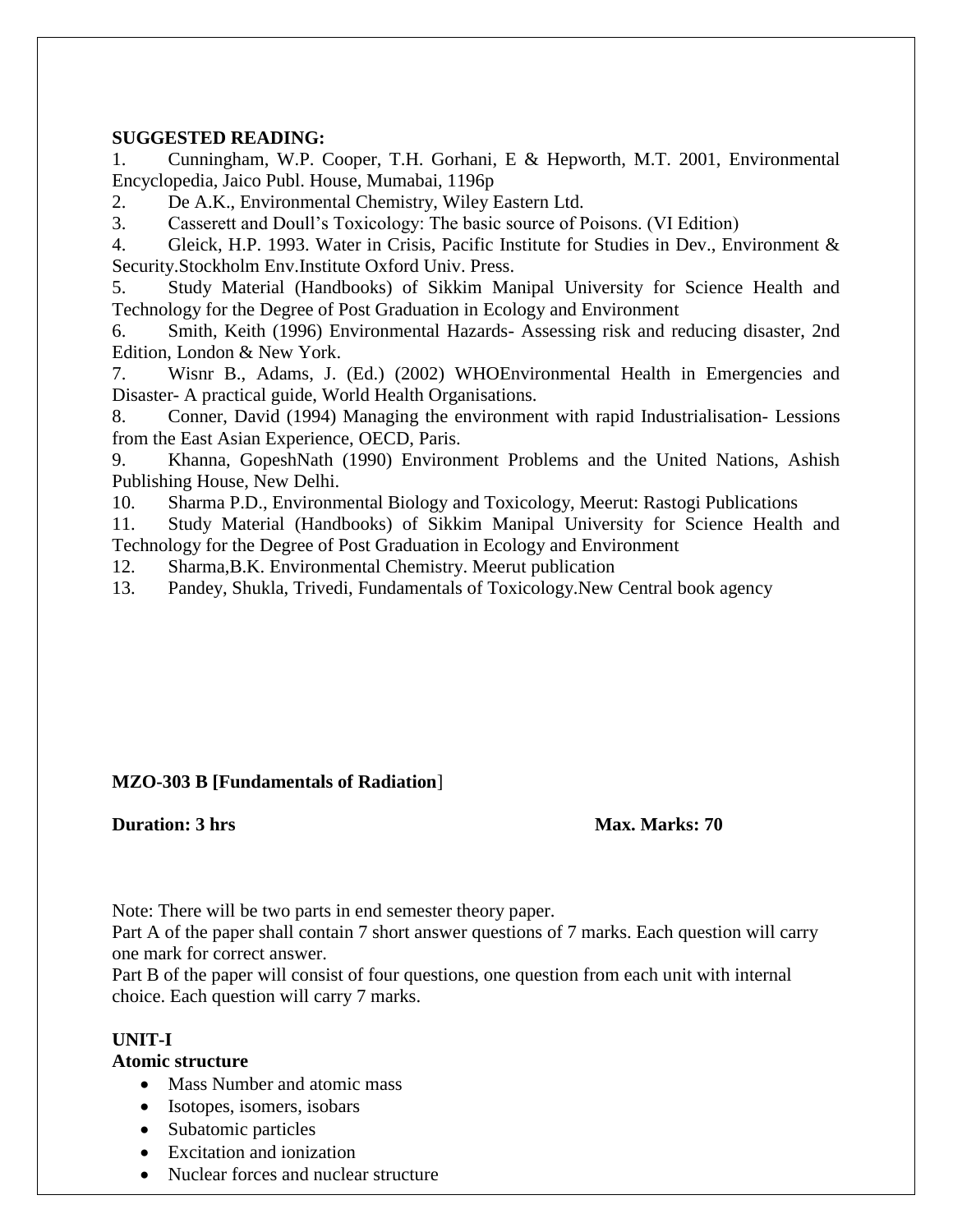## **Types of Radiation**

• A) Nuclear Radiation B)X-Ray

#### **Radioactivity**

- Natural, Artificial and Half life
- Background Radiation
- Units of Radiation

## **Unit II**

# **LET and RBE Radiation Dosimetry Detection and Measurement of Radiation**

- G.M.Counter
- Scintillation Counter
- Proportional counter
- Gamma Ray Spectrophotometer
- Radioautography
- Radioimmunoassay

# **UNIT III**

#### **Radiation chemistry**

- Radiolysis of water.
- Formation of oxygen reactive species
- Oxygen effect
- Direct & indirect effects

# **Radiation Monitors**

- Film Badge
- Pocket dosimeter
- Thermo luminescence Dosimeter
- Area Monitoring

#### Unit IV

#### **Radioactive contamination and decontamination**

- Sources of contamination
- Control of contamination
- Contamination monitoring
- Decontamination
- **Radioactive waste management**
	- Nuclear fallout
	- Types of radioactive waste
	- Discharge of radioactive waste
	- Management of nuclear waste

# **SUGGESTED READING:**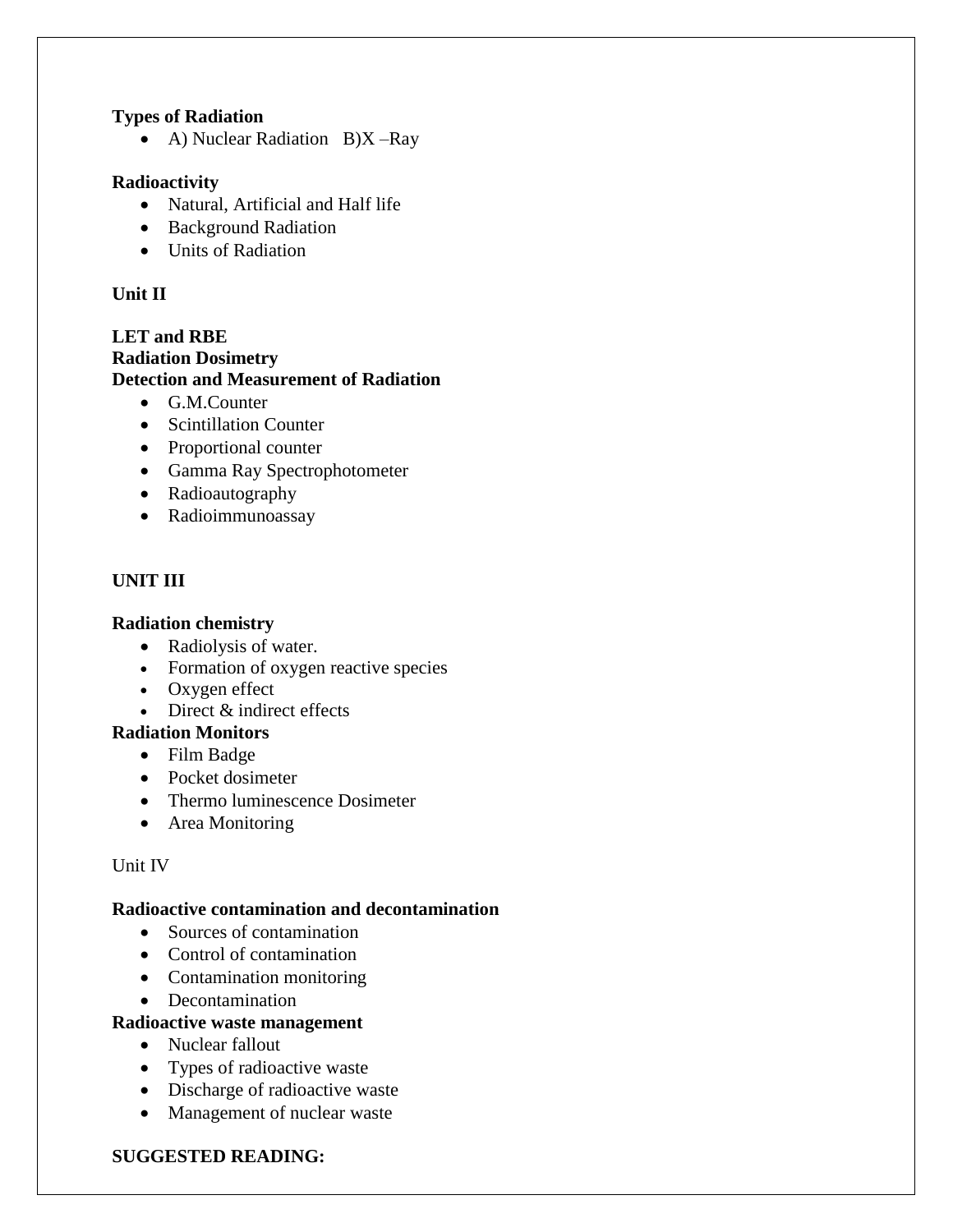• Andrews, H.L.: Radiation Biophysics. Prentice-Hall Engel-Wood Cliffs. New Jersey. 1974 or Later Edition.

• Avena, V : Ionizing Radiation and Life.. Mosby, S1. Lonis. 1971 or Later Edition.

• Baverstock, K. of Staltar, J. Low Dose Radiation Biological Bases of Risk Assessment. Taylor of Francis, 1989.

• Broil. AB Low level Radiation Effects. A fact Book : Society of Nuclear Medicine, USA, 1982.

• Bulokav EB. ,V Naiitel and J.B. Reitan.: Radiobiological Consequences of Nuclear Accidents-Contamination Radioecology, Radiobiology and Health.

• Chase, GD. and Robinowitz, J.L. Radioisotope Methodology. Burgess Publishing Co.

Minneapolis, Minn, USA. 3<sup>rd</sup> Edition, 1967 or Later.

• Coggle. J.E. : Biological Effects of Radiation. Taylor and francis Ltd., London, 1988 or Later Edition.

• Dalrymple, G.V, Ganldev, M.E., Kollmorgen, G.M. and Vogel, H.J.. Medical Radiation Biology. Saunders. Philadelphia, 1973 or Later Edition.

• Duncan, R.C., Knapp., R.G., and Miller III, M.C., : Introductory Biostatistics for the Health Sciences. John Wiley and Sons. Inc., New York, 1977 or Later Editon.

• Fobrikant. J.I. : Radiobiology. Year book med., Chicago, 1972 or Later Edition.

• G.B. gendes, H. Metives and J. Stathes. : Biological Assessment of occu pational Exposure to Actinides. Nuclear Tech. Pub. Kent, 1989.

• Gesben, G. , C.M. Menaene and H. Smilts.: Environment and Human Risks of Tritium. Nuclear Tech. Pub. Kent, 1986.

# **Paper III MZO-303 C [Systematics and Ecology of Insects]**

#### **Duration: 3 hrs** Max. Marks: 70

Note: There will be two parts in end semester theory paper.

Part A of the paper shall contain 7 short answer questions of 7 marks. Each question will carry one mark for correct answer.

Part B of the paper will consist of four questions, one question from each unit with internal choice. Each question will carry 7 marks.

# **UNIT-I**

Historical review of insect classification .basis of insect classification.

Phylogeny of Arthropoda and Hexopoda .Introduction to primitive insects.

Detailed classification of important and selected super families and families of the following orders- Orthoptera, Isoptera, Hemiptera, Coleoptera, Lepidoptera, Diptera and Hymenoptera.

# **UNIT-II**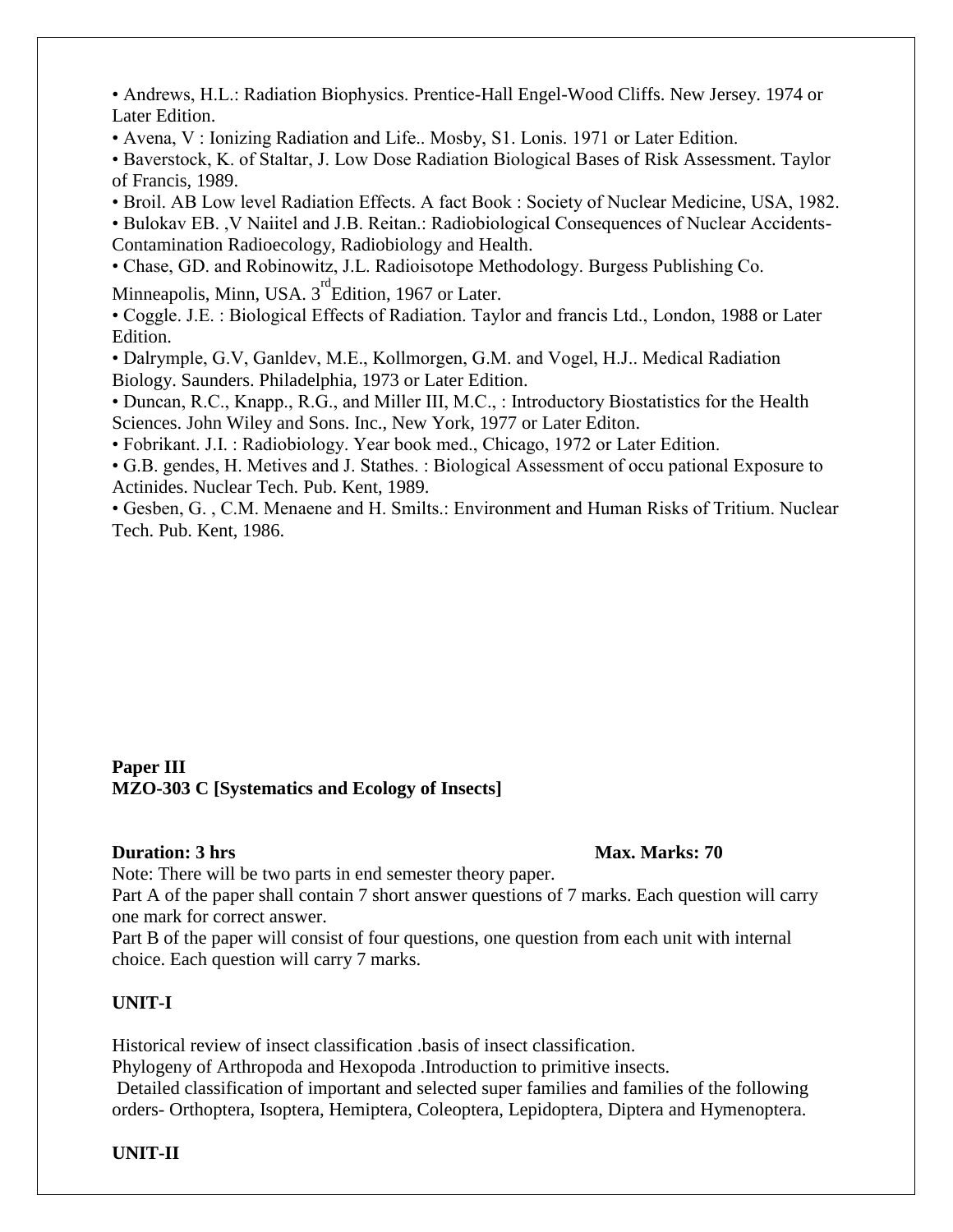Social life in Isoptera and Hymenoptera. Life cycle of locusts and aphids. Origin and evolution of insects with special reference to fossil insects. Causes of success of insects.

## **UNIT-III**

Ecology of insects- (a) Effect of physical factors. (b) Intra and inter specific relations. (Biotic factors) (c) Insect plant interaction.

# **UNIT-IV**

Population ecology:Population dynamics, size, fluctuation, biogeography, community ecology, species interaction, community structure, diversity.

Biochemical adaptations to environmental stress (metamorphosis, diapause, polymorphisms, swarms, out breaks and migration).

# **SUGGESTED READING:**

1. The Insect: Structure and function by R.F. Chapman

2. Comparative Insect physiology, Biochemistry and Pharmacology .Vol :1-13.

Edited by G.A. Kerkut and L.I. Gilbert.

- 3. Entomophagous Insect by Clausen
- 4. Entomology bu Gilbert
- 5. Principles of Insect Physiology by Wigglesworth.
- 6. Fundamentals of Entomology by Elzinga
- 7. Hand book of economic Entomology for South India by Ayyar.
- 8. Insect cytogenetics by R.E.F.Symposium.
- 9. Insects and plants by Sting, Lawton and southwood.
- 10. Insect and hygiene by Busvine.
- 11. Insect Physiology by Wigglesworth.
- 12. Insect morphology by Mat Calf and Flint
- 13. Applied Agricultural Entomology by Dr. Lalit Kumar Jha

# **MZO303D [Molecular biology of the Gene]**

# **Duration: 3 hrs** Max. Marks: 70

Note: There will be two parts in end semester theory paper.

Part A of the paper shall contain 7 short answer questions of 7 marks. Each question will carry one mark for correct answer.

Part B of the paper will consist of four questions, one question from each unit with internal choice. Each question will carry 7 marks.

#### **UNIT I**

**DNA**

- Equivalence rule
- $\bullet$  Primary  $\&$  secondary structure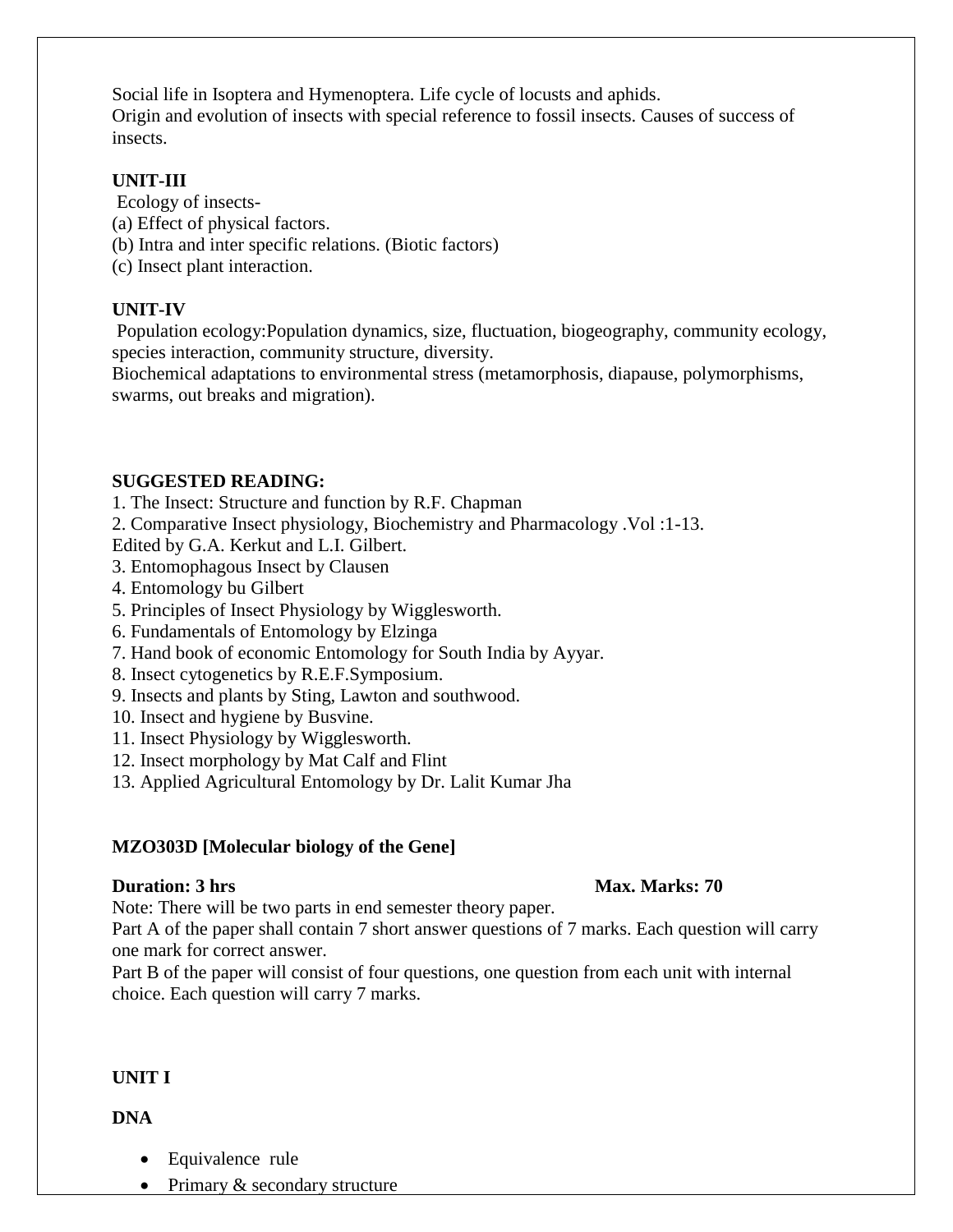- Unusual secondary structure (Slipped and cruciform structure; triple helix DNA; Tetraplex) and G-quadruplex.
- Types  $(A,B, \&Z$  DNA) and flexibility
- Forces stabilizing the structure: Denaturation and renaturation; base pairing; hydrophobic interactions and Ionic interactions
- Packing of DNA: Nucleosome, solenoid & scaffold

# **UNIT II**

# **DNA replication**

- Prokaryotic and Ekariotic replication
- Mechanism of DNA repliocation including end replication
- Enzyme and accessory proteins involved in DNA replication
- Drugs that effect replication

# **DNA repair**

- Direct Reversal of DNA Damage
- Excision Repair
- Translesion DNA Synthesis
- Recombinational Repair

# **UNIT III**

# **DNA binding proteins and gene expression**

- DNA binding domains
- Homeodomain proteins
- Zinc finger proteins
- Winged-helix (Forked helix) proteins.
- Leucine zipper proteins
- Helix loophelix proteins

# **Role of Topoisomerase enzyme**

# **UNIT IV**

# **Regulation of Gene expression**

- Operon concept
- Catabolic repression
- Positive and negative regulation
- Inducers and corepressors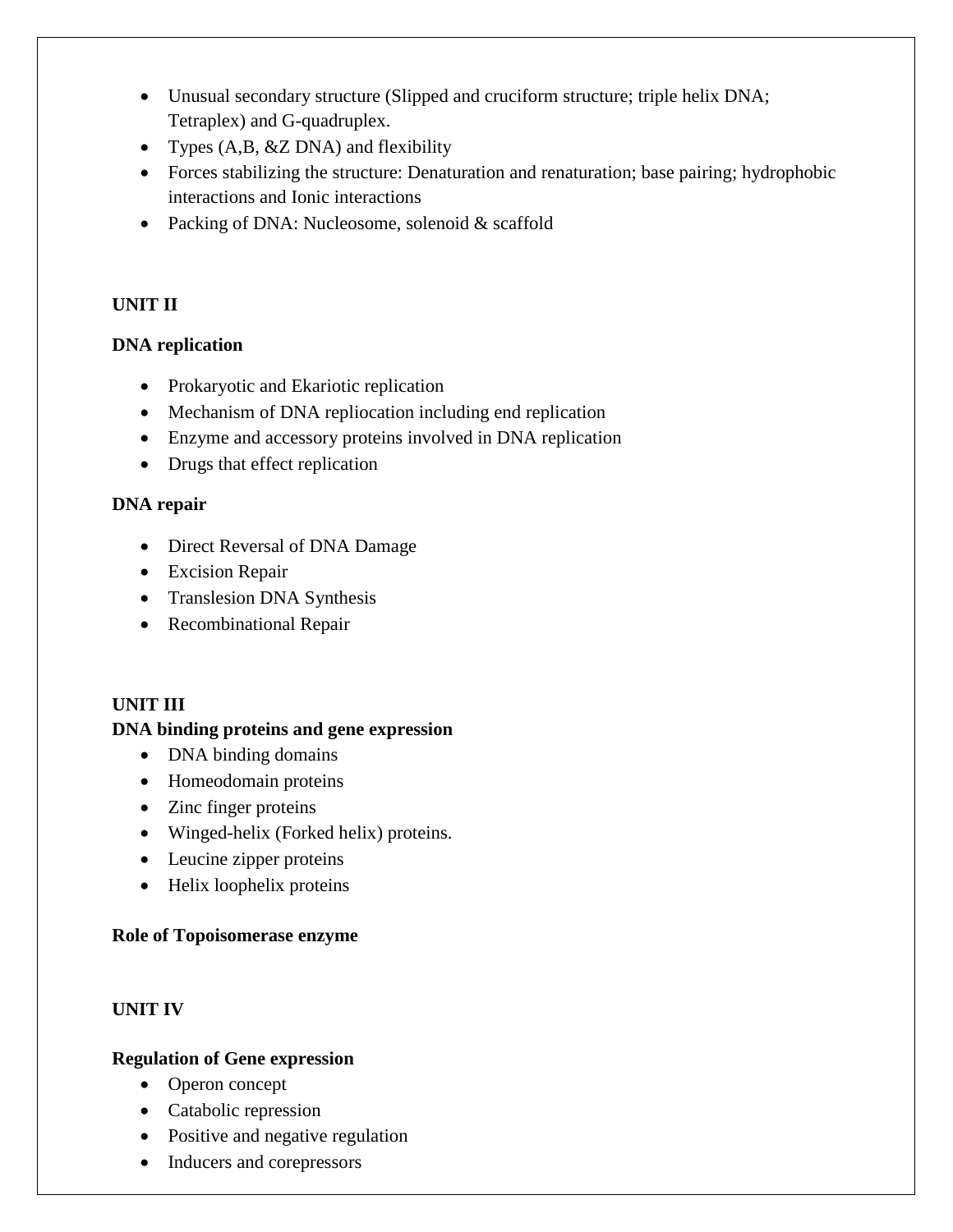• Regulation by attenution: *his* and *trp* operons

#### **ESSENTIAL READINGS:**

- 1. Molecular Biology of the gene; Watson J.D.; Benzamin/ Cummings.
- 2. Molecular Biology of the Cell (2nd Edition) B. Alberts, D. Bray, J. Lewis, M. Raff, K. Roberts, and J.D. Watson, Garland publishing. Inc., New York, 1994.
- 3. Molecular Cell biology (2nd Edition) J. Darnell, H. Lodish and D.Baltimore, Scientific American Books,USA,1994.
- 4. Cell & Molecular Biology, (8th edition), E D P Roberties & E M F Roberties, Lippincott Williams & Wilkins, 2005
- 5. The cell, (5th edition), R C Swanson and P C Webster , Prentice hall of India Pvt. Ltd., 1990
- 6. Cell and Molecular Biology, (3rd edition), P Sheeler and D E Bianchi, John Wiley & Sons, Inc, 1987
- 7. Cell and Molecular Biology: Concepts and Experiments, (4th edition), G Karp, John Wiley & sons, Inc., 2005
- 8. The cell. A Molecular Approach, (4th edition), G H Cooper and R E Hausman, ASM Press, 2007
- 9. Gene VII, Indian eds. Lewin, B. Oxford university press, Bombay

# **Core Elective II**

# **MZO-304 A [Environmental Pollution &Legal frame work]**

#### **Duration: 3 hrs** Max. Marks: 70

Note: There will be two parts in end semester theory paper.

Part A of the paper shall contain 7 short answer questions of 7 marks. Each question will carry one mark for correct answer.

Part B of the paper will consist of four questions, one question from each unit with internal choice. Each question will carry 7 marks.

# **UNIT I**

**Air Pollution**: Atmospheric composition and stratification Sources, Species of pollutants, classification – criteria and specific pollutants. Effects of air pollution on plants, human health, materials and ecosystems.Synergistic effects of air pollutants. Air pollutant dispersion, Plume behavior, Temperatureinversion, Lapse Rate and Stability, Wind Rose.

# **UNIT-II**

**Water Pollution**: Sources, species and water quality parameters. Organic and inorganic pollutants, sewage, leachates, eutrophication, heavy metals. Transport of pollutants in aquatic ecosystems. Bioaccumulation, Biomagnification. Bioindicators. Characteristics of domestic, industrial and agricultural wastes, their effects on receiving water bodies, Waterborne diseases. Thermal Pollution: Sources, Effects of pollution on human and animals.

# **UNIT-III**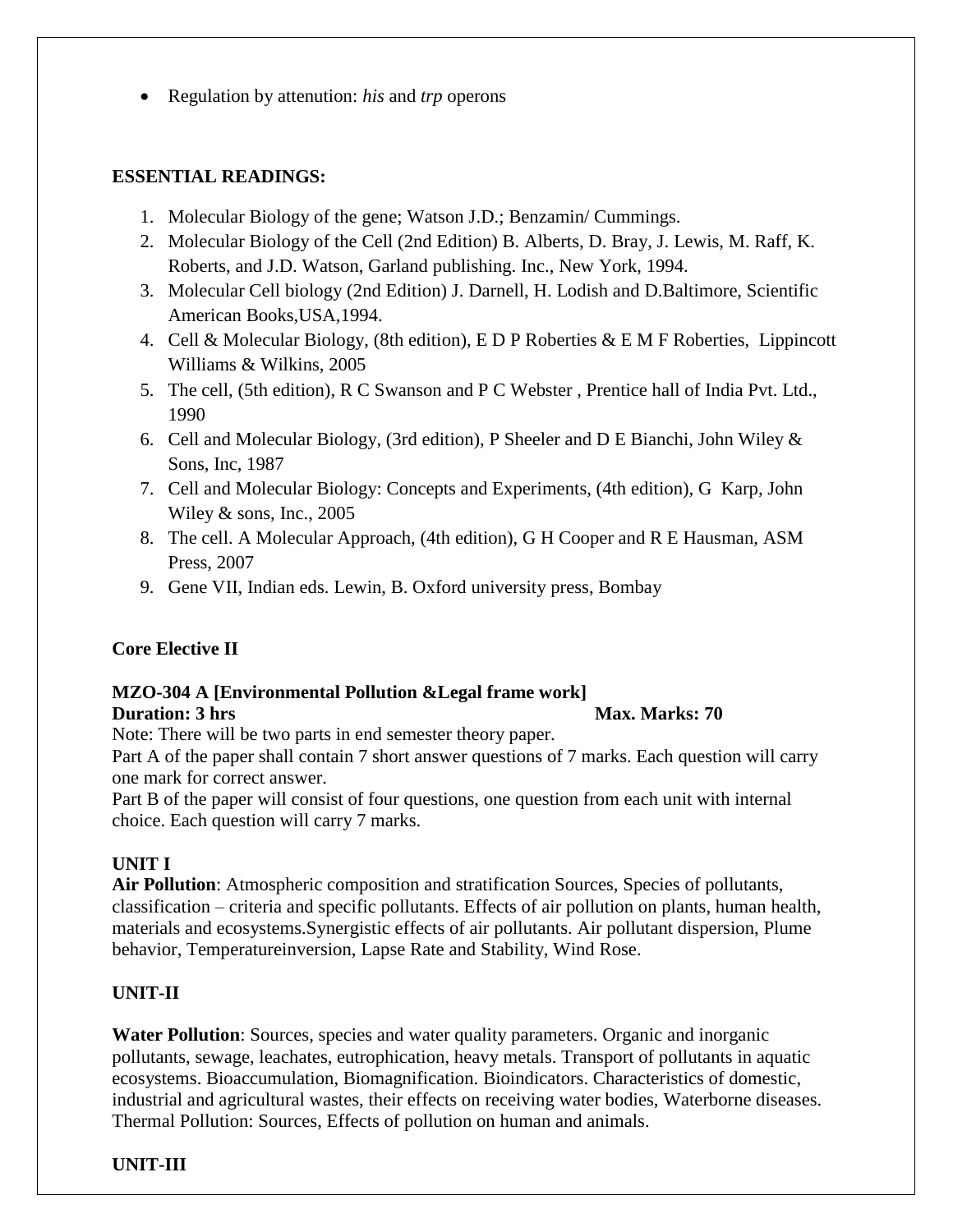**Noise Pollution**: Sources, sound pressure level, decibels, intensity, duration, pitch, noise-spectraoctave bands, noise-monitoring-sound level meter, frequency weighting net-works, equivalent continuous noise level and other noise indices. Effects of noise pollution on human and animals. Permissible standards.

**Thermal, Radiation and Space Pollution**: Sources, Effects of pollution on human and animals.

# **UNIT IV**

**Acts, Rules and Regulations:** Acts, rules and amendments thereof - Wildlife (Protection) Act 1972, Water (Prevention and Control of Pollution) Act 1974; Forest Conservation Act 1980, Environment (Protection) Act 1986. Air (Prevention and Control of Pollution) Act 1981; Bio-Medical Waste (Management & Handling) Rules, 1998; Tran boundary Movement Rules, 2008. Hazardous waste handling Rule, NGT

# **SUGGESTED READING:**

1. Cunningham, W.P. Cooper, T.H. Gorhani, E & Hepworth, M.T. 2001, Environmental Encyclopedia, Jaico Publ. House, Mumabai, 1196p

- 2. De A.K., Environmental Chemistry, Wiley Eastern Ltd.
- 3. Casserett and Doull's Toxicology: The basic source of Poisons. (VI Edition)

4. Gleick, H.P. 1993. Water in Crisis, Pacific Institute for Studies in Dev., Environment & Security.Stockholm Env.Institute Oxford Univ. Press.

5. Study Material (Handbooks) of Sikkim Manipal University for Science Health and Technology for the Degree of Post Graduation in Ecology and Environment

6. Smith, Keith (1996) Environmental Hazards- Assessing risk and reducing disaster, 2nd Edition, London & New York.

7. Wisnr B., Adams, J. (Ed.) (2002) WHOEnvironmental Health in Emergencies and Disaster- A practical guide, World Health Organisations.

8. Conner, David (1994) Managing the environment with rapid Industrialisation- Lessions from the East Asian Experience, OECD, Paris.

9. Khanna, GopeshNath (1990) Environment Problems and the United Nations, Ashish Publishing House, New Delhi.

10. Sharma P.D., Environmental Biology and Toxicology, Meerut: Rastogi Publications

11. Study Material (Handbooks) of Sikkim Manipal University for Science Health and Technology for the Degree of Post Graduation in Ecology and Environment

12. Sharma,B.K. Environmental Chemistry. Meerut publication

13. Pandey, Shukla, Trivedi, Fundamentals of Toxicology.New Central book agency

# **MZO-304B [Biological Effects of Ionizing Radiation]**

# **Duration: 3 hrs** Max. Marks: 70

Note: There will be two parts in end semester theory paper.

Part A of the paper shall contain 7 short answer questions of 7 marks. Each question will carry one mark for correct answer.

Part B of the paper will consist of four questions, one question from each unit with internal choice. Each question will carry 7 marks.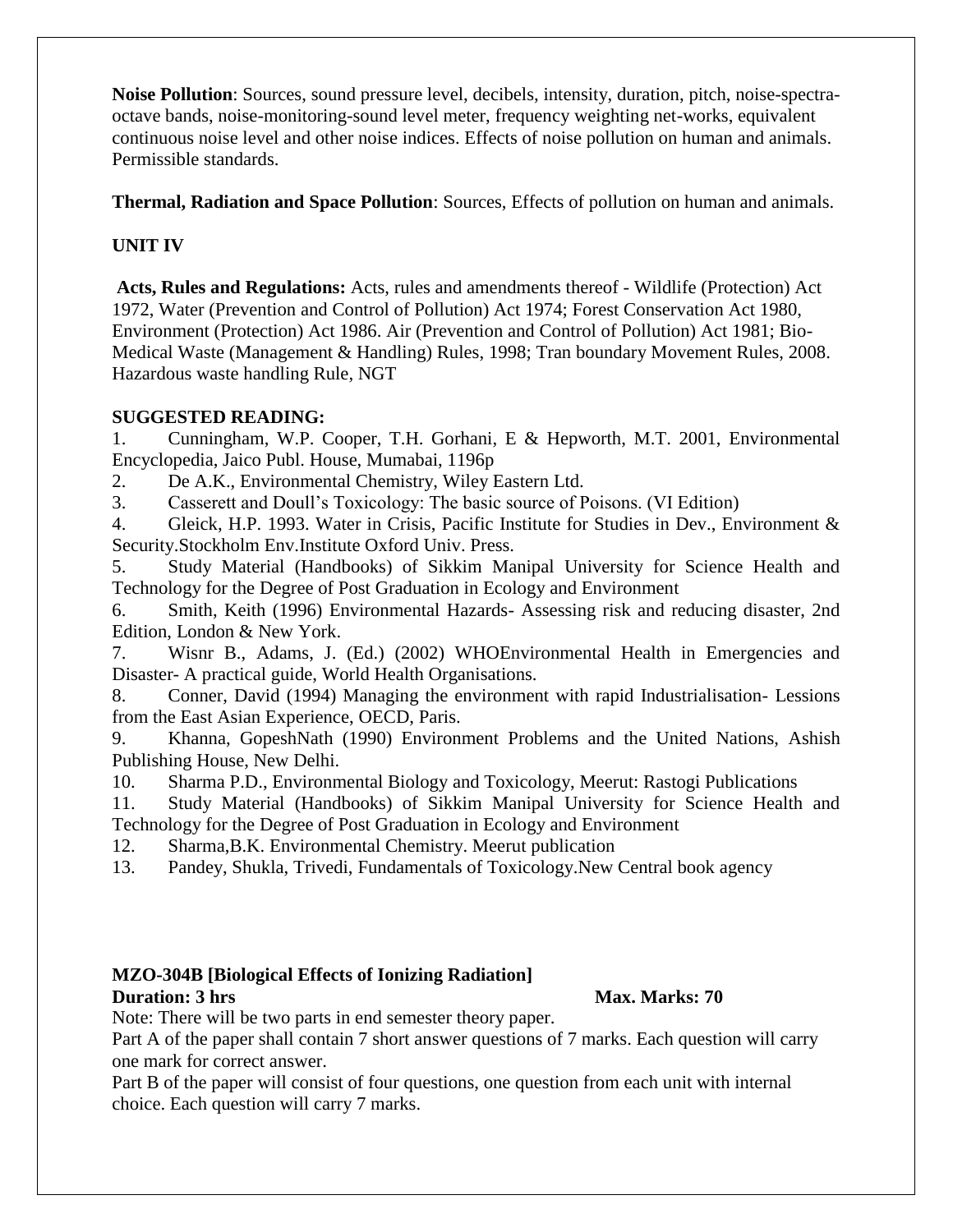# **Unit I**

## **Effects of radiation at the molecular and the cellular level Basic radiation chemistry**

Breakage of chemical bonds by excitation ionization; biologically important elements; direct and indirect effects of radiation: generation of free radicals, interaction with DNA; interaction with proteins and lipids

## **Effects of radiation on cells**

Chromosomes; DNA; point mutations, chromosome breaks, mitosis; mitotic dysfunction, cell death; consequences of cell death; consequences of cell damage, DNA repair; cell sensitivity; radiosensitizers and protectors; chromosome aberrations as biological indicator of dose

# **Unit II**

## **Deterministic effects**

## **Effects of whole body irradiation**

General dose-response curve; threshold; severity; acute radiation syndrome; haematopoietic system; gastrointestinal tract; central nervous system

#### **Effects of partial body irradiation**

Skin (erythema, ulceration, effect of radiation type and radiation quality); thyroid, lung, eye lens; gonads; threshold doses; effect of fractionation and dose rate; case histories (accidental exposures)

# **UNIT III**

# **Stochastic somatic effects**

Stochastic effects

Cancer induction and development; sources of data: atomic bomb survivors, dial painters, medical exposures, miners, animal data Dose-response relationship; absolute and relative risk models; dose and dose rate effectiveness factors; ICRP risk factors, fatal and non-fatal cancers

#### **Stochastic hereditary effects**

Stochastic effects

Elementary genetics; natural mutations; production of gametes and damage to chromosomes (examples); gene mutations; sources of data: man and animals; concept of doubling dose; UNSCEAR and ICRP approach; ICRP risk assumptions: subsequent generations and severity

# **Unit IV**

**Effects on the embryo and foetus**  Radiation effects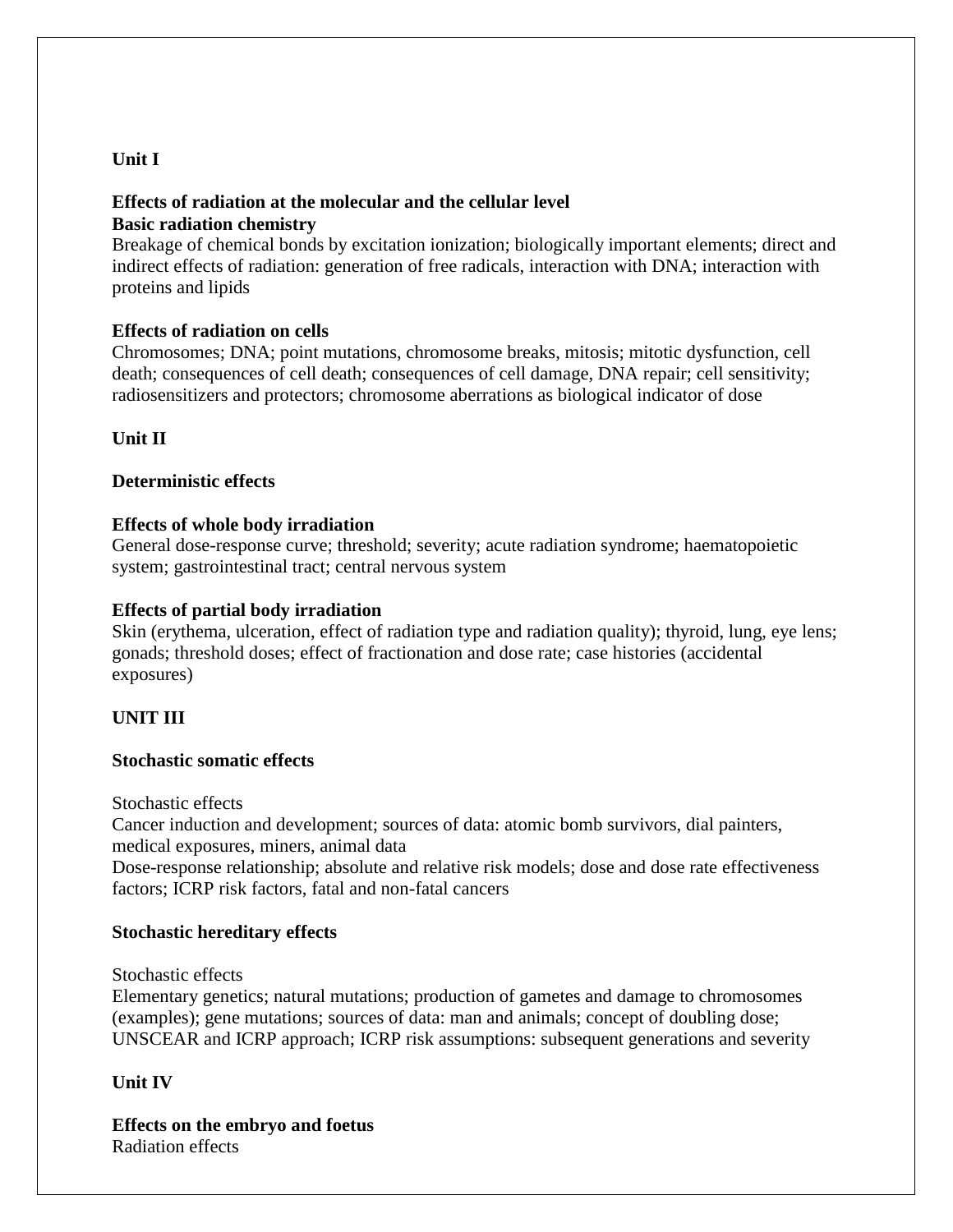Sensitivity at different stages of development; brain development and retardation; induction of leukaemia and cancers

#### **Epidemiological studies and issues**

Epidemiological studies

Statistical requirements, current types of studies; association and confounding factors, power and precision; prospects and pitfalls

#### **SUGGESTED READING:**

• Andrews, H.L.: Radiation Biophysics. Prentice-Hall Engel-Wood Cliffs. New Jersey. 1974 or Later Edition.

• Avena, V : Ionizing Radiation and Life.. Mosby, S1. Lonis. 1971 or Later Edition.

• Baverstock, K. of Staltar, J. Low Dose Radiation Biological Bases of Risk Assessment. Taylor of Francis, 1989.

• Broil. AB Low level Radiation Effects. A fact Book : Society of Nuclear Medicine, USA, 1982.

• Bulokav EB. ,V Naiitel and J.B. Reitan.: Radiobiological Consequences of Nuclear Accidents-Contamination Radioecology, Radiobiology and Health.

• Chase, GD. and Robinowitz, J.L. Radioisotope Methodology. Burgess Publishing Co.

Minneapolis, Minn, USA. 3<sup>rd</sup> Edition, 1967 or Later.

• Coggle. J.E. : Biological Effects of Radiation. Taylor and francis Ltd., London, 1988 or Later Edition.

• Dalrymple, G.V, Ganldev, M.E., Kollmorgen, G.M. and Vogel, H.J.. Medical Radiation Biology. Saunders. Philadelphia, 1973 or Later Edition.

• Duncan, R.C., Knapp., R.G., and Miller III, M.C., : Introductory Biostatistics for the Health Sciences. John Wiley and Sons. Inc., New York, 1977 or Later Editon.

• Fobrikant. J.I. : Radiobiology. Year book med., Chicago, 1972 or Later Edition.

• G.B. gendes, H. Metives and J. Stathes. : Biological Assessment of occu pational Exposure to Actinides. Nuclear Tech. Pub. Kent, 1989.

• Gesben, G. , C.M. Menaene and H. Smilts.: Environment and Human Risks of Tritium. Nuclear Tech. Pub. Kent, 1986.

# **MZO-304C [Insect Morphology, Physiology, Embryology and Development]**

#### **Duration: 3 hrs** Max. Marks: 70

Note: There will be two parts in end semester theory paper.

Part A of the paper shall contain 7 short answer questions of 7 marks. Each question will carry one mark for correct answer.

Part B of the paper will consist of four questions, one question from each unit with internal choice. Each question will carry 7 marks.

#### **UNIT-I**

General organization of insect body,

- Integument
- Head: sutures and area of cranium, tentorium, Gnathal appendages.
- Thorax: Legs and their modifications, wings and wing coupling.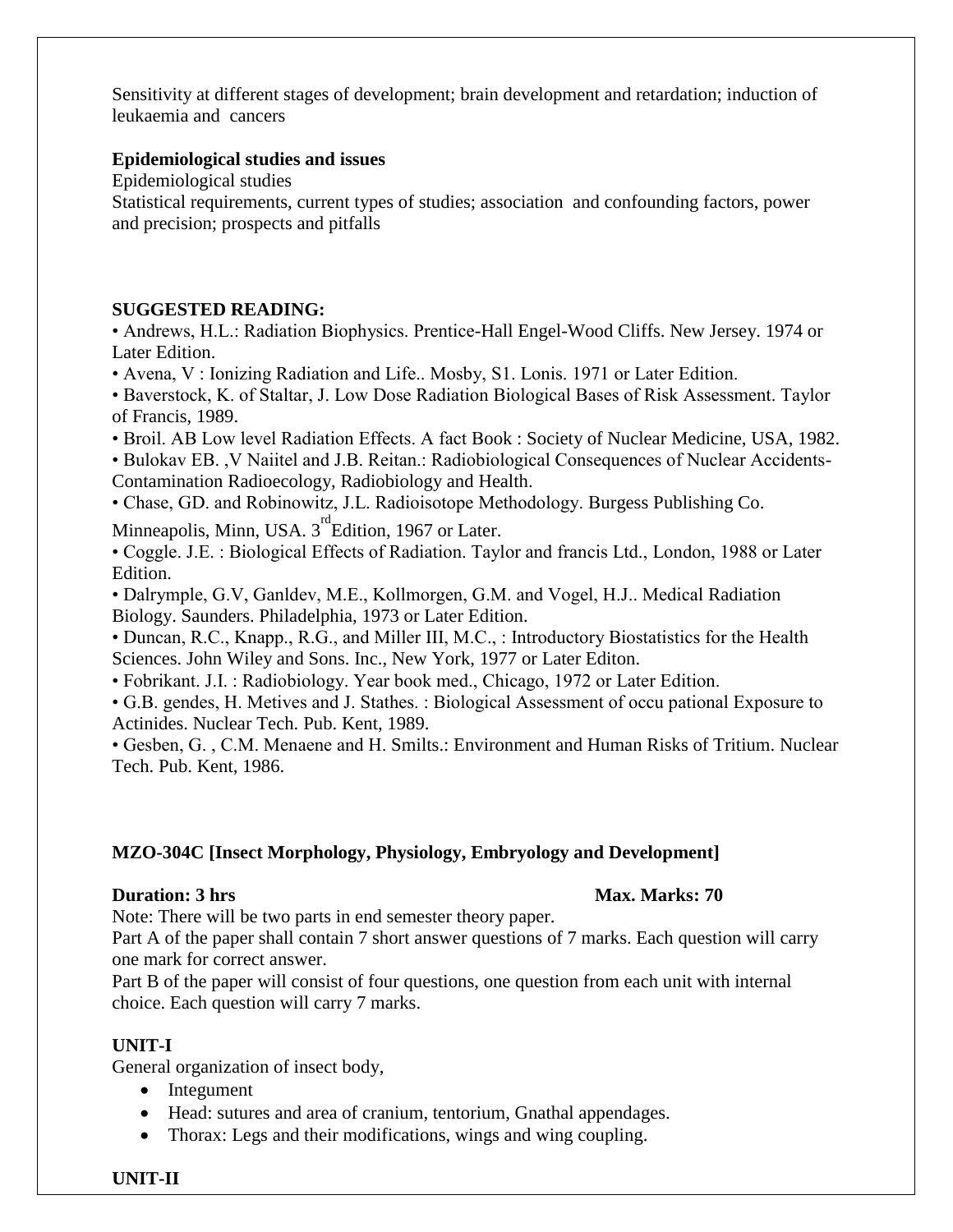Digestive system

- Alimentary canal and its modifications
- Physiology of digestion.

Physiology of circulatory system

Excretory system and its modifications

Respiratory system and its modifications, adaptations for aquatic respiration.

# **UNIT-III**

Nervous system and its modifications.

- Morphology and physiology of neuroendocrine system.
- Sense organs: Mechanoreceptors, Chemoreceptor.
- Auditory organs, light producing organ, sound producing organ, visual organ (Compound eye and ocelli).

Muscular system and distribution of muscles.

# **UNIT-IV**

Reproductive system. Morphology and physiology of male and female, reproductive system, its associated ducts and glands and external genitalia.

Embryology: - Structure of egg, embryonic and post embryonic development, Types of larvae, pupae and metamorphosis.

# **SUGGESTED READING:**

- 1. The Insect: Structure and function by R.F. Chapman
- 2. Comparative Insect physiology, Biochemistry and Pharmacology .Vol :1-13.

Edited by G.A. Kerkut and L.I. Gilbert.

- 3. Entomophagous Insect by Clausen
- 4. Entomology bu Gilbert
- 5. Principles of Insect Physiology by Wigglesworth.
- 6. Fundamentals of Entomology by Elzinga
- 7. Hand book of economic Entomology for South India by Ayyar.
- 8. Insect cytogenetics by R.E.F.Symposium.
- 9. Insects and plants by Sting, Lawton and southwood.
- 10. Insect and hygiene by Busvine.
- 11. Insect Physiology by Wigglesworth.
- 12. Insect morphology by Mat Calf and Flint
- 13. Applied Agricultural Entomology by Dr. Lalit Kumar Jha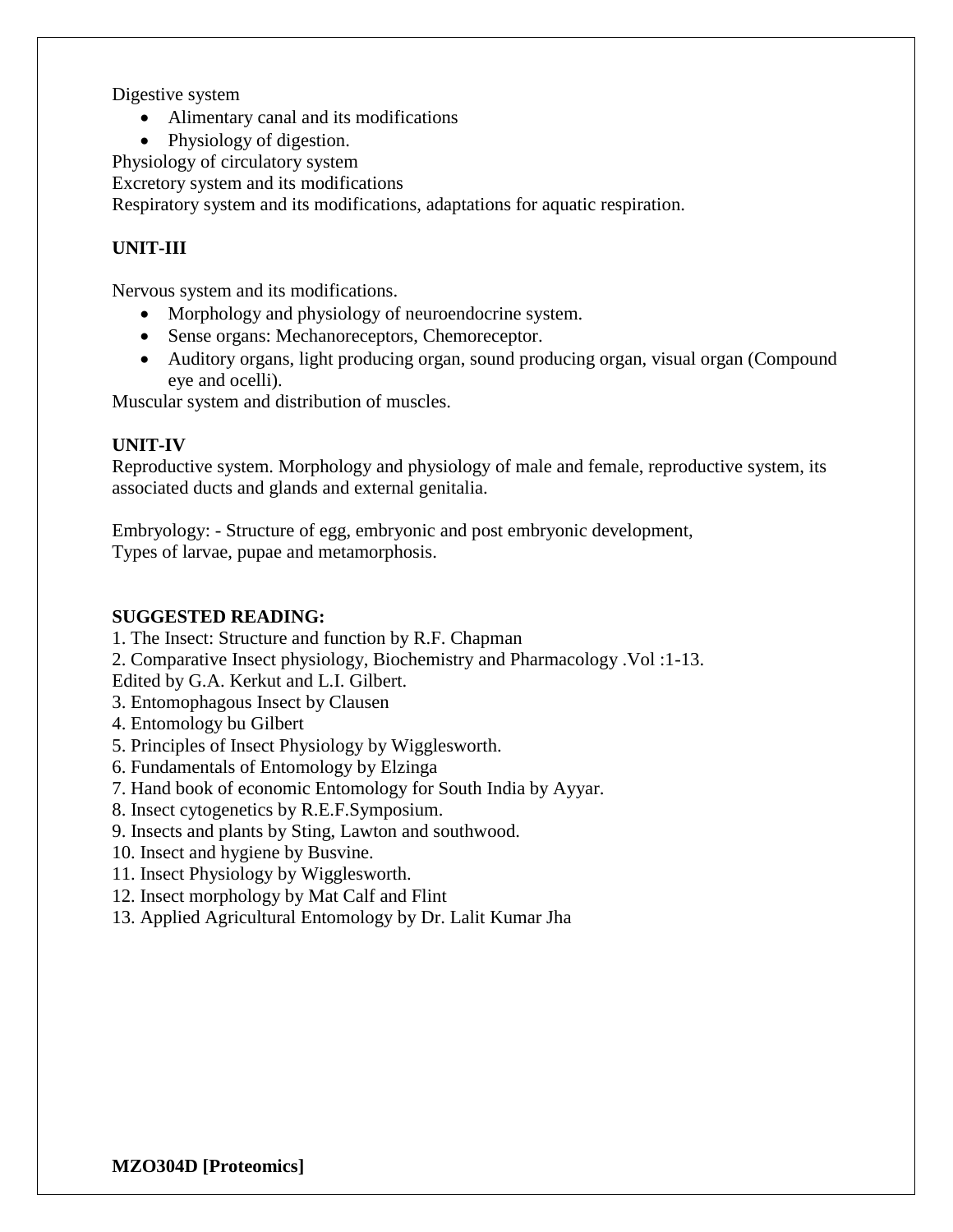## **Duration: 3 hrs** Max. Marks: 70

Note: There will be two parts in end semester theory paper.

Part A of the paper shall contain 7 short answer questions of 7 marks. Each question will carry one mark for correct answer.

Part B of the paper will consist of four questions, one question from each unit with internal choice. Each question will carry 7 marks.

# **UNIT I**

## **RNA and Transcription**

- Types and structural features (mRNA, tRNA and rRNA)
- Prokaryotic transcription
- Eukaryotic transcription
- Regulatary elements and mechanism of transcription regulation
- Transcription termination attenuation and antitermination
- Drugs inhibiting transcription

# **UNIT II**

#### **Post-transcriptional modification in RNA**

- 5'- Cap formation
- End processing and polyadenylation
- Splicing and editing
- Nuclear export of mRNA
- RNA stability
- Inhibitors of RNA synthesis

# **UNIT III**

#### **Translation**

- Genetic code
- Prokaryotic and eukaryotic translation
- Regulation of translation
- Inhibitors of protein synthesis
- Post translational modifications

# **UNIT IV**

#### **Protein Sorting and Transport: The endoplasmic reticulum**

- The Endoplasmic Reticulum and Protein Secretion
- Targeting Proteins to the Endoplasmic Reticulum
- Insertion of Proteins into the ER Membrane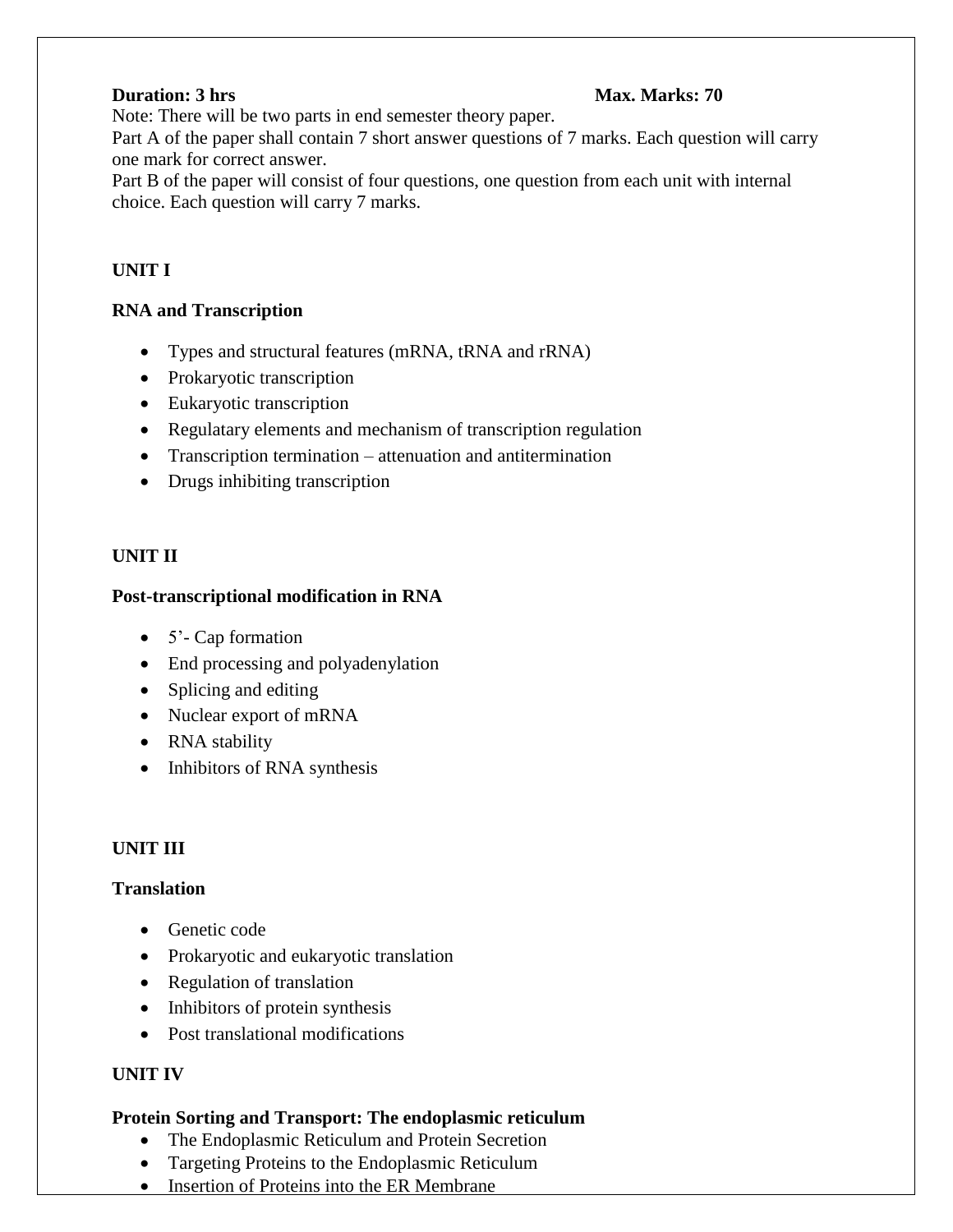- Protein Folding and Processing in the ER
- Quality Control in the ER
- The Smooth ER and Lipid Synthesis
- Export of Proteins and Lipids from the ER

## **ESSENTIAL READINGS:**

- 1. Molecular Biology of the gene; Watson J.D.; Benzamin/ Cummings.
- 2. Molecular Biology of the Cell (2nd Edition) B. Alberts, D. Bray, J. Lewis, M. Raff, K. Roberts, and J.D. Watson, Garland publishing. Inc., New York, 1994.
- 3. Molecular Cell biology (2nd Edition) J. Darnell, H. Lodish and D.Baltimore, Scientific American Books,USA,1994.
- 4. Cell & Molecular Biology, (8th edition), E D P Roberties & E M F Roberties, Lippincott Williams & Wilkins, 2005
- 5. The cell, (5th edition), R C Swanson and P C Webster , Prentice hall of India Pvt. Ltd., 1990
- 6. Cell and Molecular Biology, (3rd edition), P Sheeler and D E Bianchi, John Wiley & Sons, Inc, 1987
- 7. Cell and Molecular Biology: Concepts and Experiments, (4th edition), G Karp, John Wiley & sons, Inc., 2005
- 8. The cell. A Molecular Approach, (4th edition), G H Cooper and R E Hausman, ASM Press, 2007
- 9. Gene VII, Indian eds. Lewin, B. Oxford university press, Bombay

**Practicals of Special papers**

**Toxicology**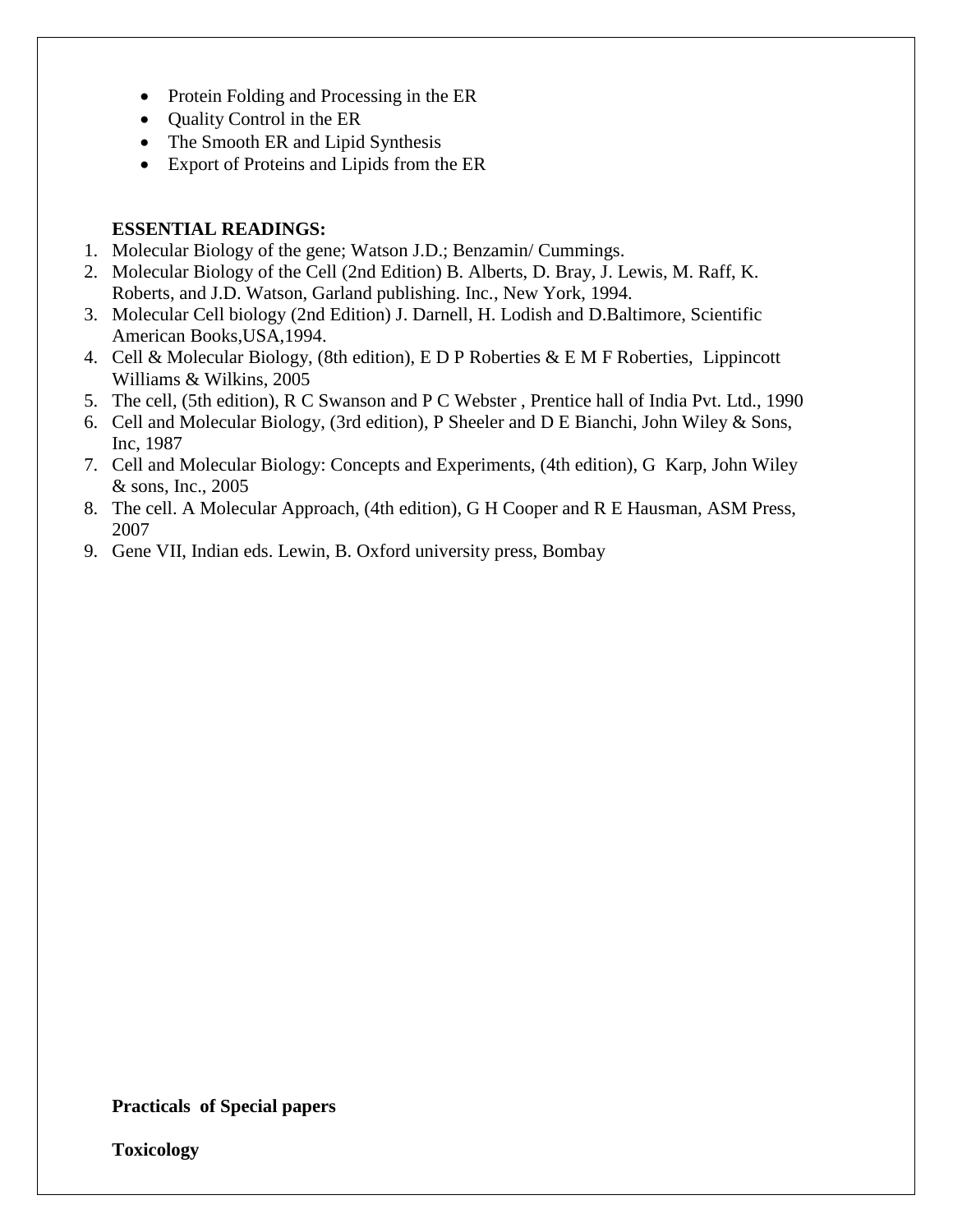- 1. Determination of alkalinity and acidity of water
- 2. Determination of dissolved oxygen in water
- 3. Determination of chloride in water
- 4. pH estimation of water
- 5. Estimation of nitrogen and phosphorus in water sample
- 6. Determination of Total Dissolved Solids in Waste Water Sample
- 7. Determination of Chemical Oxygen Demand in Waste Water Sample
- 8. Analysis of Total Hardness of Waste Water Sample
- 9. Analysis of Waste Water/Sludge for Heavy Metals
- 10. Determination of LC /LD 50 Assay
- 11. Case Study

#### **Radiation Biology**

- 1. Knowledge and use of the various instruments. Geiger-Muller counter, Scintillation counters, Survey meter, Single-channel gamma spectrometer, Cobalt camera.
- 2. Finding out the operating voltage of the G-M tube.
- 3. Calculation of Inverse Square Law
- 4. Determination of the resolving time of the G-M tube.
- 5. Absorption of beta and gamma rays
- 6. Determination of Backscattering factors
- 7. Histopathological, histochemical and biochemical studies of various tissues after external irradiation.
- 8. Paper radiochromatography: use of solvents, use of reagents, interpretation of chromatogram, scanning procedure

# **Entomology**

**Anatomy**

- Cockroach Endocrine complex, Nervous System, Alimentary Canal
- Grass hoper Nervous System, Reproductive System, Alimentary Canal
- White grub- Nervous System

#### **Permanent mounting**

Mouth Parts

- Biting & Chewing (Cockroach)
- Piercing  $&$  sucking (Mosquito)
- Siphoning (Butterfly)
- Tympanum & Spiracle (Grasshopper)
- Antennae, wings and legs of Mosquito, butterfly, grasshopper, cockroach
- Whole mounts of insects (Lice, ants, termite, bedbug, mosquito etc.)

#### **Insect rearing**

- Tribolium
- Rhizopertha
- Heliothis armigera
- Corcyra
- Callosobruchus sps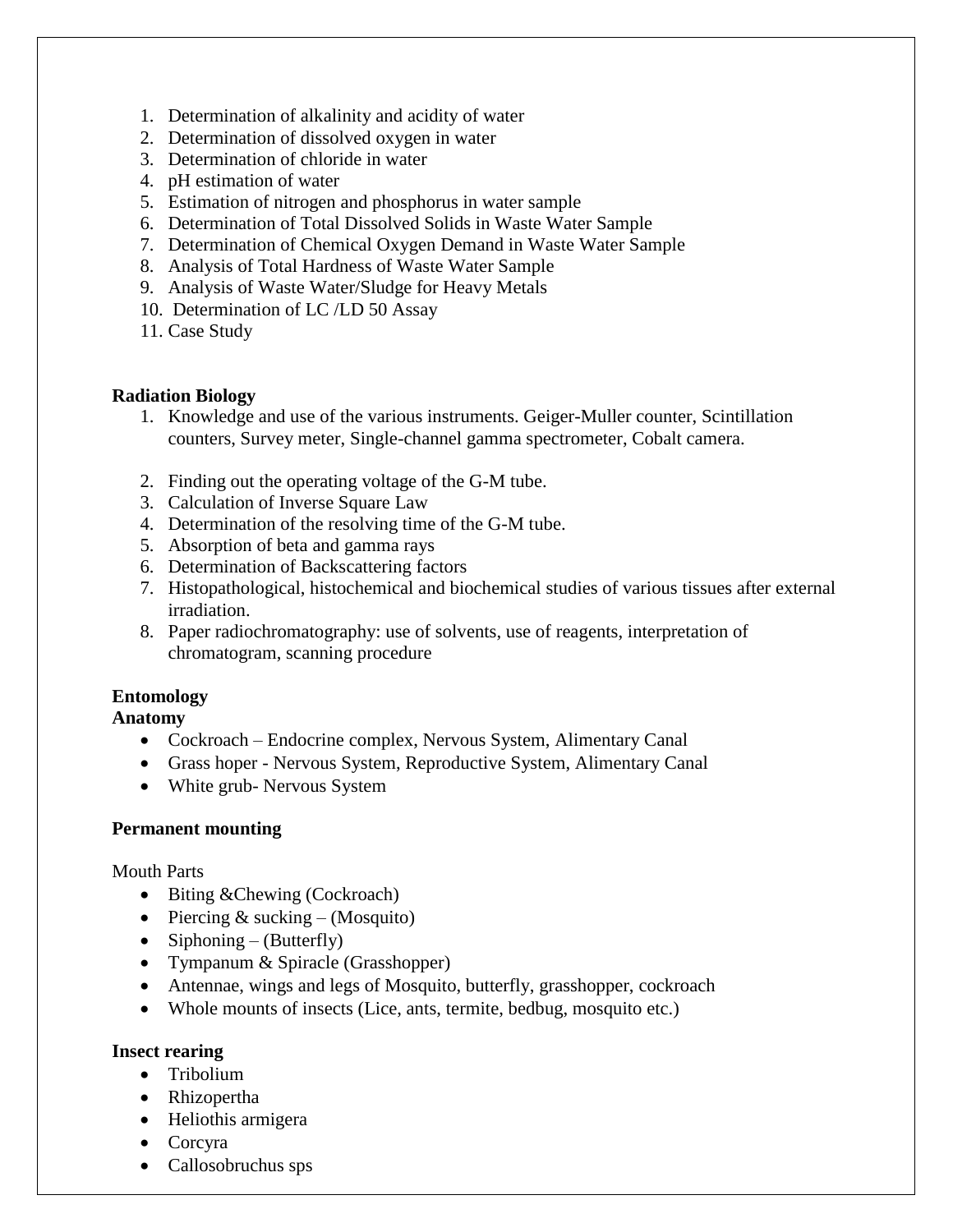## **Study of prepared slides**

- Whole mount of insects
- Legs
- Mouth Parts
- Wings
- Histology of insect
- Antennae

## **Study of selected insects**

- Study of selected insects as museum specimens.
- Identification of selected insect and their identification with the help of taxonomic key

# **Microtomy**

**Field trips for insect's collection and preservation (eggs, larva, pupae & adult)**

# **Spotting**

- Insect specimen with Morphological adaptation
- Whole mount insects slide
- Histology slide
- Specialized body parts

# **Cell & molecular biology**

Operation of microscope:

- Experiments on phase contrast
- Use of fluorescence microscope: Detection of nucleic acid by acridine orange/ ethidium bromide.
- 1. Techniques:
	- Separation of protein by Agarose gel electrophoresis
	- Separation of DNA by Agarose gel electrophoresis
	- Separation of proteins and isoenzymes on SDS-PAGE and PAGE.
	- Commet assay
	- DNA Ladder assay
	- Westurn blotting
	- Experiment on PCR
- 2. Chromosomal Techniques: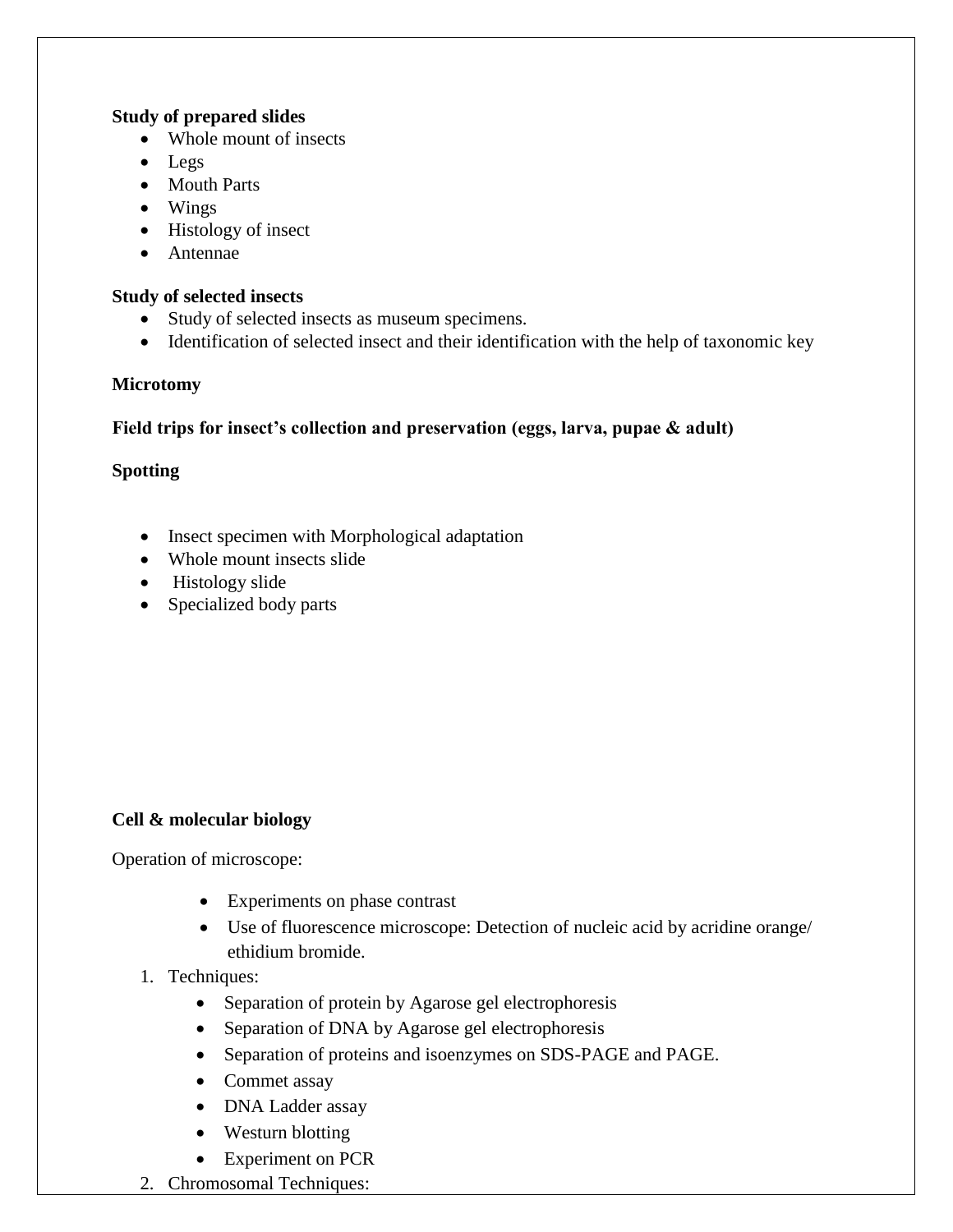- Preparation of salivary gland chromosome from Drosophila/Chironomous larva and stain with acetocarmine/acteo-orcein/fulgen
- Preparation of mammalian chromosome from bone marrow or testis and stain with Giemsa stain
- 3. Preparation of biological tissues and sectioning
	- Paraffin wax histology by microtome
	- Fresh-frozen by cryostate

# **SEMESTER IV**

# **MZO-401 [Applied Zoology & Biostatistics]**

# **Duration: 3 hrs.** Max. **Max.** Max. **Max. Max. Max. Max. Max. Max. Max. Max. Max. Max. Max. Max. Max. Max. Max. Max. Max. Max. Max. Max. Max. Max. Max. Max. Max. Max. Max**

## **Marks: 70**

Note: There will be two parts in end semester theory paper.

Part A of the paper shall contain 7 short answer questions of 7 marks. Each question will carry one mark for correct answer.

Part B of the paper will consist of four questions, one question from each unit with internal choice. Each question will carry 7 marks.

# **UNIT I**

- Economic importance of Protozoa: Beneficial and Harmful protozoa
- Economic importance of Helminthes: Beneficial and harmful Helminthes
- Economic importance of Arthropods: Beneficial and Harmful mites and ticks, crustaceous, spiders, insects.
- Insects a pollinators, ornamental insects, as food.
- Lac insect, Honey bees, Silk worm and industries related to them.
- Harmful insects:- insect pest: crop pest, storage pests, pests of fruit and vegetables, pest of medical and veterinary importance and their management.

# **UNIT II**

- Pisciculture and products of fishing industry
- Prawn fisheries.
- Economic importance of mollusca: Pearl culture.
- Poultry keeping and Duck poultry.
- Dairy farming and Piggery.
- Leather industry, wool industry, (Fur and Fur Industry).

# **UNIT III**

Introduction to Biostatistics

- Definitions of biostatistics
- Statistical symbols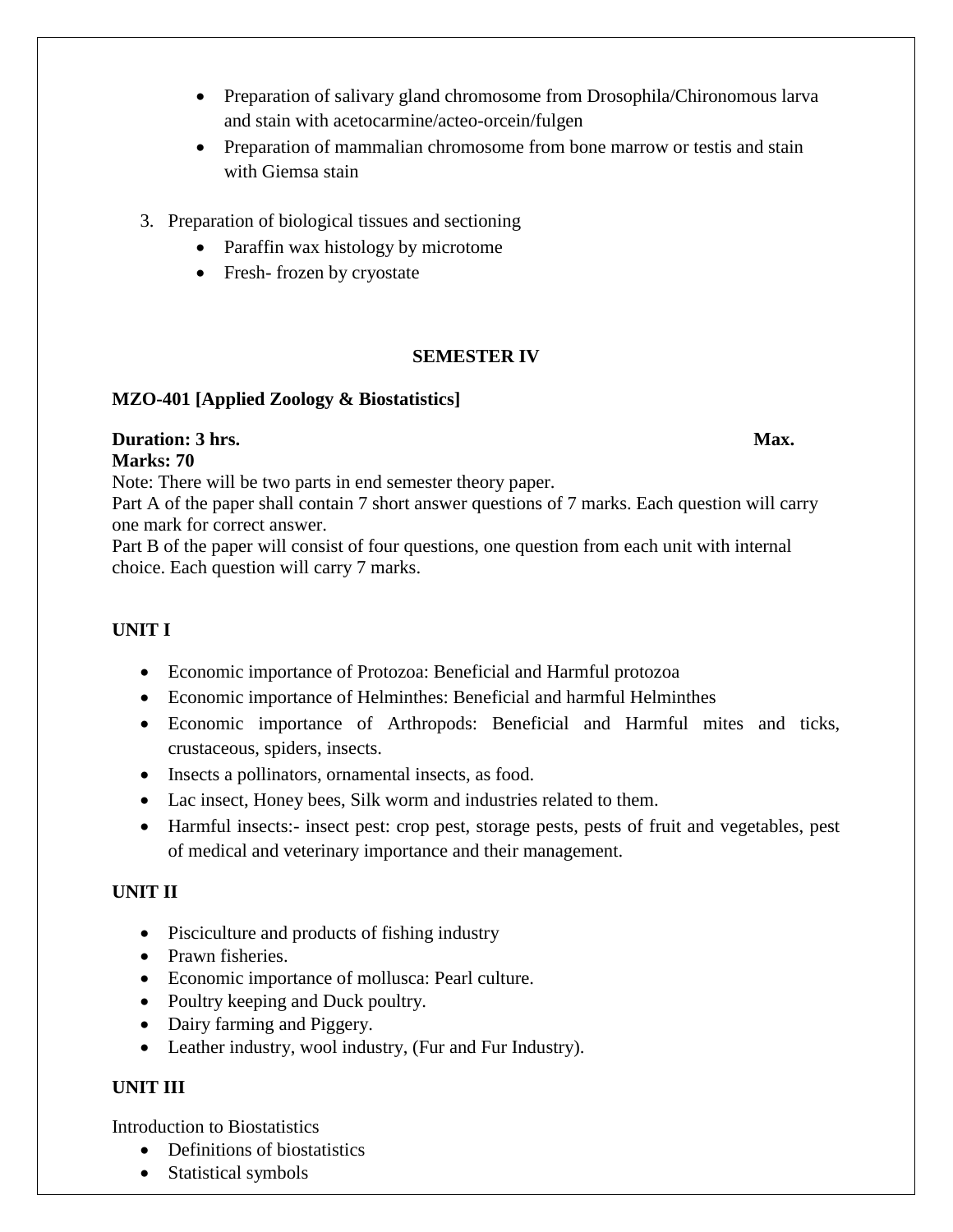- Scope & Applications of biostatistics
- Collection, organization and representation of data

Measures of Variability Mean deviation Standard deviation Variance and coefficient of variation

Correlation and Regression

- Types of correlation
- Methods of studying correlation
- Regression analysis
- Uses of regression analysis

## **UNIT IV**

Tests of Significance

- Significance of difference in means
- Standard error of mean
- Student's t-test
- F-test

Chi-square test

- Testing goodness of Fit
- Chi-square distribution and characteristics
- Applications of Chi-square test
- Yate's correction

Analysis of Variance

- One-way classification
- Two-way classification

#### **SUGGESTED READING:**

- 1. Manning An introduction to behaviour Edward. Arnold.London
- 2. Animal behaviour,R.A. Publication McGraw Hill Co.New York.
- 3. Animal Sodieties and Evolution : Scientific Ameridan Publications
- 4. Animal behaviour : Mac Farlnd D. Publications.ELBS
- 5. Animal behaviour :Werlace, R.A. Publ. Goodyear Publishin Co lne.
- 6. Grizimek'seneyclopaedia of Ethology.
- 7. Hand book of Ehological method Laharen.Publ.Garland STPM Press
- 8. Animal behaviour- ReenaMathur, Rastogi Publications Meerut
- 9. Biostatistics: A Foundation for Analysis in Health Sciences, (6th edition), W W Daniel, John Wiley and Sons Inc., 1995.
- 10. Statistical Methods in Biology, N T J Bailey, Cambridge University Press, 1995.
- 11. Statistics for Biologist, R C Campbell, Cambridge University Press, 1989.
- 12. Fundamentals of Biostatistics, Khan, Publishing Corporation, 1999
- 13. Practical statistics for Experimental Biologists, A C Swardlaw, John Wiley and sons Inc., 1985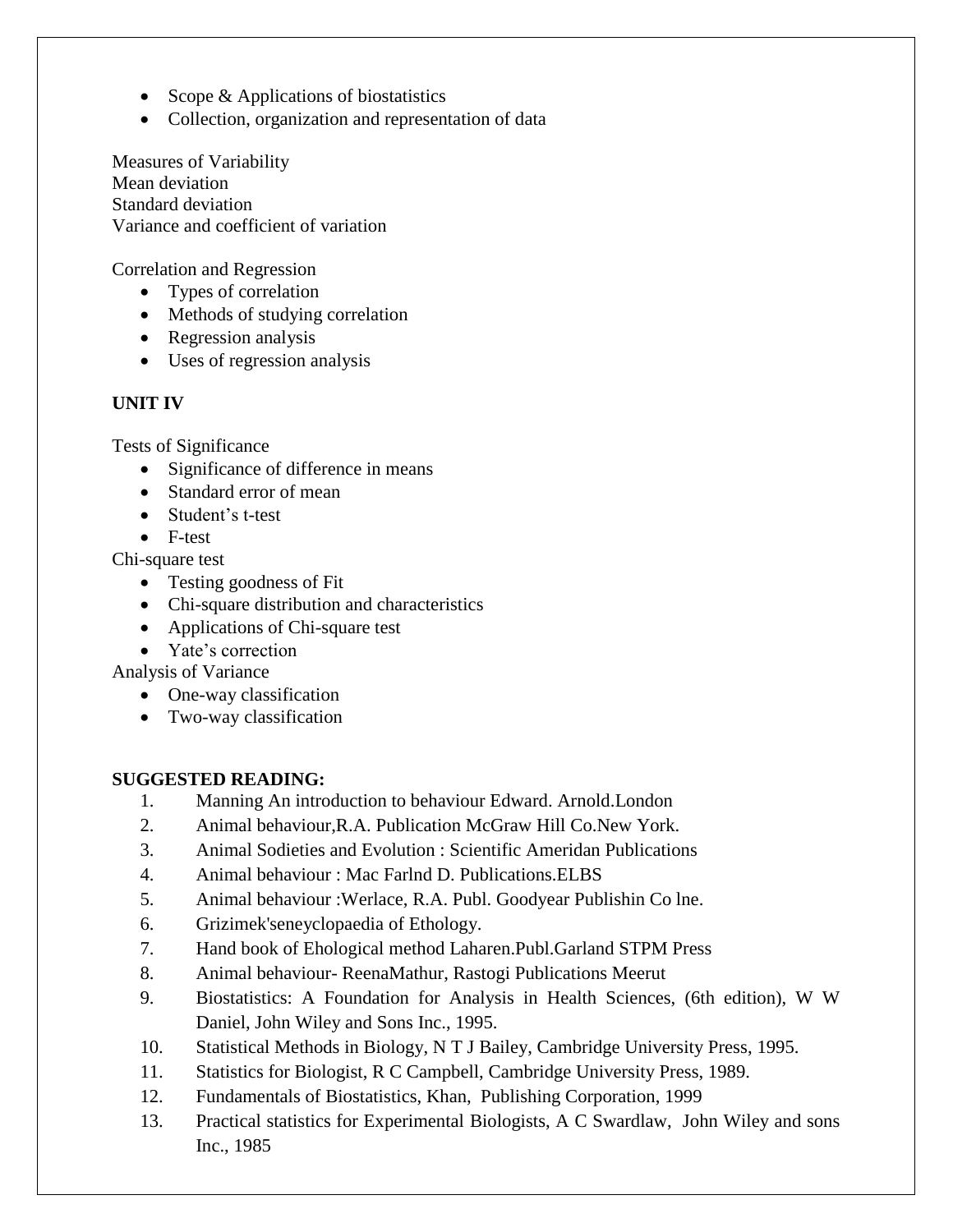# **MZO-402[Tools & Techniques in Biology]**

#### **Duration: 3 hrs.** Max. Marks: **Max. Marks: Max. Marks:**  $\mathbb{R}^n$ **70**

Note: There will be two parts in end semester theory paper.

Part A of the paper shall contain 7 short answer questions of 7 marks. Each question will carry one mark for correct answer.

Part B of the paper will consist of four questions, one question from each unit with internal choice. Each question will carry 7 marks.

# **UNIT I**

Principle and application of :-

- Light microscopy and micrometry
- Phase contrast microscopy
- Interference microscopy
- Polarized microscopy
- Fluorescence microscopy
- Transmission electron microscopy
- Scanning electron microscopy
- Confocal scanning microscopy

# **UNIT II:**

Principle and application of :-

- Ultracentrifugation :Differential and density gradient
- Electrophoresis: Agarose,PAGE, isoelectro-focussing points and capillary electrphoresis
- Chromatography:Paper,TLC,GLC,HPLC,ion-exchange and affinity chromatography
- Freeze techniques:Freeze –drying,Freeze substitution,Freeze fracture and freeze itch
- X-ray diffraction
- Lamberts Beer's Law and Colorimetery,
- Spectrophotometery:fluorescence,UV,NMR,, ESR.
- Flow cytometery/fluorescence activated cell sorter

# **UNIT III:**

Principle and application of radiation techniques in biology

- Radioisotopes and half life of isotopes
- Tracer techniques in biology
- Auotoradiography
- Geiger Muller counter
- Scintillation Counter

# **UNIT IV**

Principles and technique of :-

Nucleic acid hybridization and cot curves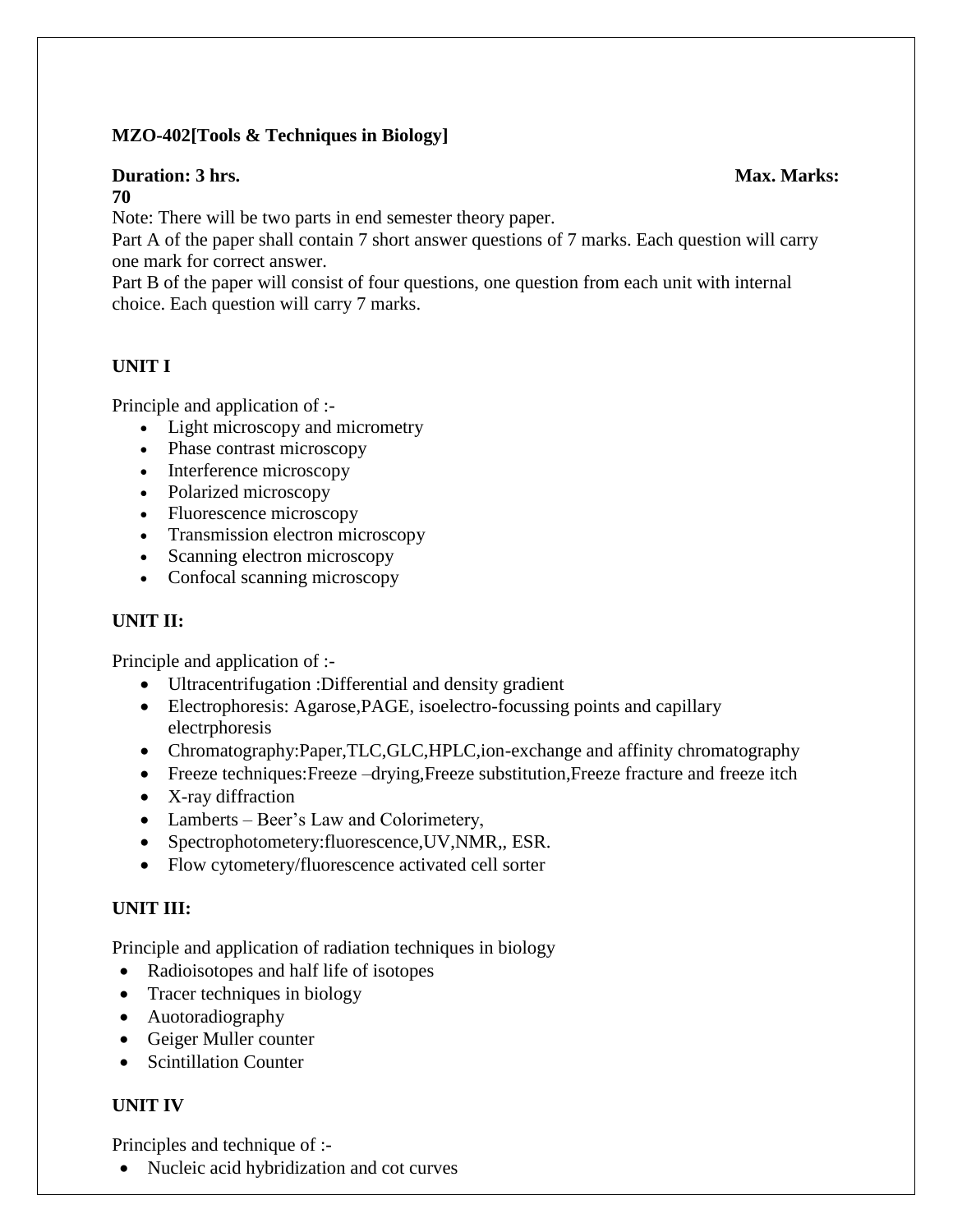- Sequencing of nucleic acids
- Blotting techniques(southern, northern and western)
- Polymerase chain reaction
- Screening of genomic and complementary DNA libraries
- Hybridoma technology
- Embryo sexing
- Assisted reproductive technologies
- Cell culture techniques:-culture media, primary and secondary culture,cell line,transformation,techniques (in brief)Cell proliferation measurements, Cell viability test

# **SUGGESTED READING:**

- 1. Cell and Molecular Biology, (3rd edition), P Sheeler and D E Bianchi, John Wiley & Sons, Inc, 1987
- 2. Cell and Molecular Biology: Concepts and Experiments, (4th edition), G Karp, John Wiley & sons, Inc., 2005.
- 3. Introduction to Instrumental analysis; Robert Braun:, Mc –Graw hill,
- 4. Essentials of Biophysics, P Narayanan, New Age Int. Pub. New Delhi. 2000
- 5. Fundamental Laboratory Approaches for Biochemistry and Biotechnology, A J Ninfa., D P Ballou, Fitzgerald science press, Inc., 1998
- 6. Principles and Practice of Bioanalysis, R F Venn, Taylor and Francis, 2003
- 7. Principles and Techniques of Biochemistry and Molecular Biology ,(6th edition), K Wilson and J Walker (editor), Cambridge University Press, 2007
- 8. Bioinstrumentation, J G Webster, John Wiley & Sons Inc. 2004
- 9. Methods in Modern Biophysics, B Notting, Springer Verlag Berlin Heidelberg New York, 2003
- 10. Protein Purification Principles and Practice, (3rd edition), R K Scopes, Spring International, 2004
- 11. Spectroscopy for the Biological Sciences, G G Hames, John Wiley & Sons Inc. 2005

# **PRACTICALS**

# **Paper I [Applied Zoology & Biostatistics]**

# **Applied Zoology**

- General introduction to stains, preservations and fixatives.
- Museum specimens
	- Protozoa- Selected species of economic importance
	- Platehelminthes- Selected species of economic impotance
	- Arthopoda- Mites, Ticks, Spiders, Insects
- Permanent preparations- Whole mounts, various body parts/Appendages
- Visit to fish industry/Poultry farm/ Dairy/ Leather industry etc.

# **Biostatistics**

Preparation of frequency tables, histograms, frequency curves, ogives and pie diagrams.

• Calculation of standard deviation and coefficient of variation.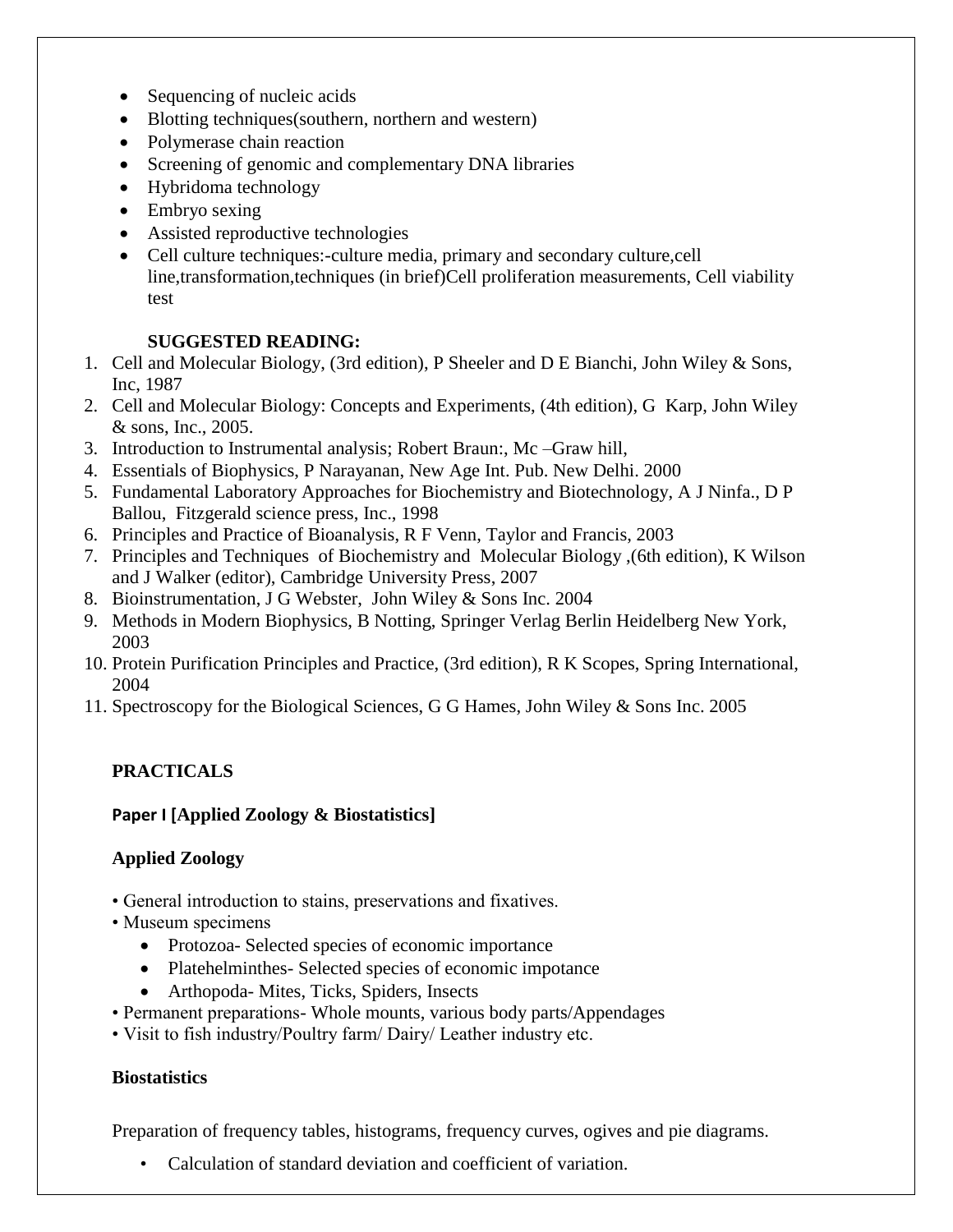- Estimation of significance between samples using Student's t-test, F-test and Chi-square test.
- Plotting of regression lines, calculation of correlation and regression analysis .
- Analysis of variance (One-way  $&$  Two –way classification).

# **Paper II[Tools & Techniques in Biology]**

- 4. Demonstration of different types of Microscopes
- 5. Demonstration of different types of Spectrophotometers
- 6. Demonstration of Chromatographic equipment
- 7. Demonstration of Electrophoresis equipment.
- 8. Visit to tissue culture lab
- 9. Some exercises based on the syllabi may be devised according to the availability of equipments.

# **Core Elective III**

# **MZO-403 A [Applied Aspects of Toxicology] Duration: 3 hrs** Max. Marks: 70

Note: There will be two parts in end semester theory paper.

Part A of the paper shall contain 7 short answer questions of 7 marks. Each question will carry one mark for correct answer.

Part B of the paper will consist of four questions, one question from each unit with internal choice. Each question will carry 7 marks.

# **UNIT I**

# **Food Toxicology**

- Nature and complexicity of food
- Safety standards for food, food ingredients and contaminants
- (Food, drug & cosmetics Act, food and colour additives, GRAS (generally recognized as safe)
- Tolerance setting for substances in food (Pesticide residues, drugs used in food producing animals, unavoidable contaminants (heavy metals, chlorinated organics, Nitrosamine, food-borne molds & mycotoxins)
- Microbiologic Agents Substances produced by cooking

# **Unit II**

# **Forensic / Analytic Toxicology**

- Analytical role in general toxicology
- Analytical role in Forensic Toxicology
- Toxicological investigation of a poison death
- Criminal poisoning of the living

**UNIT III**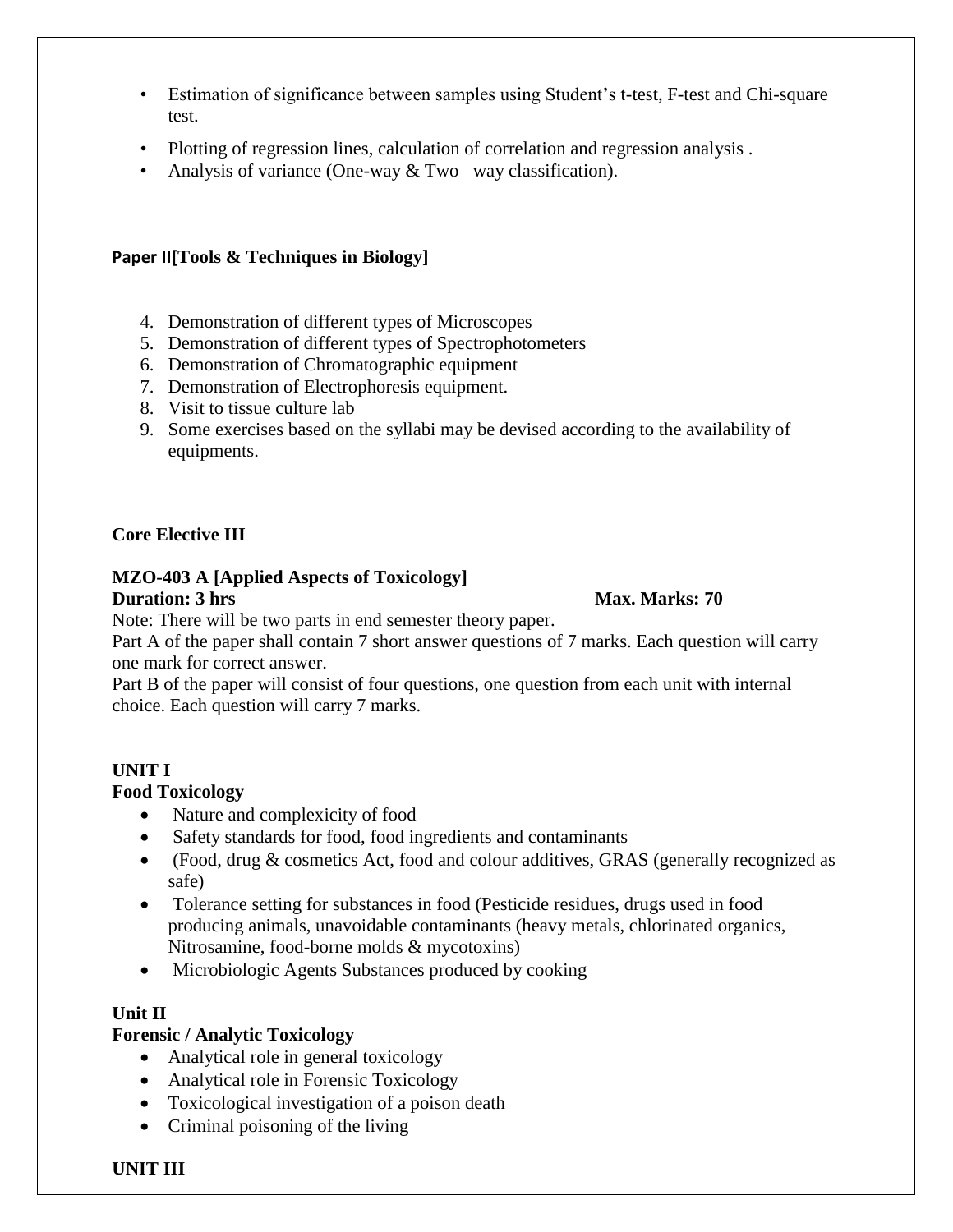# **Occupational Toxicology**

- Workplace, exposures, and standards (Nature of the work force, Determinants of dose occupational exposure limits)
- Occupational diseases (Silicosis, Asbestosis, Psittacosis, Fluor sis & Others)
- Toxicological Evaluation of Occupational agents

# **UNIT IV**

# **Regulatory Toxicology**

- Programs for regulating chemical hazards (Food & Drug Administration, EPA, Occupational Safety and Health Administrations)
- Regulatory Control over Toxicity
- Animal Welfare Requirement
- Wild Life Toxicology

# **Risk Assessment**

- Hazard Identifications (Assessing Toxicity of Chemicals)
- Risk Characterization
- Risk Perception & comparative Analysis of Risk
- Environmental Impact Assessment

# **SUGGESTED READING:**

1. Cunningham, W.P. Cooper, T.H. Gorhani, E & Hepworth, M.T. 2001, Environmental Encyclopedia, Jaico Publ. House, Mumabai, 1196p

2. De A.K., Environmental Chemistry, Wiley Eastern Ltd.

3. Casserett and Doull's Toxicology: The basic source of Poisons. (VI Edition)

4. Gleick, H.P. 1993. Water in Crisis, Pacific Institute for Studies in Dev., Environment & Security.Stockholm Env.Institute Oxford Univ. Press.

5. Study Material (Handbooks) of Sikkim Manipal University for Science Health and Technology for the Degree of Post Graduation in Ecology and Environment

6. Smith, Keith (1996) Environmental Hazards- Assessing risk and reducing disaster, 2nd Edition, London & New York.

7. Wisnr B., Adams, J. (Ed.) (2002) WHOEnvironmental Health in Emergencies and Disaster- A practical guide, World Health Organisations.

8. Conner, David (1994) Managing the environment with rapid Industrialisation- Lessions from the East Asian Experience, OECD, Paris.

9. Khanna, GopeshNath (1990) Environment Problems and the United Nations, Ashish Publishing House, New Delhi.

10. Sharma P.D., Environmental Biology and Toxicology, Meerut: Rastogi Publications

11. Study Material (Handbooks) of Sikkim Manipal University for Science Health and Technology for the Degree of Post Graduation in Ecology and Environment

12. Sharma,B.K. Environmental Chemistry. Meerut publication

13. Pandey, Shukla, Trivedi, Fundamentals of Toxicology.New Central book agency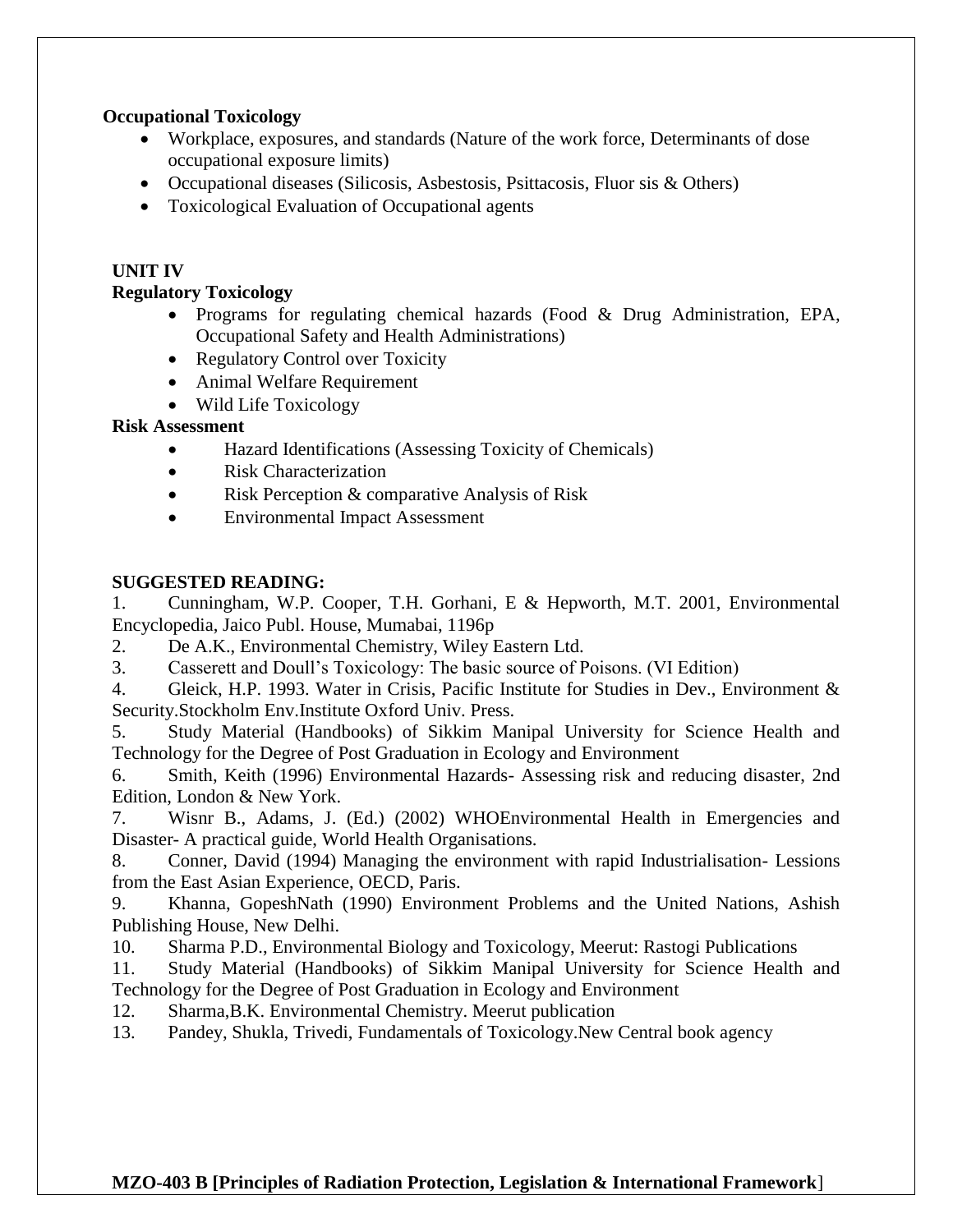## **Duration: 3 hrs** Max. Marks: 70

Note: There will be two parts in end semester theory paper.

Part A of the paper shall contain 7 short answer questions of 7 marks. Each question will carry one mark for correct answer.

Part B of the paper will consist of four questions, one question from each unit with internal choice. Each question will carry 7 marks.

# **UNIT-I**

## **Conceptual framework**

- The ICRP (International Commission on Radiological Protection)Basic Framework (types of exposure, control of radiation sources); brief review of quantities, including collective dose
- The System of Radiological Protection in proposed and continuing practices:
- Justification of a practice; optimization of protection with examples; individual dose limits
- Potential exposures; dose and risk constraints
- System of protection for intervention
- Assessment of the effectiveness of the system of protection

# **UNIT II**

#### **The role of international organizations in radiation protection**

- International Atomic Energy Agency (IAEA): Statutory functions; establishment and implementation of safety standards, legally binding instruments: Conventions
- International Commission on Radiological Protection (ICRP)
- International Commission on Radiation Units and Measurements (ICRU)
- United Nations Scientific Committee on the Effects of
- Atomic Radiation (UNSCEAR)
- International Labour Organisation (ILO)
- World Health Organization (WHO)
- Food and Agriculture Organization of the United Nations (FAO)
- OECD Nuclear Energy Agency (OECD/NEA)
- Pan American Health Organization (PAHO)

#### **UNIT III**

#### **The development of safety culture**

- Safety culture of staff at all levels
- Priority to safety : policies, procedures; responsibilities; the lines of authority for making decisions; organizational arrangements; communication lines
- Safety culture indicators
- Examples of safety culture

#### **UNIT III**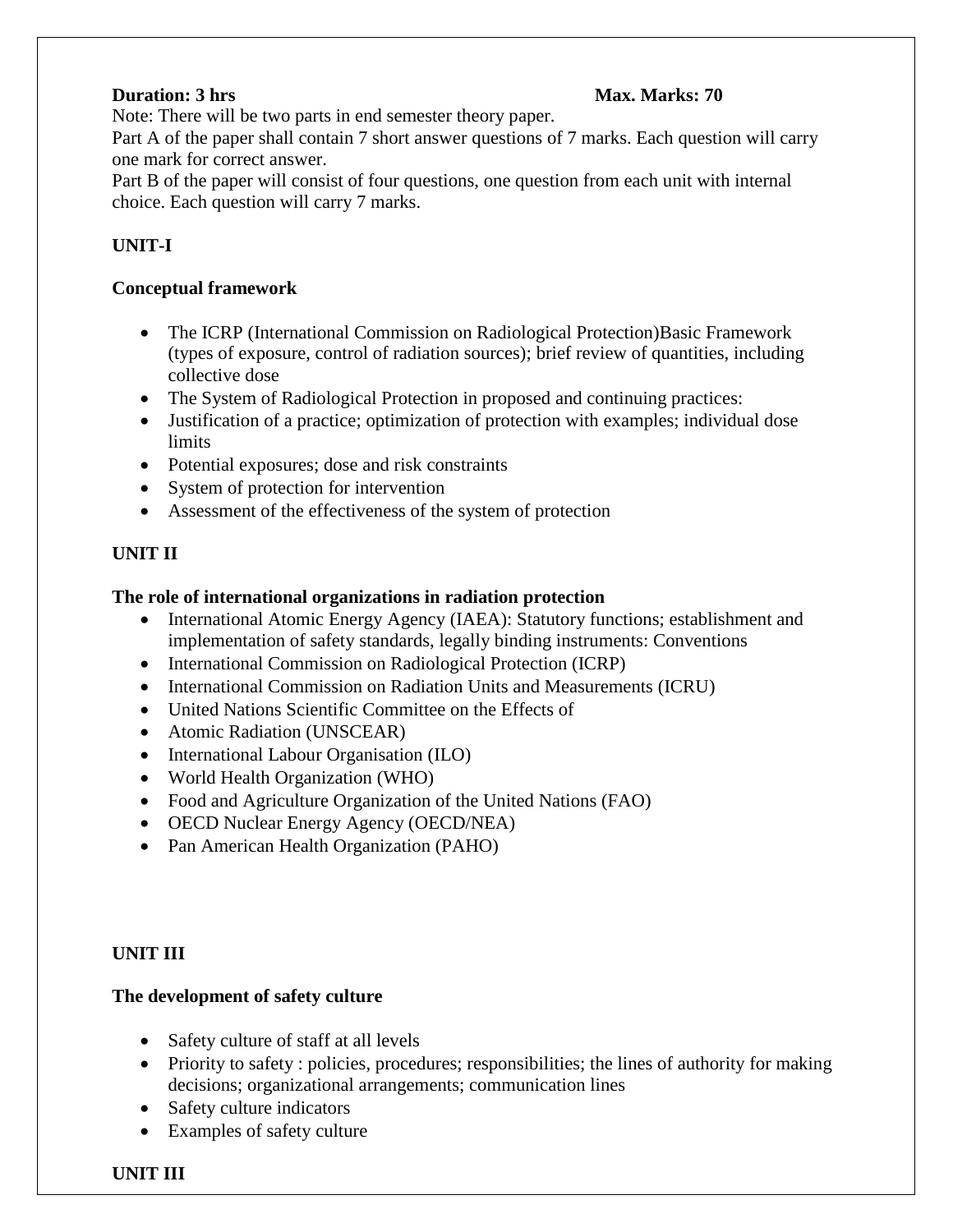- Legislation Radiation Safety Act 1975 –
- Radiation Safety (General) Regulations 1983
- Hazardous Waste Management and Handling Rules / Biomedical Rules / Solid Waste Management Rules
- Atomic Energy Act (AEA) 1962 and rules

# **SUGGESTED READING:**

Granien, R., Applied Radiobiology of Radiation Protection. Prentice Hall, 1990.

• Grosel, D.S. and Hop Zvood, L.E. Biological Effects of Radiations. Academic Press, New York, 2nd Edition, 1979 or Later Edition.

• Hall. E.1. Radiobiology for the Radiologist. 3d Edition, Harper and Row, 1990 or Later edition.

- Hall. E.1.: Radiation and Life. Pergamon Press, Oxford, U.K.  $2^{nd}$ Edition, 1987.
- Hendec. w.R.: Health Effects of Low Level Radiation. Prentice Hall. 1984.
- Huilgol. N.G. et al.: Low level Radiation and Living State. Naraza Publishing House,

Community Center Panchsheel Park, New Delhi, 1993.

• Kiefer J. Biological Radiation effects. Springcr-Venlag, Berlin, 1989.

- Kriegel, H. ef of. Developmental Effects of Prenatal Irradiation. VCH, . 1982.
- Lawrence c.w. Cellular Radiobiology. Arnold, London, 1971 or Later Edition.

Pant, G.S. and Basu, AK. Biological Aspects of Human Irradiation Eds. Himalaya Publishing House, Delhi, 1992.

• Pizzarello D. J. and Witcofsli Lea R.L. and Febiger: Basic Radiation Biology. Philadelphia, 1970 or Later.

• Prasad, K.N., Human Radiation Biology. CRC Press, inc. Cleveland, Ohio, USA, 1984.

• Rajan O. Advanced Medical Radiation Dosimetery. Prentice-Hall of India Pyt. Ltd., New Delhi, 1992.

• Riklin, E. ed. Frontiers of Radiation Biology. VCH, 1990.

• Scheres, E. ,c. Streffer, K.R. Trott.: Radiation Exposure and Occupational Risks Eds. Berlin, 1990.

• Seiwan J. Elements of Radiobiology, Thomas, C.C. 1983.

• Steve Forshie: Essentials of Radiation Biology and Protection, Publisher: Delmar Cengage Learning.

• Upton, A.C. Radiation Carcinogenesis. Ehseviees, 1986.

# **MZO403 C [Industrial, Medical & Veterinary Entomology]**

**Duration: 3 hrs** Max. Marks: 70

Note: There will be two parts in end semester theory paper.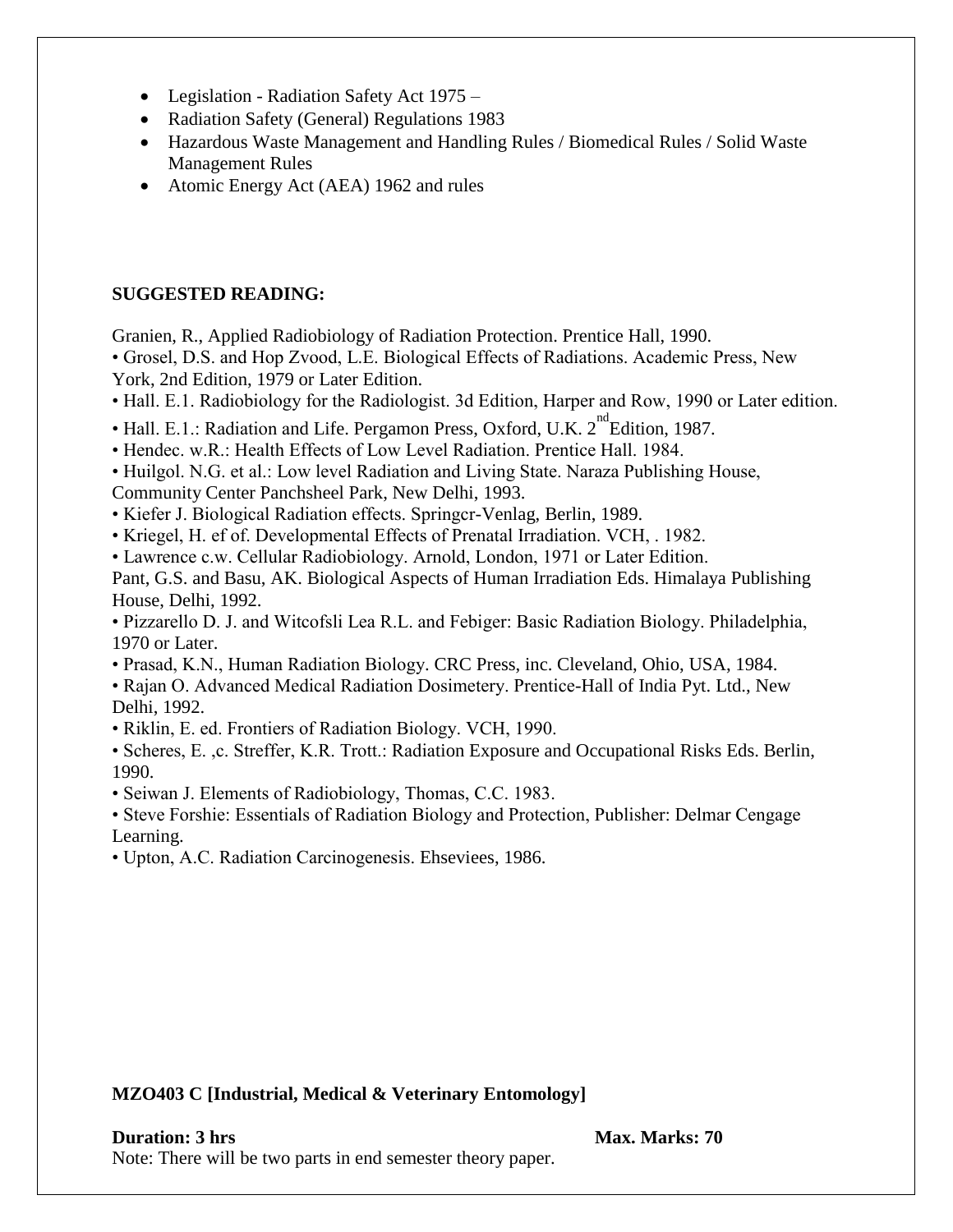Part A of the paper shall contain 7 short answer questions of 7 marks. Each question will carry one mark for correct answer.

Part B of the paper will consist of four questions, one question from each unit with internal choice. Each question will carry 7 marks.

# **UNIT-I**

# **Industrial Entomology**

Types and life history of honey bees used in Apiculture.

• Bee keeping Management & prospects.

Life history and cropping of lac insect.

• Lac – Utility and scope of lac industry.

Types of silk worm, life history and rearing of silk worms.

- Silk worm pathology & insect Pest management
- Mulberry and Non mulberry Silk production.

# **UNIT-II**

# **Medical Entomology**

 Study of following insects as vectors of human diseases regarding their classification up to family, appearance, habit, brief life history, distribution, diseases caused and control measures :- Mosquito(Anopheles & aedes) , flea, housefly.

# **UNIT-III**

# **Forensic Entomology**

- Forensic entomology with special reference to man and wild life.
- Beneficial insects (silk worm, honey bee, lac insect and industries related to them).

# **UNIT-IV**

# **Veterinary Entomology**

 Study of following insects as pests of domestic animals with general reference of their classification up to family, habit, brief life history, damage, diseases caused and control measures :- Horse fly, cattle blood sucking fly, Flesh fly, Poultry louse .

# **SUGGESTED READING:**

- 1. A text book of Applied Entomology, vol.2 K. P. Srivastava, 1996.
- 2. Elements of Entomology- Rajendra singh.
- 3. A text book of Forest Entomology T.V. Sathe, 2009.
- 4. Sericulture and Pest Management T.V. Sathe and A.D. Jadhav, 2001.
- 5. Sericultural crop protection T.V Sathe, 1998.
- 6. Agricultural Pests of India and South East Asia A.S. Atwal, 1993.
- 7. Crickets and Household pests T.V. Sathe and M.R. Awate, 2009.
- 8. Beekeeping in the tropics G.S. Smit, 1960.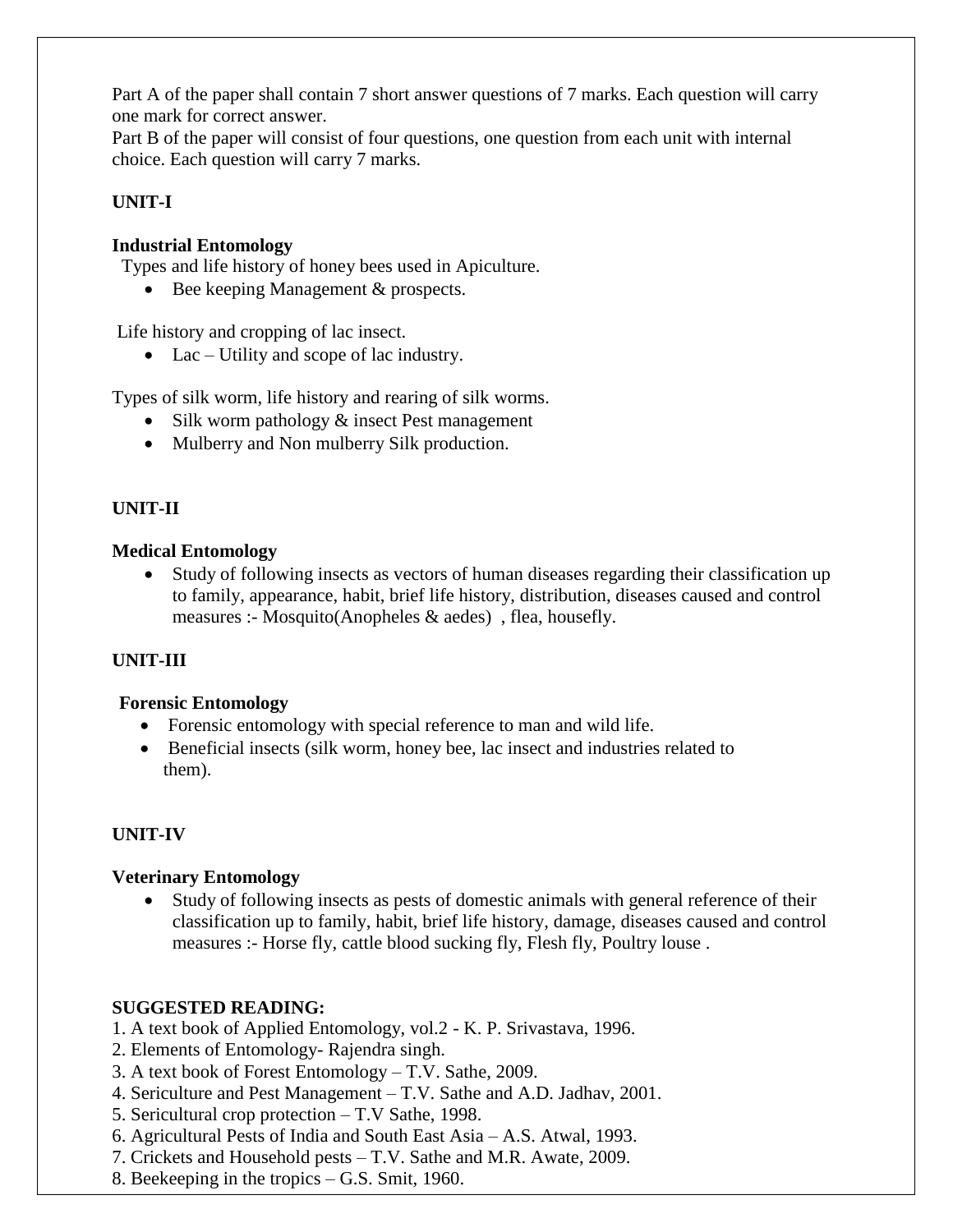- 9. Beekeeping in India, ICAR, New Delhi, S. Singh, 1975.
- 10. A handbook of practical Sericulture, CSB, Ullal and Narsimhanna, 1981.
- 11. Lac culture in India farm information unit, DEMOFA, New Delhi, S. Krishnaswami,
- 12. A text book of applied entomology- K. P. Srivastava.
- 13. Elements of entomology- Rajendra singh

# **MZO 403D [Cellular mechanics]**

# **Duration: 3 hrs** Max. Marks: 70

Note: There will be two parts in end semester theory paper.

Part A of the paper shall contain 7 short answer questions of 7 marks. Each question will carry one mark for correct answer.

Part B of the paper will consist of four questions, one question from each unit with internal choice. Each question will carry 7 marks.

# **UNIT I**

# **Cell Death and Cell Renewal**

- Programmed Cell Death
- The Events of Apoptosis
- Caspases: The Executioners of Apoptosis
- Central Regulators of Apoptosis: The & 1-2 Family
- Signaling Pathways that Regulate Apoptosis

# **UNIT II**

# **Cancer**

- Types of Cancer
- The Development of Cancer
- Causes of Cancer
- Properties of Cancer Cells
- Transformation of Cells in Culture

# **Oncogenes**

- Retroviral Oncogenes
- Proto-Oncogenes
- Oncogenes in Human Cancer
- Tumor Suppressor Genes

# **UNIT III**

#### **Aging: The biology of senescence**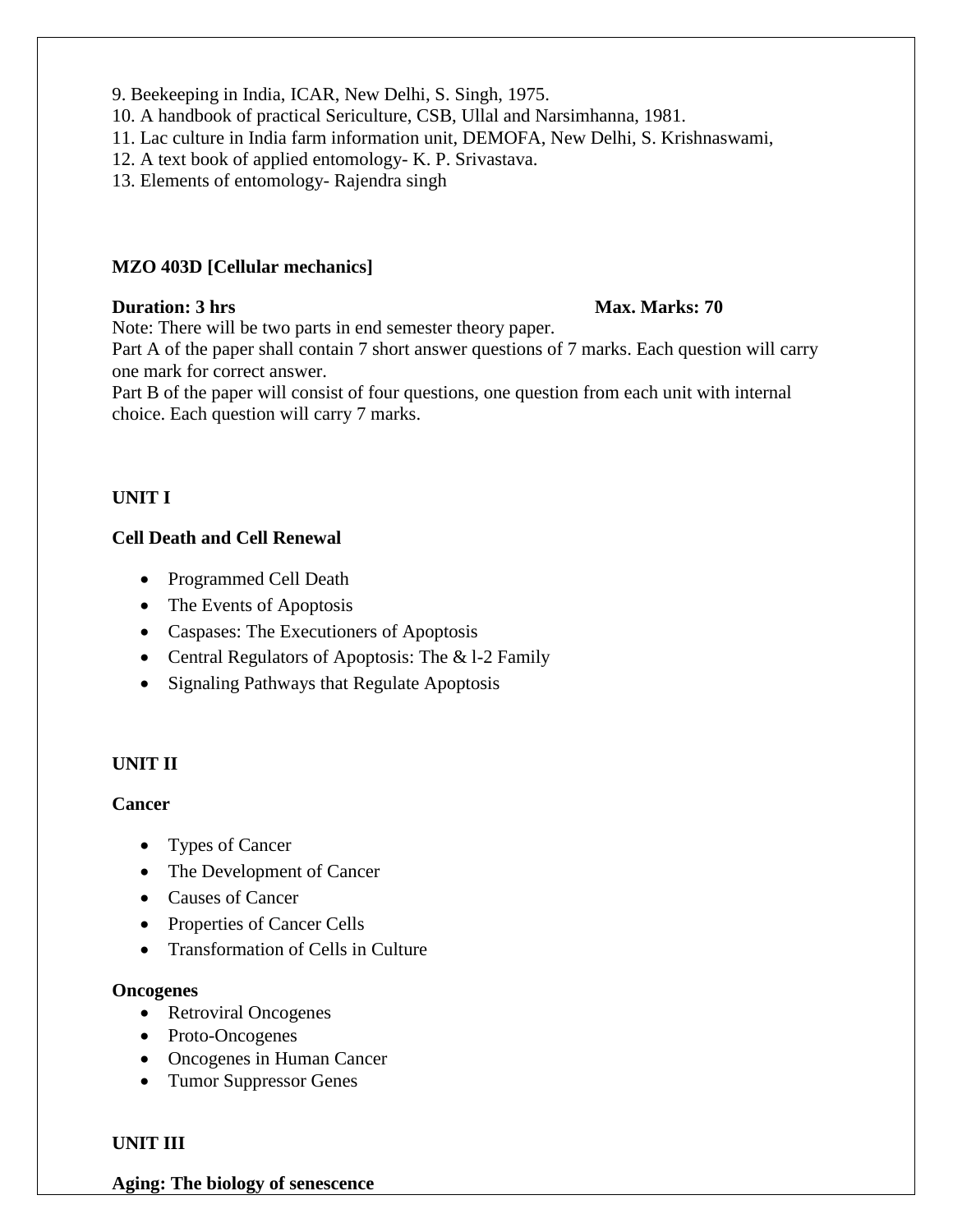- Maximum life span and life expectancy
- Causes of aging
	- (a) General wear and tear and genetic instability
	- (b) Free radicals, oxidative damage and antioxidants
	- (c) Telomerase and aging

## **UNIT IV**

#### **Stem Cells and the Maintenance of Adult Tissues**

- Proliferation of Differentiated Cells
- Stem Cells
- Medical Applications of Adult Stem
- Cells

# **Embryonic Stem Cells and Therapeutic Cloning**

- Embryonic Stem Cells
- Somatic Cell Nuclear Transfer

## **ESSENTIAL READINGS:**

- 1. Cell and Molecular Biology; De Robertis and De Robertis; Saunders College
- 2. Cell Biology; Powar, C.B.; Himalaya Publications.
- 3. Molecular Biology of the gene; Watson J.D; Benzamin/ Cummings
- 4. Molecular Biology of the Gene. I.D Watson, N.H. Hopkins, J.W. Roberts, J.A. Steiz and AM Weiner The Benjamin/Cummings Pub. Co., Inc., California.
- 5. Molecular Cell Biology, J. Darnell H.Lodish and D. Baltimore Scientific American Books, Inc., USA.
- 6. Molecular Biology of the cell. B.Alberts, D.D.Bray, J.Lewis, M.Rafif, K. Roberts and J.D.Watson. Garland Publishing inc., New York.
- 7. Gene IV, Benjamin Lewin. Oxford University Press, UK.
- 8. Molecular Biology and Biotechnology. A comprehensive desk reference, R.A.Meyers (Ed.), VCH Publishers, Inc., New York.
- 9. Molecular Cloning: A Laboratory Manual, J.Sambrook, E.F.Fristsch and T. Maniatis, Cold Spring Harbor Laboratory Press, New York.
- 10. Introduction to Practical Molecular Biology, P.D.Dabre, John Wiley& Sons Ltd. New York.
- 11. Molecular Biology Lab Fax, T.A.Brown (Ed.), Bios Scientific Publishers Ltd., Oxford.

# **Core Elective IV MZO-404[Biomonitioring & Bioremediation]**

# **Duration: 3 hrs.** Max. Marks: **Max. Marks:**  $\mathbb{R}^n$

**70**

Note: There will be two parts in end semester theory paper.

Part A of the paper shall contain 7 short answer questions of 7 marks. Each question will carry one mark for correct answer.

Part B of the paper will consist of four questions, one question from each unit with internal choice. Each question will carry 7 marks.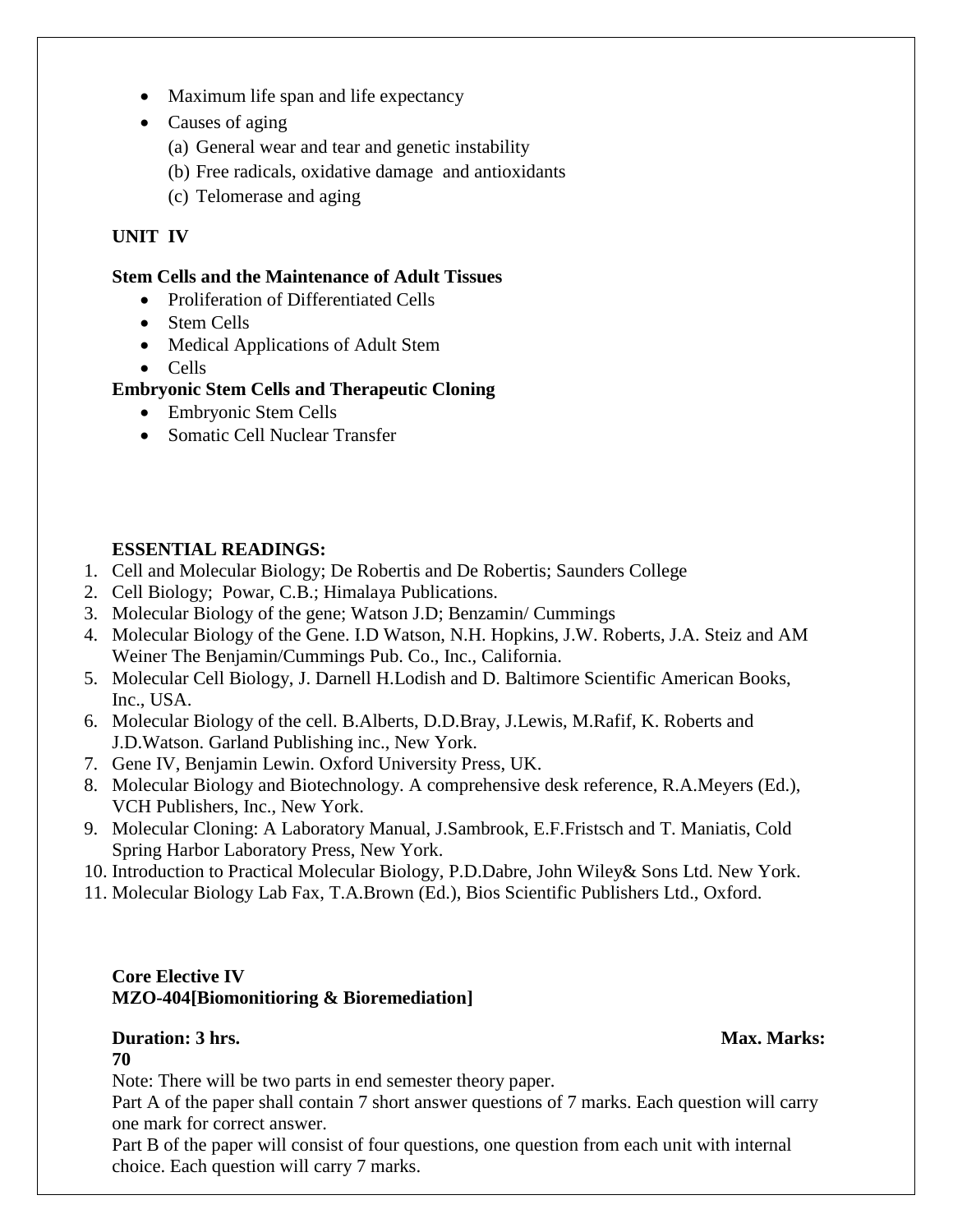# **UNIT I**

## **Biofertilizers and Biopesticides & Bioindicators**

- Biofertilizers in Agrosystem
- Biopesticides
- Bioindicators
- Microbial and Antimicrobial pesticides
- Integrated Pest Management

## **Composting :**

- Type substrate and process
- Decomposing stages and methods
- Vermi composting and its application

#### UNIT II

#### **Bio accumulation, Bio magnification**

Degradation of xenobiotic compounds

- Aliphatic compound
- Aromatic : benzene,toluene, naphthalene
- Pesticide : DDT, propanil, 2,4, D

Role of micro organism in Bio degradation

Genetic engineered micro organism in Bio degradation.

# **UNIT – III**

#### **Biomonitoring**

Objectives of Biomonitoring

Bioindicators and Environmental monitoring

Bioassay and its applications in Toxicology

- Toxicology of Pesticides (Types; Effects on Human Health).
- Toxicology of Heavy Metals Arsenic, Cadmium, Lead and Mercury- (Sources and Emissions and Harmful effects on Human Health)
- Toxicology of Radioactive Substances (Types and Biological Effects on animals Somatic and Genetic effects).

# **UNIT IV**

# **Bioremediation**

- Microorganisms in Bioremediation and their role in bioremediation
- Bioremediation Processes and Technologies
- Monitoring the efficacy of bioremediation
- Bioremediation of Marine Oil pollutants and air pollutants

#### **SUGGESTED READING:**

1. Cunningham, W.P. Cooper, T.H. Gorhani, E & Hepworth, M.T. 2001, Environmental Encyclopedia, Jaico Publ. House, Mumabai, 1196p

- 2. De A.K., Environmental Chemistry, Wiley Eastern Ltd.
- 3. Casserett and Doull's Toxicology: The basic source of Poisons. (VI Edition)

4. Gleick, H.P. 1993. Water in Crisis, Pacific Institute for Studies in Dev., Environment & Security.Stockholm Env.Institute Oxford Univ. Press.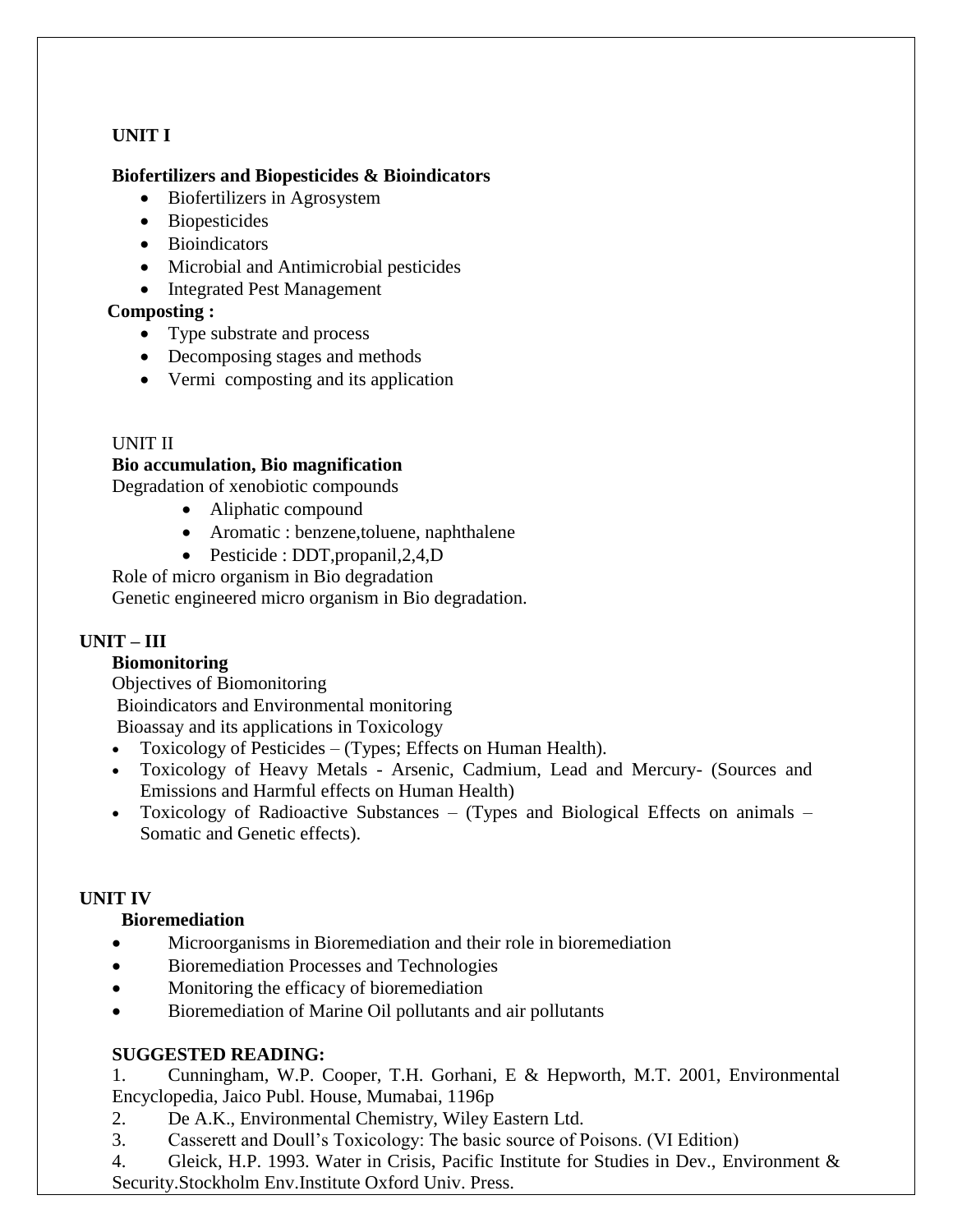5. Study Material (Handbooks) of Sikkim Manipal University for Science Health and Technology for the Degree of Post Graduation in Ecology and Environment

6. Smith, Keith (1996) Environmental Hazards- Assessing risk and reducing disaster, 2nd Edition, London & New York.

7. Wisnr B., Adams, J. (Ed.) (2002) WHOEnvironmental Health in Emergencies and Disaster- A practical guide, World Health Organisations.

8. Conner, David (1994) Managing the environment with rapid Industrialisation- Lessions from the East Asian Experience, OECD, Paris.

9. Khanna, GopeshNath (1990) Environment Problems and the United Nations, Ashish Publishing House, New Delhi.

10. Sharma P.D., Environmental Biology and Toxicology, Meerut: Rastogi Publications

11. Study Material (Handbooks) of Sikkim Manipal University for Science Health and Technology for the Degree of Post Graduation in Ecology and Environment

12. Sharma,B.K. Environmental Chemistry. Meerut publication

13. Pandey, Shukla, Trivedi, Fundamentals of Toxicology.New Central book agency

# **MZO 404 B [Occupational Exposure and Radiation Safety**]

#### **Duration: 3 hrs** Max. Marks: 70

Note: There will be two parts in end semester theory paper.

Part A of the paper shall contain 7 short answer questions of 7 marks. Each question will carry one mark for correct answer.

Part B of the paper will consist of four questions, one question from each unit with internal choice. Each question will carry 7 marks.

#### **UNIT-I**

#### **Radiation protection programme**

Prior radiological evaluation and safety assessment; scope and structure of the radiation protection programme; responsibility and commitment of registrant, licensees and employers; responsibility of workers and others at the workplace; radiation protection organization; special administrative arrangements; infrastructure; role of the radiation protection officer; role of the qualified expert; lines of communication (internal, between employers, with regulatory authority); safety culture; quality assurance; emergency preparedness **UNIT II**

#### **Industrial radiography**

Overview of industrial radiography; types of exposure devices (gamma radiography sources and containers; X ray radiography equipment; pipe crawler equipment; real time radiography); radiation protection programme: protection of workers; protection of the public; emergency preparedness and response; lessons learned from accidental exposure in industrial radiography

#### **Mining and processing of raw materials**

Basic requirements for safety; ventilation; exclusion and exemption; radiation protection programme; protection of the workers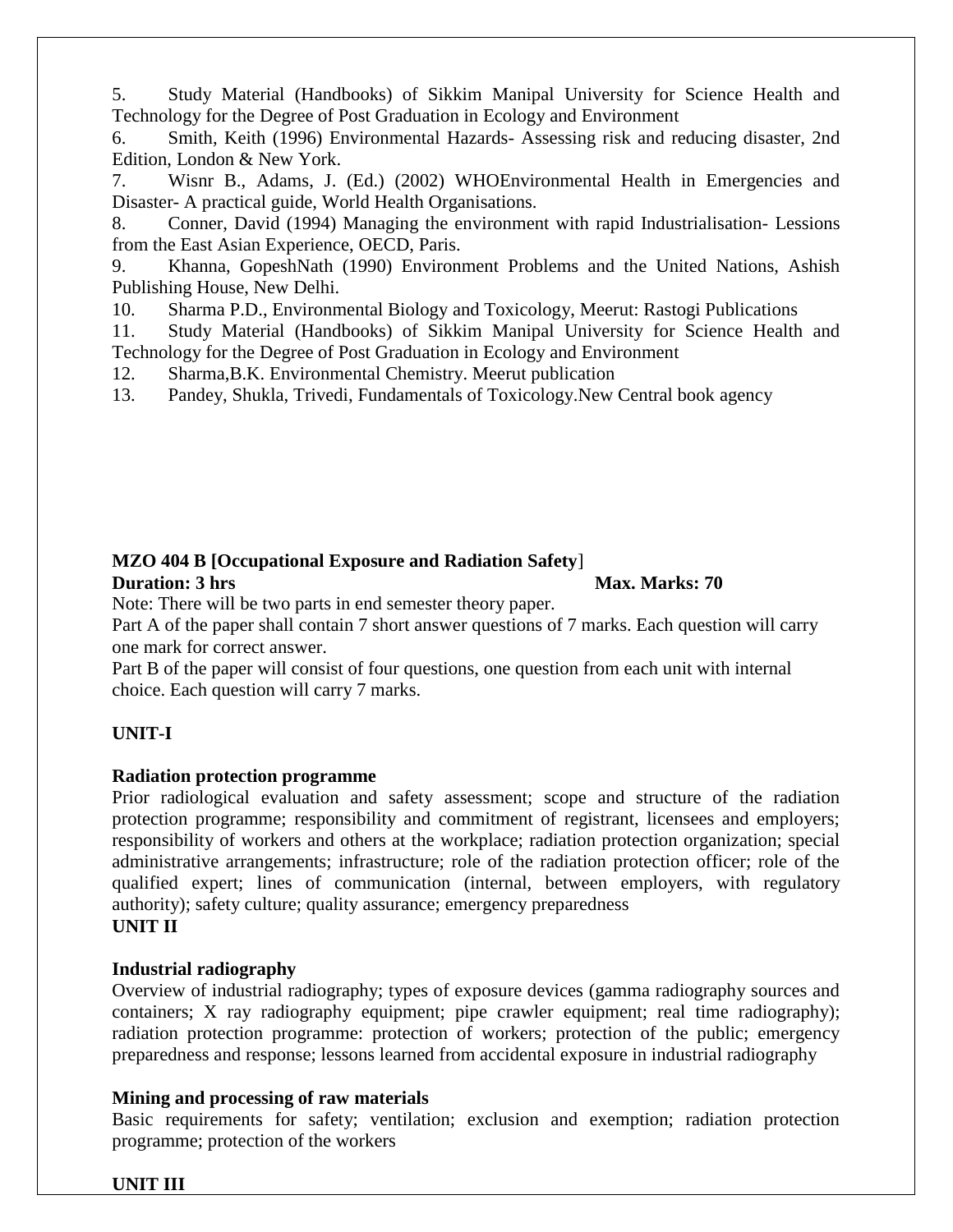## **Nucleonic gauges**

Overview of gauging devices; organizational responsibilities; basic requirements for safety; safety associated to the equipment; radiation protection programme; protection of the workers **Radioisotope production plants**

Overview of radioisotope production plants; organizational responsibilities; basic requirements for safety. Safety associated to the plant; specific regulatory requirements; radiation protection programme. Control of effluents; protection of workers

# **UNIT IV**

Diagnostic radiology & radiotherapy

- Overview of diagnostic radiology; classification of the equipment: general and specialized radiology , basic requirements for safety; safety associated to the equipment (IEC standards); shielding; radiation protection programme; protection of the workers
- Overview of radiotherapy. Radiation sources and equipment used in brachytherapy and teletherapy, basic requirements for safety; safety requirements on radiation sources and equipment (IEC and ISO) for radiotherapy; radiation protection programme, protection of the workers
- Nuclear medicine: diagnostic applications (in vivo and in vitro)

# **SUGGESTED READING:**

Granien, R., Applied Radiobiology of Radiation Protection. Prentice Hall, 1990.

• Grosel, D.S. and Hop Zvood, L.E. Biological Effects of Radiations. Academic Press, New York, 2nd Edition, 1979 or Later Edition.

- Hall. E.1. Radiobiology for the Radiologist. 3d Edition, Harper and Row, 1990 or Later edition.
- Hall. E.1.: Radiation and Life. Pergamon Press, Oxford, U.K.  $2^{nd}$ Edition, 1987.
- Hendec. w.R.: Health Effects of Low Level Radiation. Prentice Hall. 1984.
- Huilgol. N.G. et al.: Low level Radiation and Living State. Naraza Publishing House,
- Community Center Panchsheel Park, New Delhi, 1993.
- Kiefer J. Biological Radiation effects. Springcr-Venlag, Berlin, 1989.
- Kriegel, H. ef of. Developmental Effects of Prenatal Irradiation. VCH, . 1982.
- Lawrence c.w. Cellular Radiobiology. Arnold, London, 1971 or Later Edition.

Pant, G.S. and Basu, AK. Biological Aspects of Human Irradiation Eds. Himalaya Publishing House, Delhi, 1992.

• Pizzarello D. J. and Witcofsli Lea R.L. and Febiger: Basic Radiation Biology. Philadelphia, 1970 or Later.

• Prasad, K.N., Human Radiation Biology. CRC Press, inc. Cleveland, Ohio, USA, 1984.

• Rajan O. Advanced Medical Radiation Dosimetery. Prentice-Hall of India Pyt. Ltd., New Delhi, 1992.

- Riklin, E. ed. Frontiers of Radiation Biology. VCH, 1990.
- Scheres, E. ,c. Streffer, K.R. Trott.: Radiation Exposure and Occupational Risks Eds. Berlin, 1990.
- Seiwan J. Elements of Radiobiology, Thomas, C.C. 1983.
- Steve Forshie: Essentials of Radiation Biology and Protection, Publisher: Delmar Cengage Learning.
- Upton, A.C. Radiation Carcinogenesis. Ehseviees, 1986.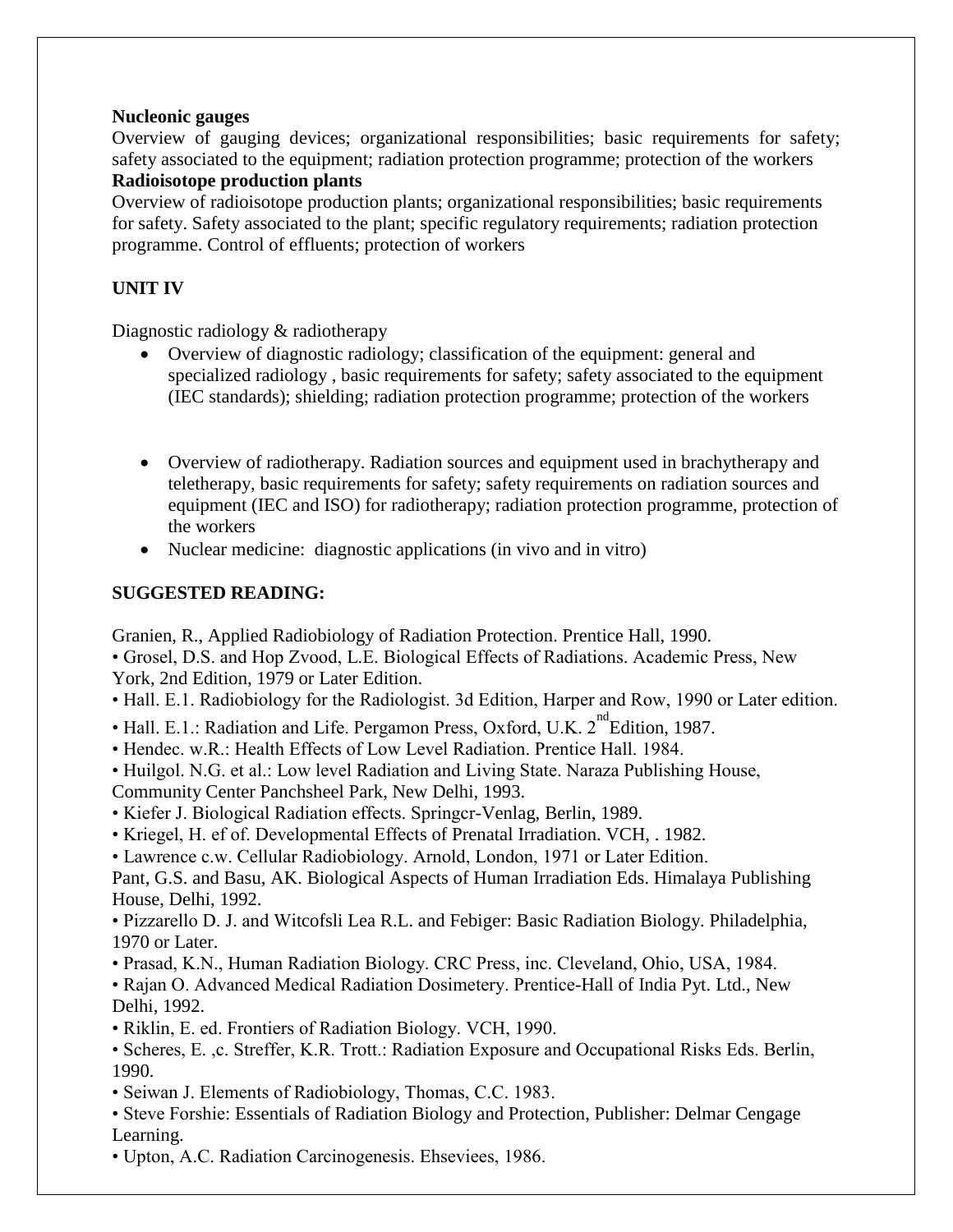# **MZO-404 C [Insect Toxicology and Pest Control] Duration: 3 hrs** Max. Marks: 70

Note: There will be two parts in end semester theory paper.

Part A of the paper shall contain 7 short answer questions of 7 marks. Each question will carry one mark for correct answer.

Part B of the paper will consist of four questions, one question from each unit with internal choice. Each question will carry 7 marks.

# **UNIT-I**

Definition and history of various methods of insect pest control

- Physical
- Mechanical
- Chemical
- Cultural
- Quarantine regulations.

# **UNIT-II**

Nomenclature and classification of insecticides. Concept of

- Ist, IInd and IIIrd generation pesticides
- Pesticides act of India.
- Selection of insecticides, their formulation and mode of action.
- Preventive measures and antidotes.
- Fumigants and appliances used for application of insecticides.
- Mechanism of insecticides resistance in insects. Insecticide synergists and antagonist.

# **UNIT-III**

Biological control :

• Definition, biological control agents

Parasites :

- Parasitoids
- Predators
- Microbial pesticides
- Mass production and distribution
- Advantages and disadvantages of biological control.

# **UNIT-IV**

Integrated pest management (IPM)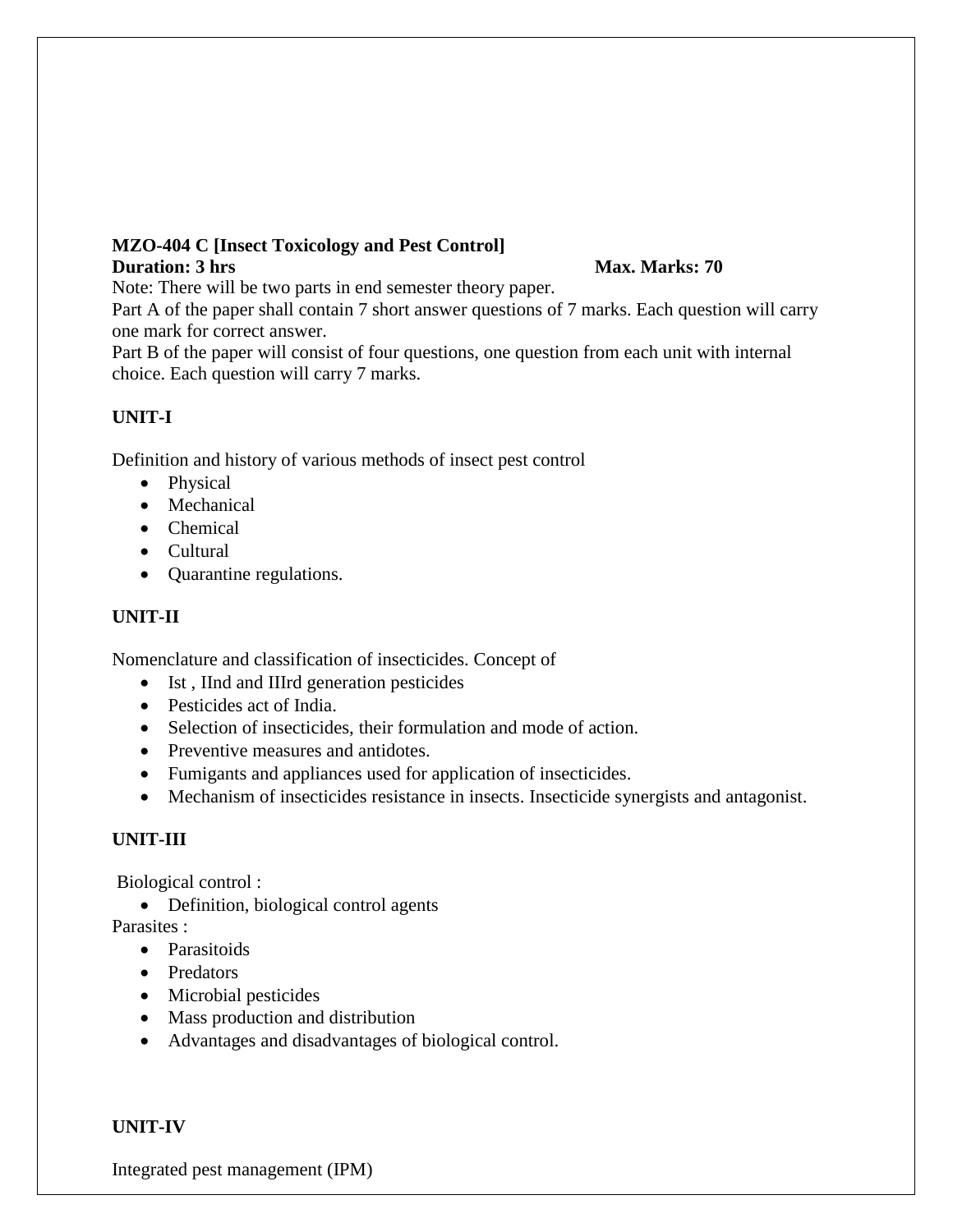- Definition, importance,
- Tools, basic principles
- Evolutionary trends.

Dynamics of environmental pollution. Pesticides:

- Their impact on wild life
- Their impact on human health (bio accumulation, bio magnification, biodegradation)

## **SUGGESTED READING:**

- 1. A text book of Applied Entomology, vol.2 K. P. Srivastava, 1996.
- 2. Elements of Entomology- Rajendra singh.
- 3. A text book of Forest Entomology T.V. Sathe, 2009.
- 4. Sericulture and Pest Management T.V. Sathe and A.D. Jadhav, 2001.
- 5. Sericultural crop protection T.V Sathe, 1998.
- 6. Agricultural Pests of India and South East Asia A.S. Atwal, 1993.
- 7. Crickets and Household pests T.V. Sathe and M.R. Awate, 2009.
- 8. Beekeeping in the tropics G.S. Smit, 1960.
- 9. Beekeeping in India, ICAR, New Delhi, S. Singh, 1975.
- 10. A handbook of practical Sericulture, CSB, Ullal and Narsimhanna, 1981.
- 11. Lac culture in India farm information unit, DEMOFA, New Delhi, S. Krishnaswami,
- 12. A text book of applied entomology- K. P. Srivastava.
- 13. Elements of entomology- Rajendra singh

#### **MZO 404D [Molecular Immunology]**

Note: There will be two parts in end semester theory paper.

Part A of the paper shall contain 7 short answer questions of 7 marks. Each question will carry one mark for correct answer.

Part B of the paper will consist of four questions, one question from each unit with internal choice. Each question will carry 7 marks.

#### **UNIT I:**

Molecular Immunology.

- Discovery of humoral and cellular immunity.
- Innate (nonspecific) immunity.
- Adaptive (specific) Immunity.

Cells and organs of immune system.

- Hematopoiesis.
- B-lymphocytes, T-lymphocytes, Null cells.
- Mononuclear cells
- Granulocytic cells
- Mast Cells.
- Dendritic cells.

# **Duration: 3 hrs** Max. Marks: 70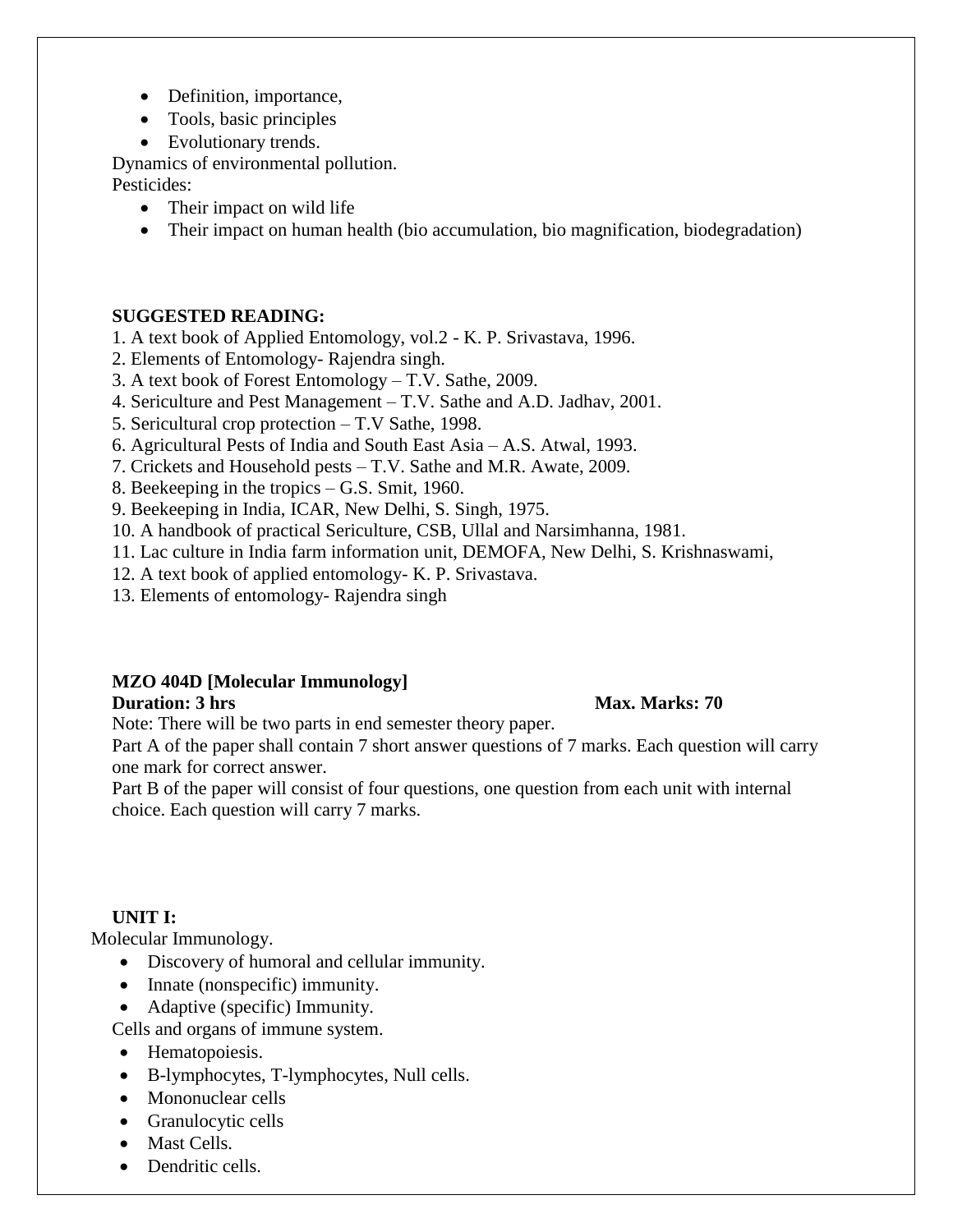Organs of immune system.

- Primary lymphoid organs
- Lymphatic system.
- Secondary lymphoid organs

## **UNIT II**

Antigens.

- Immunogenicity versus autigenicity.
- Factors that influence immnogenicity
- Contribution of the immunogens (foreignness, molecular size, chemical composition and heterogeneity, susceptibility to antigen processing and presentation).
- Contribution of Biological system. (Genotype of the recipient animal, immunogen dosage and route of
- administration, adjuvants).
- Epitopes
- Haptans.

Immunoglobulins : structure and function.

- Molecular structure of Ig, Light chain and Heavy chain
- Immunoglobulin domains.
- Immunoglobulin classes
- Immunoglobulin-mediated effector functions (Opsonization,activation of complement, antibody dependent cell mediated
- $\bullet$  cytotoxicity).
- Antigenic determinants on immunoglobulin (isotype, allotype and idiotype).
- Monoclonal antibodies.

## **UNIT III:**

Antigen-Antibody Interaction.

Major Histocompatibility complex.

- General organization and inheritance of MHC.
- MHC molecules and genes.
- Genomic maps of MHC genes.
- Cellular distribution of MHC molecules.
- Regulation of MHC expression.
- MHC and immune responsiveness.
- MHC and disease susceptibility.

## **UNIT IV:**

Antigen Processing and Presentation.

- Role of antigen presenting cell.
- Evidence for two processing and presentation pathways.
	- o Endogenous antigens: The cytosolic pathways.
	- o Exogenous antigens: The endocytic pathway.
- Presentation of nonpeptide bacterial antigens.

Cytokines.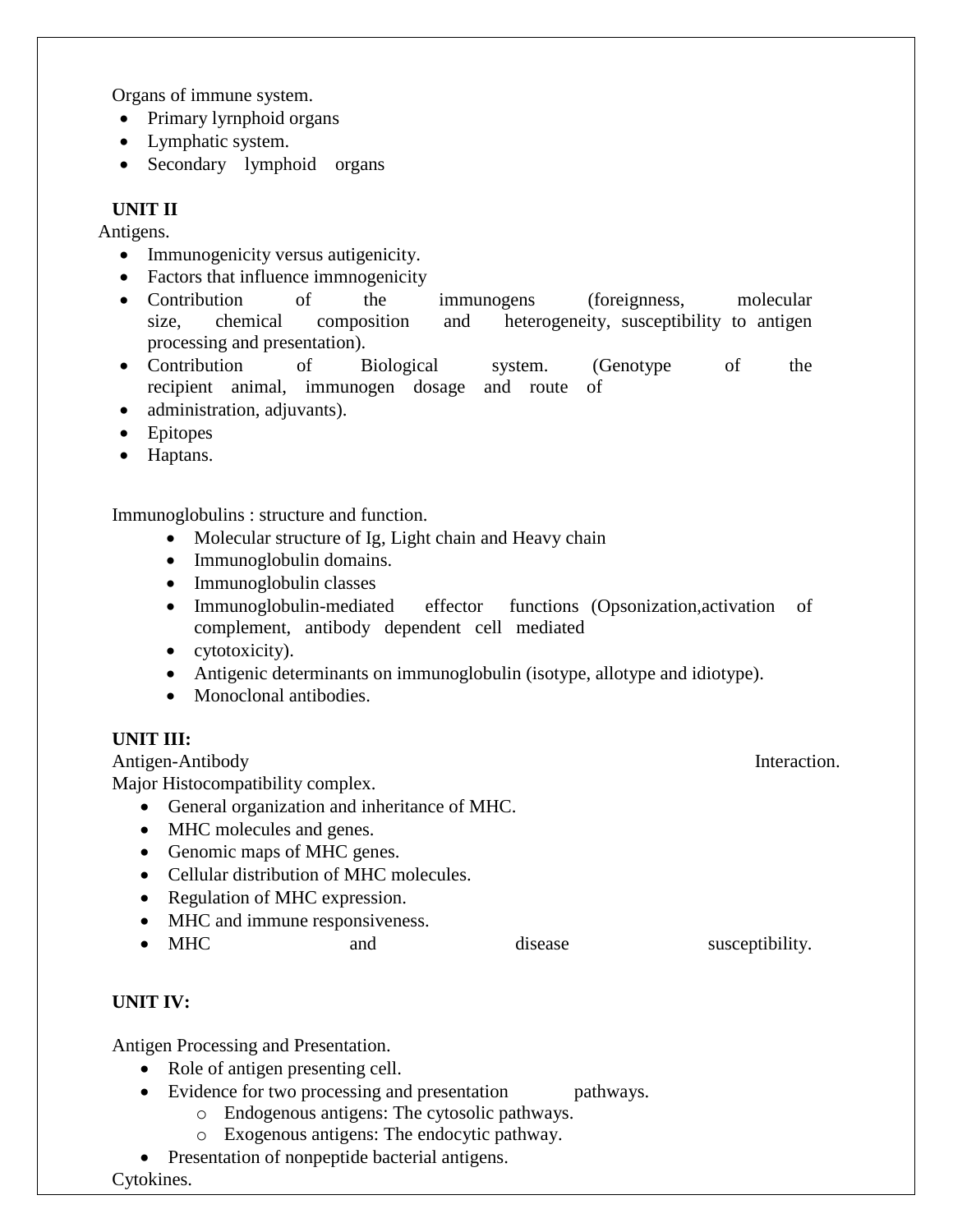- Properties of cytokines.
- General structure of cytokines.
- Functions of cytokines.
- Cytokine related diseases.

Immune system in Health and Disease.

- Immune response to infectious disease.
	- 1. Viral infections.
	- 2. Bacterial infections.
	- 3. Protozoa and diseases.
	- 4. Diseases caused by helminthes.

# **ESSENTIAL READINGS:**

- 1. De Robertis E.D.P. and De Robertis Jr, E.M.F., Cell andiEMolecular Biology. K. M. Varghese Cop. Bombay, 1998.
- 2. Adams RLP. knowler J.T. and Leader D.P. The Biochemistry of the Nucleic Acids. Chapman and Hall, London, 1986
- 3. Walker J.M. and Gingold E.B. Molecular BIology and Biotechnology Parnima Educational Book Agency, New Delhi, 1992.
- 4. Alhberts B, Bray D, LewioJ, RaffM, Roberts K and Watson J.D. Molecular Biology of the Cell. Garland Publishing, Inc. New York, 1994.
- 5. Glick B. R. and Pasternak 1.1. Molecular Biotechnology Principles and Applications of Recombinant liDNA. ASM Press, Washington, 1998.
- 6. Bolrover S.R. Hyams J.S., Jones S. Shephard E.A. and White H.A. From genes to cells. Wiley-liss, New York, 1997.
- 7. Winnacker E.L. From genes to clones Introduction to gene technology Panima Education BookAgency, New Delhi. æ VCH Publishers, New York, 1987.
- 8. Gerbare J. and Kirschner M. Cells, Embryos and Evolution. Blackwell science, Inc. Massachusetts, 1997.
- 9. Giese A. C. Cell Physiology, WB. Saunders Co., Philadelphia, 1979
- 10. Freifelder D. Molecular Biology, Naroja Publishing House, New Delhi, 1997.
- 11. Frieerg E.C., Walker G.C. and Siede, W DNA Repair and Mutagen- esis. ASM Press Wadbington DC, 1995.
- 12. Karp G. Cell and Molecular Biology. Concepts and experiments. John Wiley and sons. Inc. New York, 1999
- 13. Malacinski G.M. and Freifelder D. Essentials of Molecular Biology Jones and Bartlett Publishers Boston, 1999
- 14. Cooper, G .M. The cell A molecular approach. ASM Press, Washington DC, 2000.
- 15. Shelve P. and Blanch DEW, Cell and Molecular Biology. John Wile) and Sons Inc., New York, 1994.
- 16. Darnell, J.L. Lodish, H and Baltimore, D. Molecular Cell Biology, Scien tific American Books Inc. New York.
- 17. Watson, J.D., Hopkins, N.H. Roberts, J.W Steitz, J.A. and Weiner A.M. Molecular Biology of the Gene. The Benjamin/Cumings Pub. Co. Inc. California
- 18. Gardner, EJ. Simons, MJ. and Snustad, D.P. Principles of Genetics. John Wiley .& Sons Inc. New York
- 19. Voet, D. and Voet, J.G. Biochemistry, John Wiley & Sons Inc New York.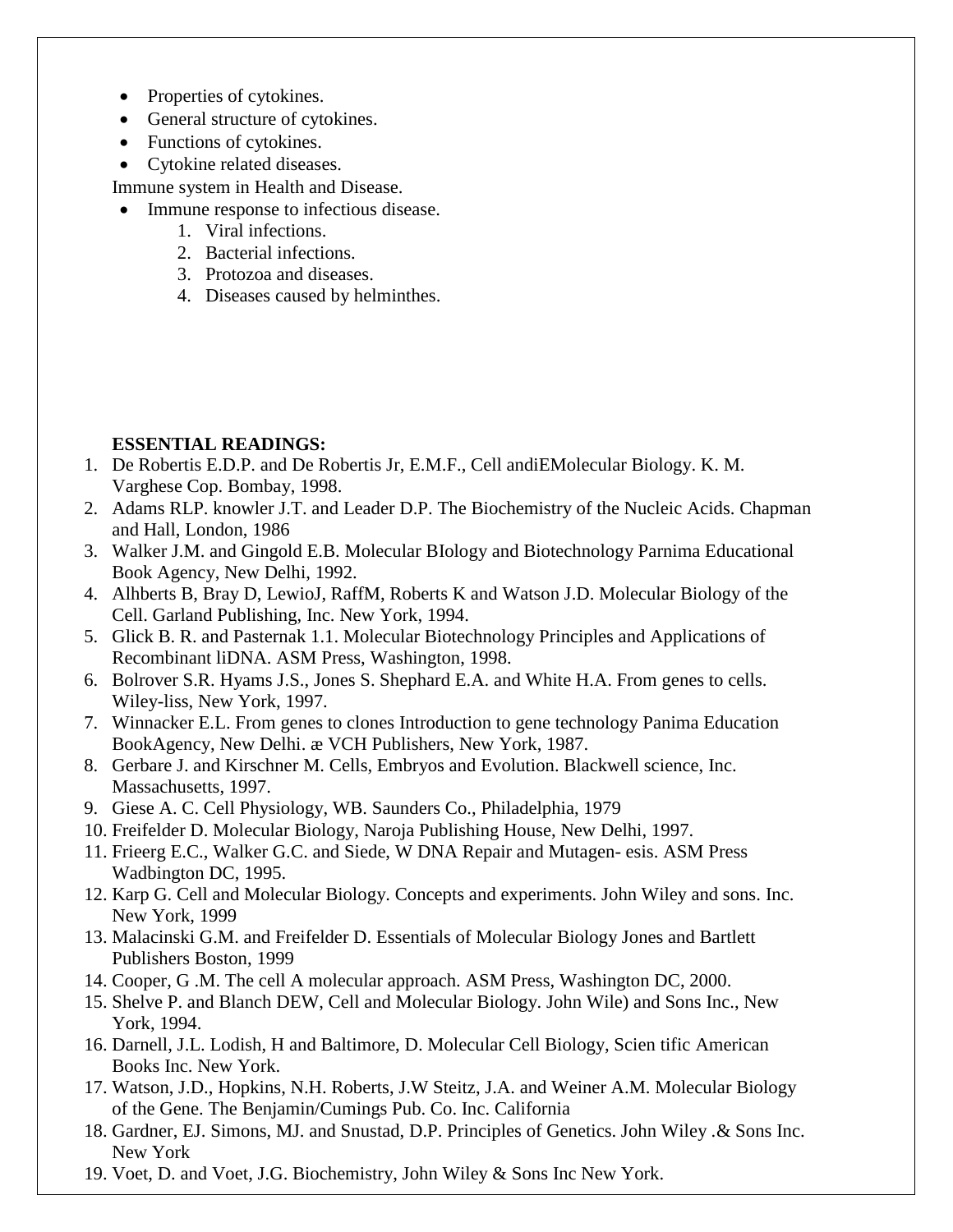- 20. Zubay, G.L. Parson, WW and Vance, D.E. Principles of Biochemistry. Wm.C. Brown Publishers, Oxford, England.
- 21. Goldsby, RA.. Kindt, T.J. and Osborne, B.A. Kuby Immunology, WH Free- I man & Co. New York.
- 22. Abbas. AK Lichtman, AR. and Pahes, J.S. Molecular Immunology, WB Saunders & Co, London
- 23. Cruse. J.M. and Lewis, RE. Atlas of Immunology, CRC Press,New York.
- 24. Talwar, G.P. and Gupta. S.K A HandbookofPractical and Clinical Immu nology. Vall & II. Vikas Publishing House Pvt. Ltd. NewDelhi.
- 25. Dabre, D.D. Introduction to Practical Molecular Biology, John Wiley & Sons lnc; New York.
- 26. Micklos D.A. and Freyer G. A. DNA science A first course in recombinantDNA Techanology. Carolina Biological supply compo and Cold Spring Harbour Lahovatoy Press, Burhington , North corolina, 1990.
- 27. Lucent Micklos D.A. and Freyer G. A. DNA science A first course in recombinantDNA Techanology. Carolina Biological supply compo and Cold Spring Harbour Lahovatoy Press, Burhington , North corolina, 1990B. Genes VII. Oxford University Press, Oxford, 2000.
- 28. Old R. W. and Primrose S. B. Principles of Gene Manipulation An introduction to genetic engineering. Blackwell Scientific Pub li- cation. London, 1989.
- 29. Twyman R. M. and Wisden W. Advanced Molecular Biology A Concise Reference Viva Books Pvt. Ltd. New Delhi: 1999
- 30. Gasque, C. E. A. Manual of laboratory experiences in Cell Biology Uni versal Book Stall New Delhi.
- 31. Meyers R.A. Molecular Biology and Biotechnology A comprehen- sive desk Reference. VCH Publishers, Inc. New York, 1995
- 32. Lodish H, BerkA, Zipurjky S. L., Matsudaira P, Baltimore D. and Darnell 3. Molecular Cell Biology W.H. freeman and company New York, 2000

## **Practicals Toxicology**

- Estimation of Non-Respirable Dust in Air by using Dust Sampler
- Estimation of Respirable Dust in Air by using Dust Sampler
- Microbial analysis in Water
- Analysis of Adulteration in food samples
- Bacteriological analysis of drinking water by MPN method
- IMVIC Test
- Microbial analysis in soil
- Practical Training & dissertation
- Visit to In situ or Ex situ Conservation Centre/ Social Service Organization/ Environmental Education Centre
- Visit to Local Polluted Site -Observations and Remedial Measures

# **PRACTICALS**

.

- Personnel monitoring: use of survey meter, film badge, and room contamination monitor
- Decontamination of contaminated material.
- Radioresponse of tumors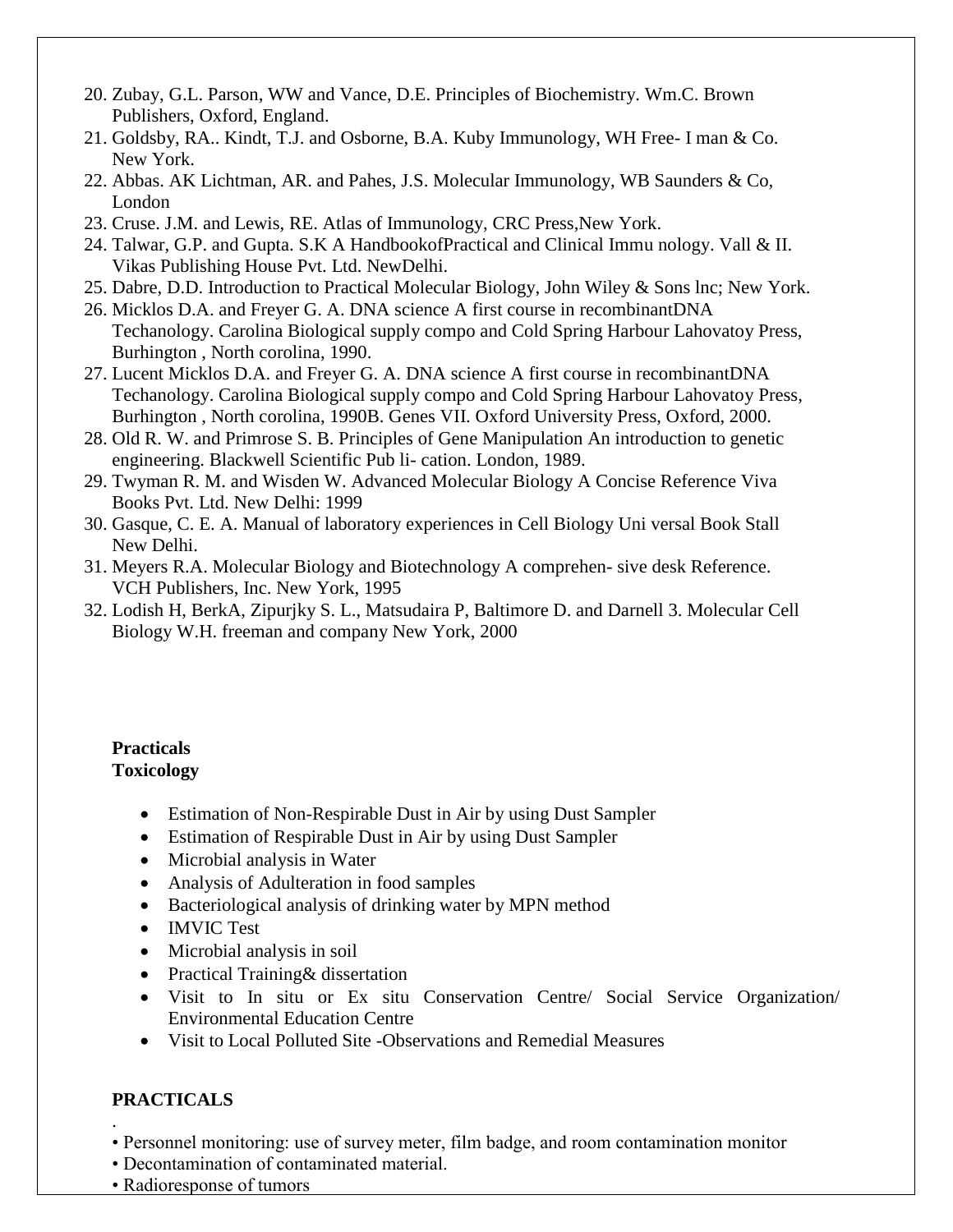- Chemoprevention of chemical carcinogenesis
- Morphological, histopathological, and biochemical studies of various cancerous tissues.

• Study of Pre-cancerous and cancerous lesions of oral cancer , Breast cancer, Cervix cancer, prostrate cancer etc.

• Visits to the Radiotherapy Department, S.M.S. Medical College, Jaipur: Rajasthan Atomic Power Project. Kota and Bhabha Atomic Research Centre, Mumbai.

- Class Record.
- Viva

## **PRACTICALS: IV SEMESTER**

### **Anatomy**

- Honey bee- Nervous system
- House fly-Nervous system
- Gryllus-Nervous system, Alimentary canal

### **Permanent Preparation**

- Sting apparatus, pollen basket, mouth parts, antennae, leg and wings of honey Bee.
- Sponging mouth parts, antennae, legs and wings of house fly
- Whole mounts thrips' and aphids

### **Testing of insecticide – Bioassay method (LC<sup>50</sup> and LD 50 of any one synthetic and one natural insecticide in stored grain pests)**

### **Study of prepared slides**

- Whole mount of insects
- Legs
- Mouth Parts
- Wings
- Histology of insect
- Antennae

## **Appliances for application of insecticides**

- Knap sack sprayer
- Knap sack duster
- Hand sprayer

### **Study of selected insects**

- Study of selected insects as museum specimens.
- Identification of selected insect and their identification with the help of taxonomic key

## **Microtomy**

### **Exercise in Physiology**

- Analysis of honey and its quality control
- Analysis of chitin presence in the insect integument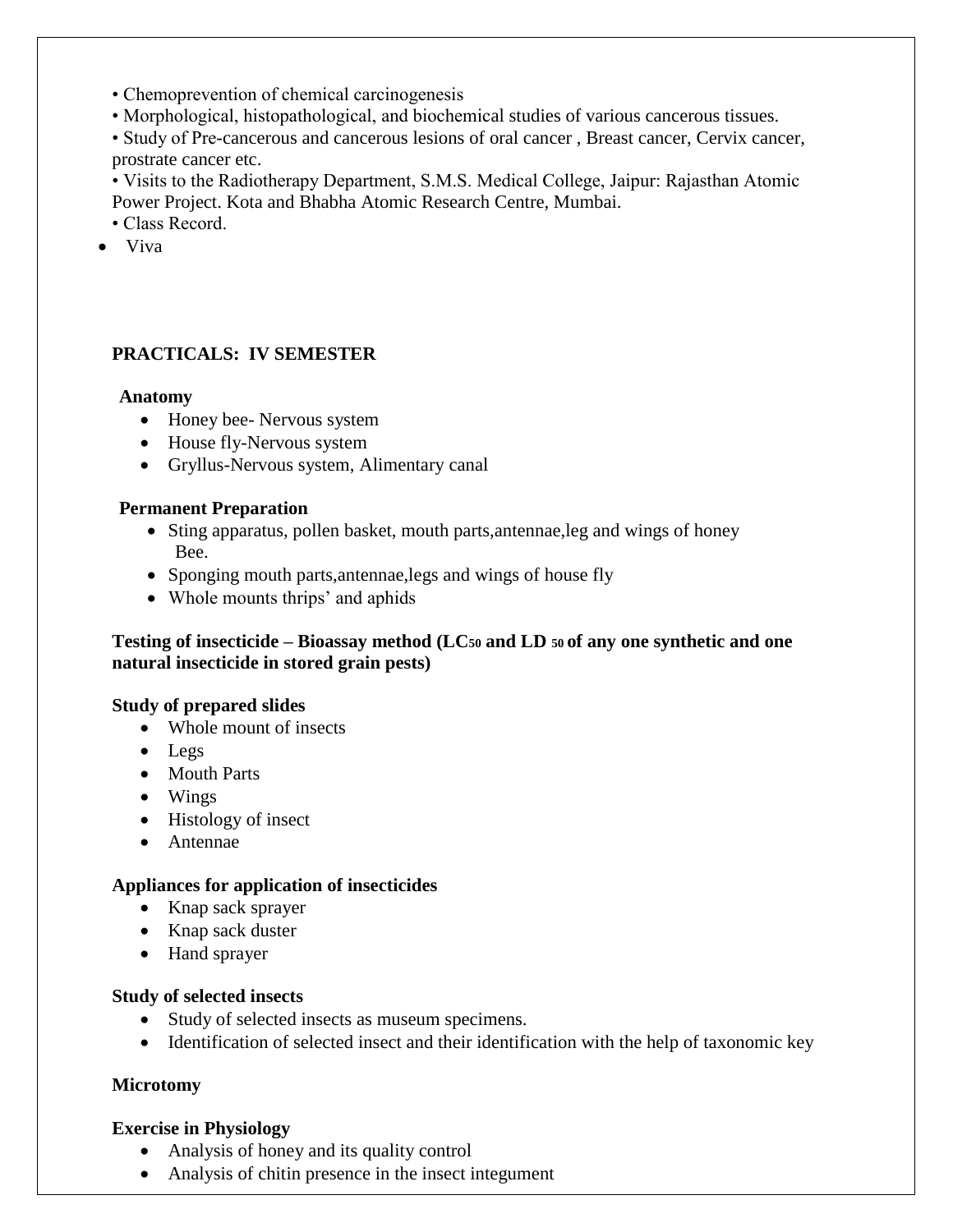- Study of pH of the gut in larvae of insects
- Application of Dyar, slaw
- Study of giant chromosome.

# **PRACTICALS**

### **SEM IV**

- 10. Microtomy:
	- Use of occulometer-standerization and measurement of cell height, nuclear diameter and tubular diameter
	- Use of grid-standerization and counting of cells or nuclei in cross section of epithelium.
- 11. Cytochemistry/Histochemistry:
	- Carbohydrate (a) PAS method (b) Alcian blue method
	- Protein (a) Lorry's method (b) Ninhydrin method
	- Nucleic acid (a) Feulgen method (b) Methyl green –Pyronin method
	- Detection of enzymes (a) Alkaline phasphatase (b) Acid Phasphatase

## 12. Permanent slides:

- Histopathological changes in organs
- Mitosis
- Meiosis
- 13. Smear preparation from cauda epididymus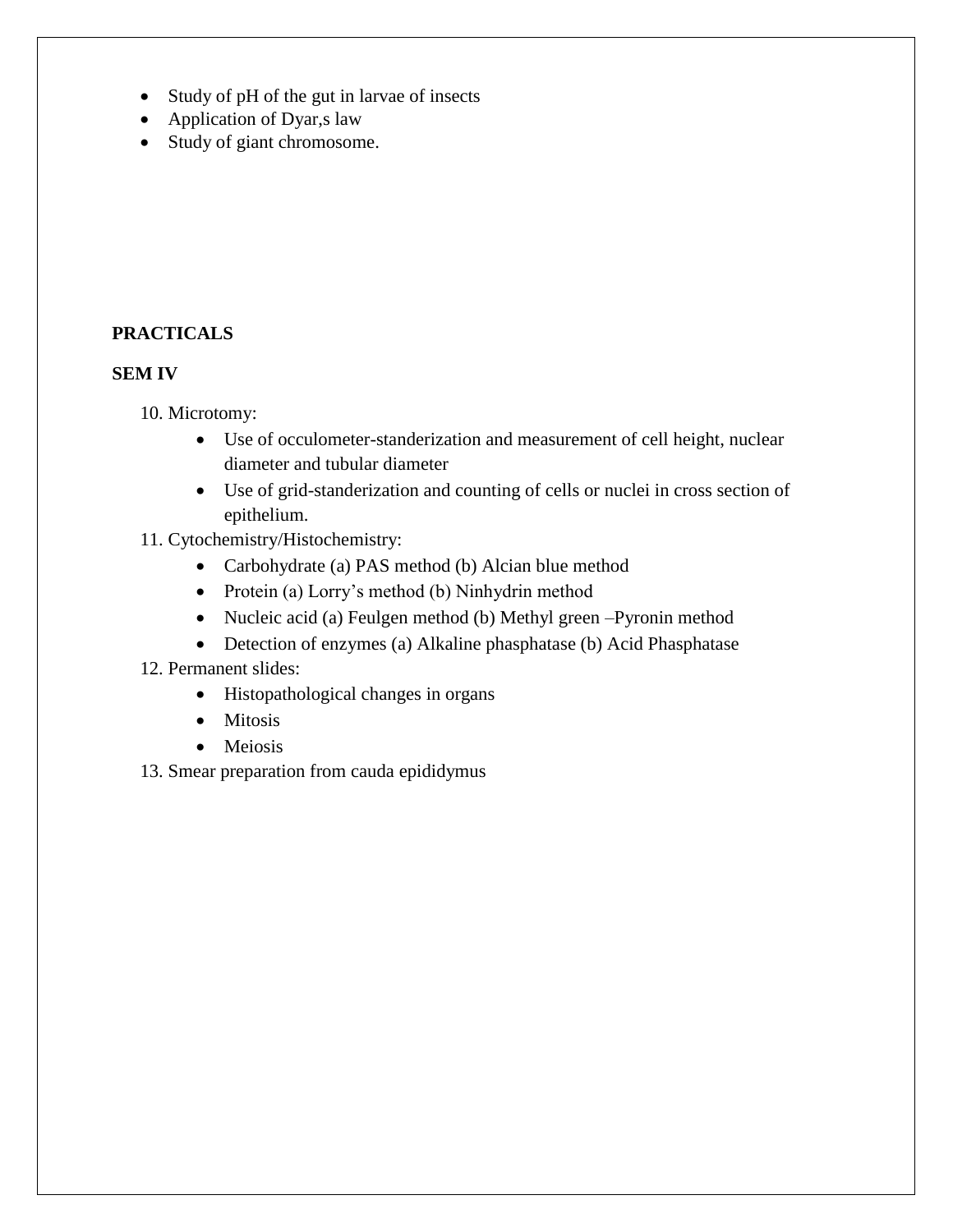